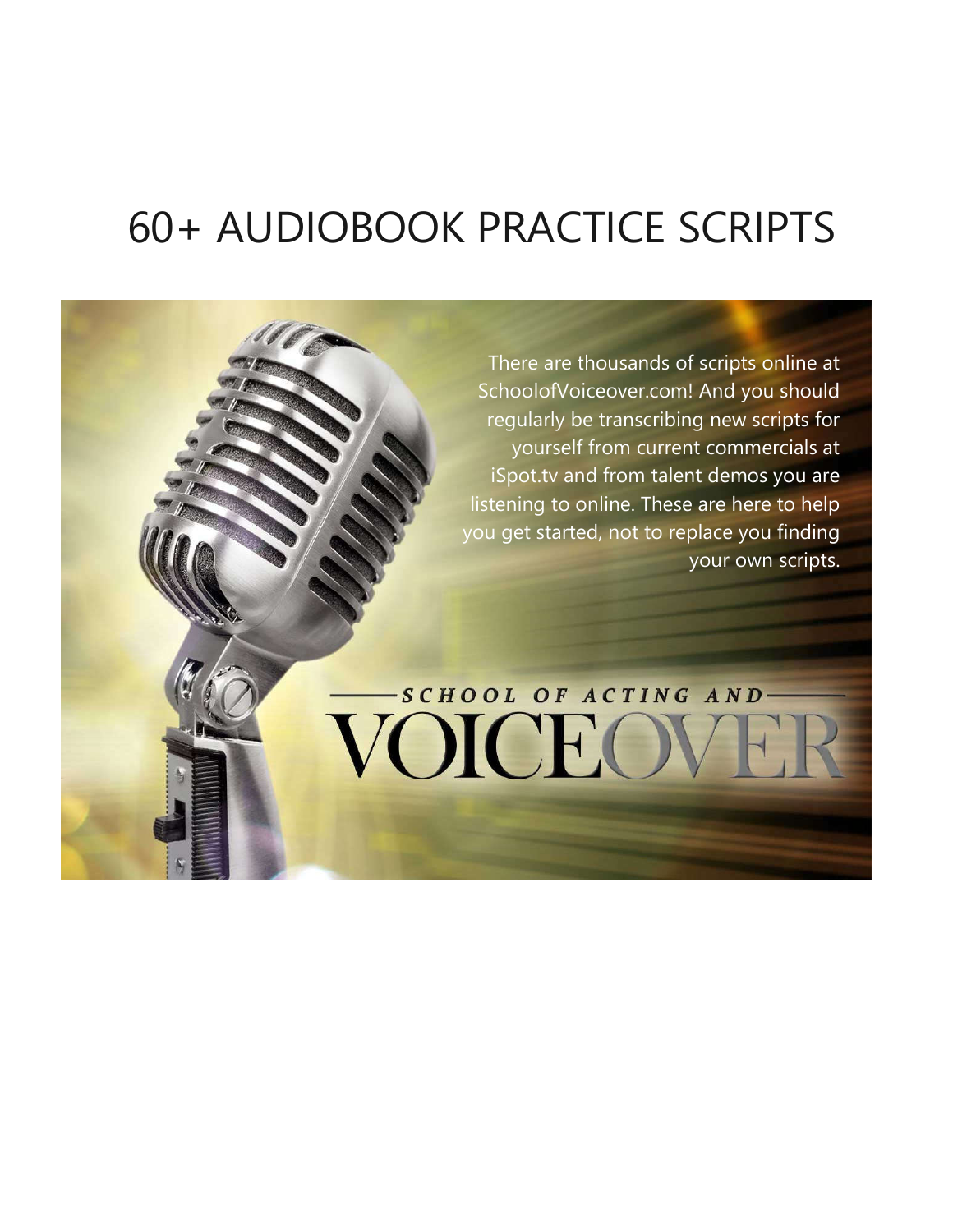

| Of Mice and Men by John Steinbeck 4                      |  |  |
|----------------------------------------------------------|--|--|
|                                                          |  |  |
| Slow Burn - A Leo Watterman Mystery by G. M.             |  |  |
| The Hitch-Hiker's Guide to the Galaxy Intro 13           |  |  |
|                                                          |  |  |
|                                                          |  |  |
| Wind In The Willows - Mole20                             |  |  |
| With Friends Like These - Dorothy Rowe 21                |  |  |
| 1ST TO DIE By James Patterson (page 109124               |  |  |
| 100 YEARS OF SOLITUDE by Gabriel Garcia Marquez          |  |  |
|                                                          |  |  |
| ALL THINGS BRIGHT AND BEAUTIFUL by James                 |  |  |
|                                                          |  |  |
| ANY PLACE I HANG MY HAT by Susan Isaacs $25$             |  |  |
|                                                          |  |  |
|                                                          |  |  |
| <b>CENTRAL STATION SYNOPSIS by Walter Salles, Jr. 26</b> |  |  |
|                                                          |  |  |
| <b>DADDY NEEDS A DRINK by Robert Wilder 26</b>           |  |  |
| THE DARK SIDE OF THE LIGHT CHASERS by Debbie             |  |  |
|                                                          |  |  |
|                                                          |  |  |
|                                                          |  |  |
|                                                          |  |  |
|                                                          |  |  |
| THE FINGERPRINT OF GOD by Dr. Hugh Ross 29               |  |  |
| <b>THE FINGERPRINT OF GOD by Dr. Hugh Ross 29</b>        |  |  |
|                                                          |  |  |
| <b>HEARTBREAKER by Julie Garwood 30</b>                  |  |  |
| A HEARTBREAKING WORK OF A STAGGERING GENIUS              |  |  |
|                                                          |  |  |



| <b>HIGHER EDUCATION IN TRANSITION: A History of</b><br>American Colleges and Universities by John<br><b>Seiler Brubacher and Willis Rudy 30</b>   |
|---------------------------------------------------------------------------------------------------------------------------------------------------|
| <b>HIGHER EDUCATION IN TRANSITION 2: A History of</b><br><b>American Colleges and Universities by John</b><br>Seiler Brubacher and Willis Rudy 31 |
| THE HISTORIAN by Elizabeth Kostova 131                                                                                                            |
| THE HISTORIAN by Elizabeth Kostova 2 31                                                                                                           |
|                                                                                                                                                   |
| <b>HUMOR COLUMN - Jason Love</b> 32                                                                                                               |
| I DIDN'T SPEAK UP, by Rev. Martin Niemoeller $33$                                                                                                 |
|                                                                                                                                                   |
| <b>JURASSIC PARK by Michael Crichton 34</b>                                                                                                       |
| THE KENNEDY CURSE by Edward Kiein34                                                                                                               |
|                                                                                                                                                   |
|                                                                                                                                                   |
| THE LAST ANGRY MAN by Gerald Green $35$                                                                                                           |
| A LESSON BEFORE DYING by Ernest J. Gaines $\ldots \ldots 36$                                                                                      |
|                                                                                                                                                   |
| <b>THE LOVER by Marguerite Duras</b> 36                                                                                                           |
| <b>MADAME BOVARY by Gustave Flaubert36</b>                                                                                                        |
| <b>MADAME BOVARY by Gustave Flaubert 2 37</b>                                                                                                     |
| MEN WITH BLACKWATER DIE by Beryl Markham $37$                                                                                                     |
| THE NAME OF THE ROSE by Umberto Eco $37$                                                                                                          |
| THE NANNY DIARIES by Emma McLaughlin & Nicola                                                                                                     |
| <b>Kraus</b><br>.38                                                                                                                               |
| <b>NEGOTIATE LIKE A PRO by Lisa Bertagnoli 38</b>                                                                                                 |
| <b>NEVER CRY WOLF by Farley Mowat39</b>                                                                                                           |
| PILLARS OF THE EARTH by Ken Follett 39                                                                                                            |
| THE QUEEN'S FOOL by Phillipa Gregory 39                                                                                                           |
| <b>SCIENCE: It's Not Just Fair (Miami Herald, February</b>                                                                                        |
|                                                                                                                                                   |
| <b>SEIN LANGUAGE by Jerry Seinfeld 40</b>                                                                                                         |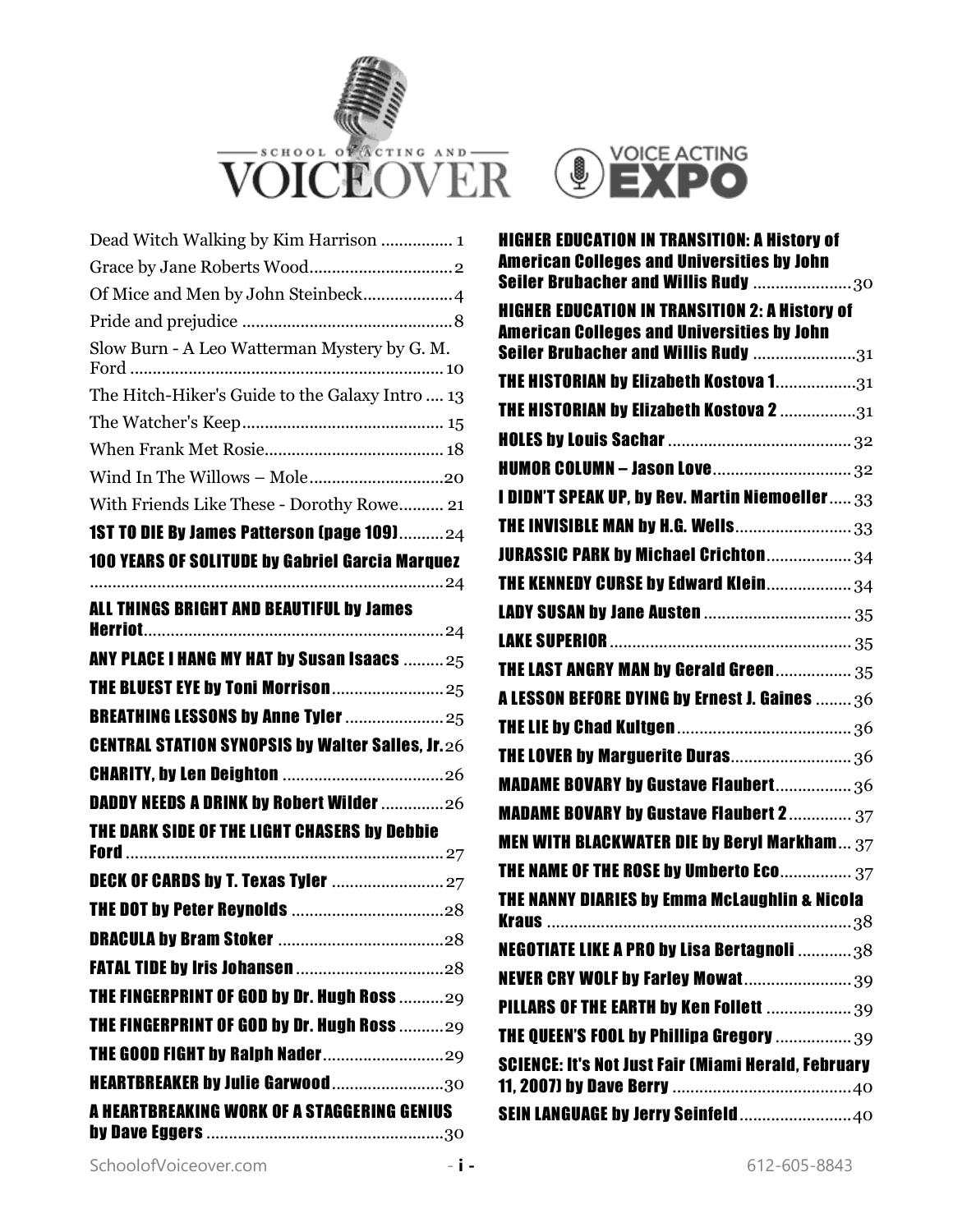



| <b>THE SHAWSHANK REDEMPTION by Stephen King41</b> | <b>WHY WE NEED FATHERS by Dan Davenport  43</b>       |
|---------------------------------------------------|-------------------------------------------------------|
| <b>SPIRIT OF THE TUNDRA by J. David Henry  41</b> | THE WOMEN OF BREWSTER PLACE by Gloria Naylor          |
| <b>THE SWITCH by Anthony Horowitz42</b>           |                                                       |
| THEIR EYES WERE WATCHING GOD by Zora Neale        | <b>WRITING THAT WORKS by Kenneth Roman &amp; Joel</b> |
|                                                   |                                                       |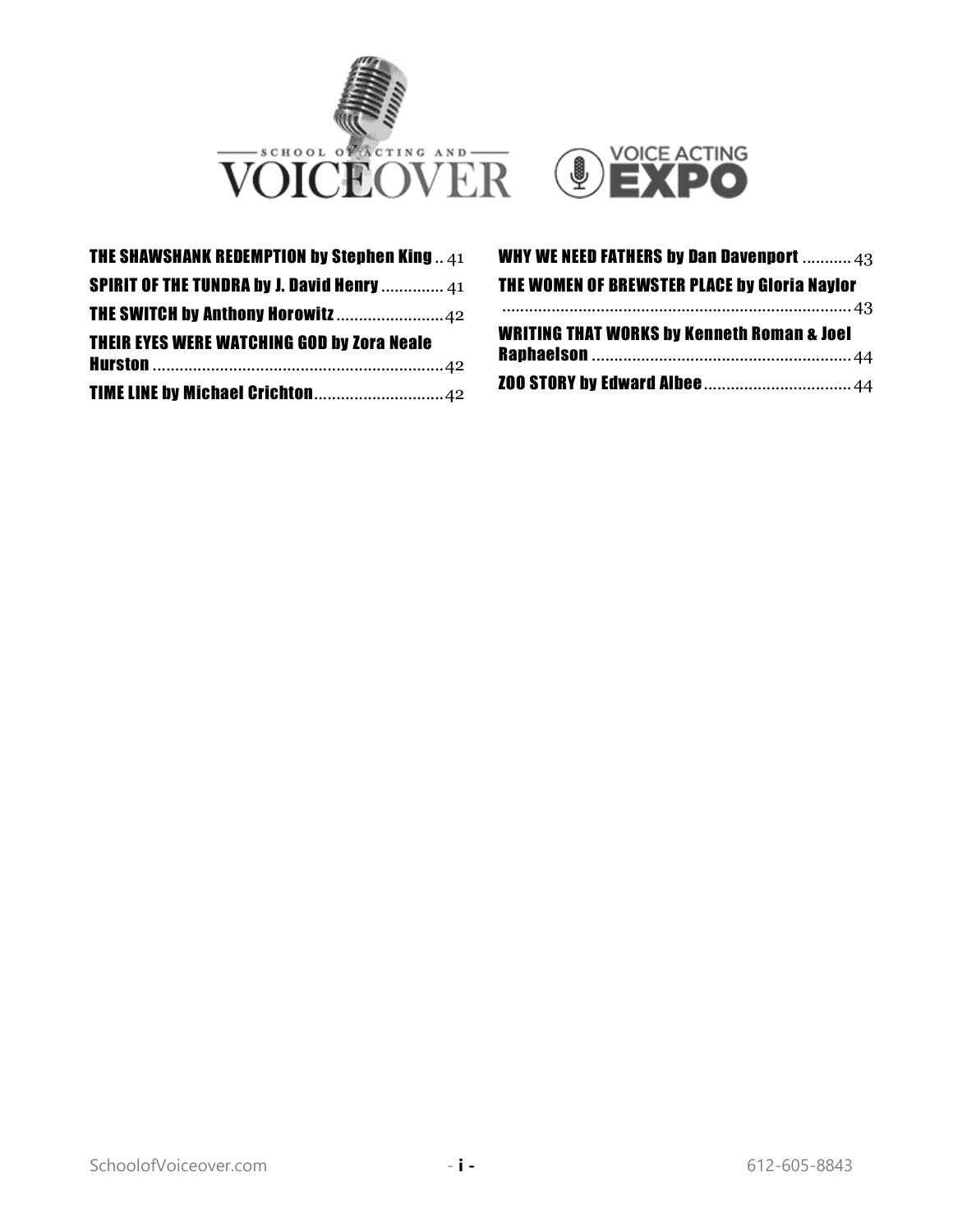

#### Dead Witch Walking by Kim Harrison

*Female mystery/fantasy* 

I stood in the shadows of a deserted shop front across from The Blood and Brew Pub, trying not to be obvious as I tugged my black leather pants back up where they belonged. This is pathetic, I thought, eyeing the rain-emptied street. I was way too good for this. Apprehending unlicensed and black-art witches was my usual line of work, as it takes a witch to catch a witch. But the streets were quieter than usual this week. Everyone who could make it was at the West Coast for our yearly convention, leaving me with this gem of a run. A simple snag and drag. It was just the luck of the Turn that had put me here in the dark and rain.

"Who am I kidding?" I whispered, pulling the strap of my bag farther up my shoulder. I hadn't been sent to tag a witch in a month: unlicensed, white, dark, or otherwise. Bringing in the Mayor's son for were-ing outside of a full moon probably hadn't been the best idea. A sleek car turned the corner, looking black in the buzz of the mercury streetlamp. This was the third time around the block for it. A grimace tightened my face as it approached, slowing.

"Damn it," I whispered. "I need a darker door front."

"He thinks you're a hooker, Rachel," my backup snickered into my ear. "I told you the red halter was slutty."

"Anyone ever tell you that you smell like a drunk bat, Jenks?" I muttered, my lips barely moving.

Backup was unsettlingly close tonight, having perched himself on my earring. Big dangling thing—the earring, not the pixy. I'd found Jenks to be a pretentious snot with a bad attitude and a temper to match. But he knew what side of the garden his nectar came from. And apparently pixies were the best they'd let me take out since the frog incident. I would have sworn fairies were too big to fit into their mouths.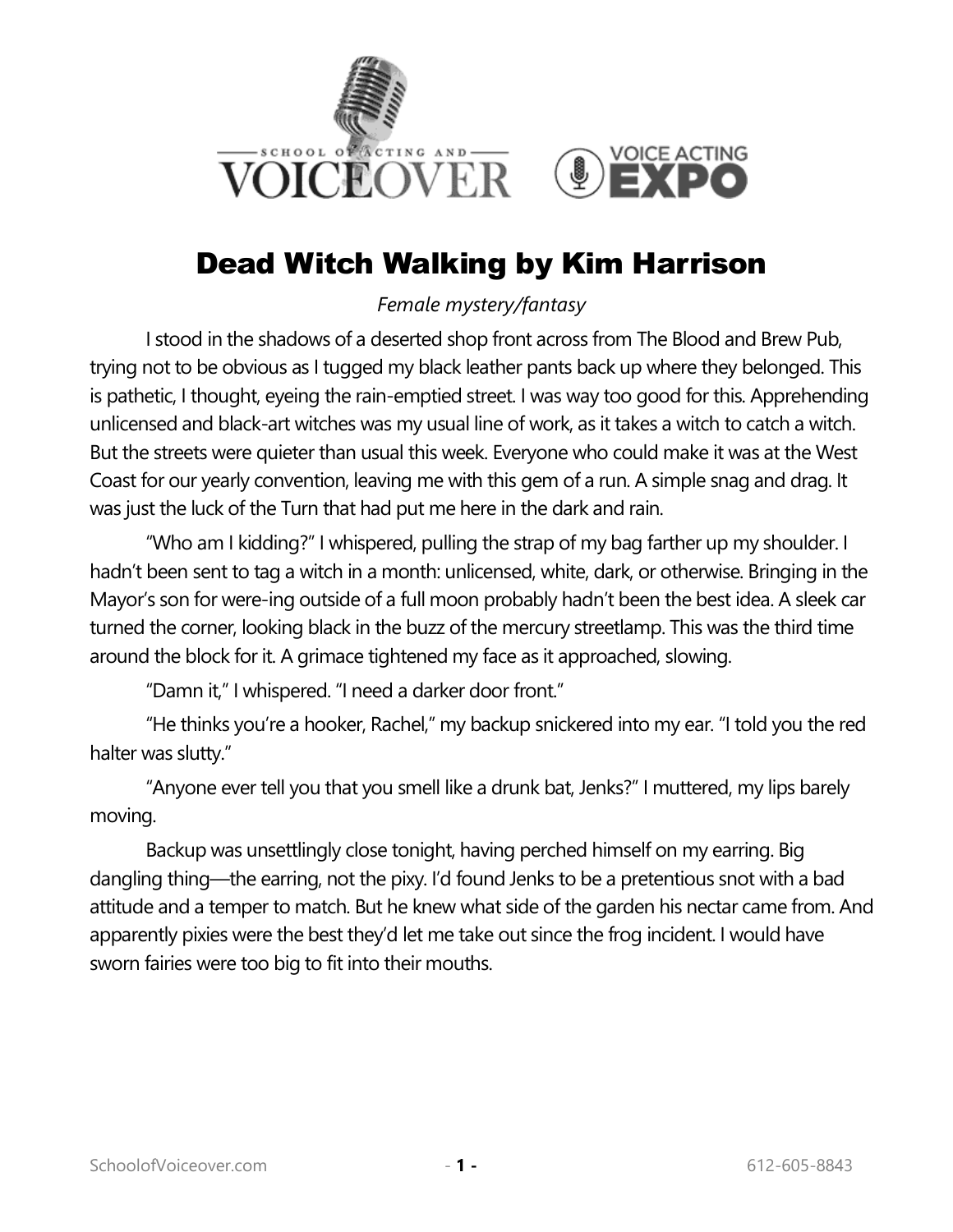

#### Grace by Jane Roberts Wood

*female narration • Spring 1944, Chapter 1* 

Grace Gillian kneels before her hyacinth bed, her bare fingers raking the accumulation of decaying leaves from around the plants. She has long since shucked off her gardening gloves. She loves the feel of the earth's awakening, the humid, fertile smell of it.

Grace is thirty-eight years old. Slender. High cheekbones. Generous mouth. Dark brown hair, almost auburn with the russet highlights around her face. But it is her eyes, soft gray eyes tilting up at the corners, that one remembers. When she reads a poem she loves or when a student makes a perceptive comment, her face lights up and her eyes become radiantly blue. But she does not know she is beautiful. And, although her name is Grace, neither does she think of herself at all, it is in sensible, nearly mundane terms—teacher, gardener, friend. But she is neither sensible nor mundane. And on this day, as she rakes the sodden leaves from the hyacinth bed, she is thinking of John, whom she loves beyond telling. My true, pure love. A love not fueled by desire. This is what she believes. She feels she has long since turned away from desire.

The pecan trees, arching high over her and over her tourquoise-colored house, have not yet leafed out. Nor has the elm by the front door. But the magnificent live oak is in full leaf. And a single wild plum and a domestic peach in the northwest corner of her garden are dizzily in bloom, infusing the blue air and the yellow grass with the colors and scents of spring.

A song from the kitchen radio drifts out into her garden. "I'll be seeing you in all the old familiar places," Jo Stafford sings tenderly. Since the War, all the songs are heart-rendering to Grace. Looking closely at the hyacinth buds, she can faintly discern the color—purple or white—each will become. Colors of the mourning.

She, Grace, although not in mourning, is deeply sad. Anna, her next-door neighbor, is sick. Sick to death. When she thinks it again, sick to death, the phrase takes on its literal meaning. Anna is sick, and in a day or two she will go to her death. And then John will leave. He has told her this.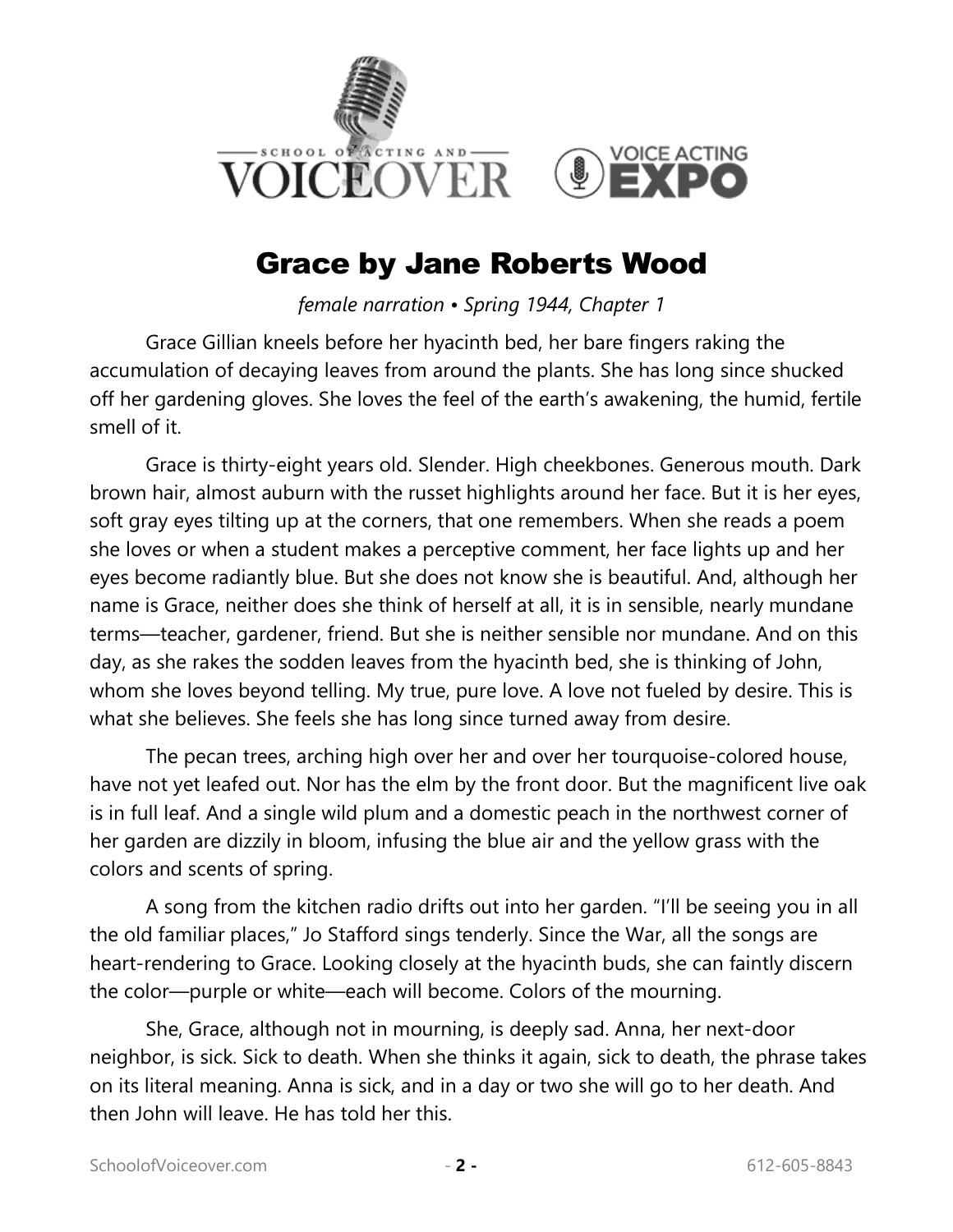

"If something happens to Anna"—IF not WHEN said carefully—"I'm going to get into this War." Raising an eyebrow, he smiled. "I'll probably end up with a desk job. But if they'll have me, I'm going." Remembering, her eyes fill, and she sits back on her heel and with the sleeve of her sweater wipes the perspiration and tears from her face.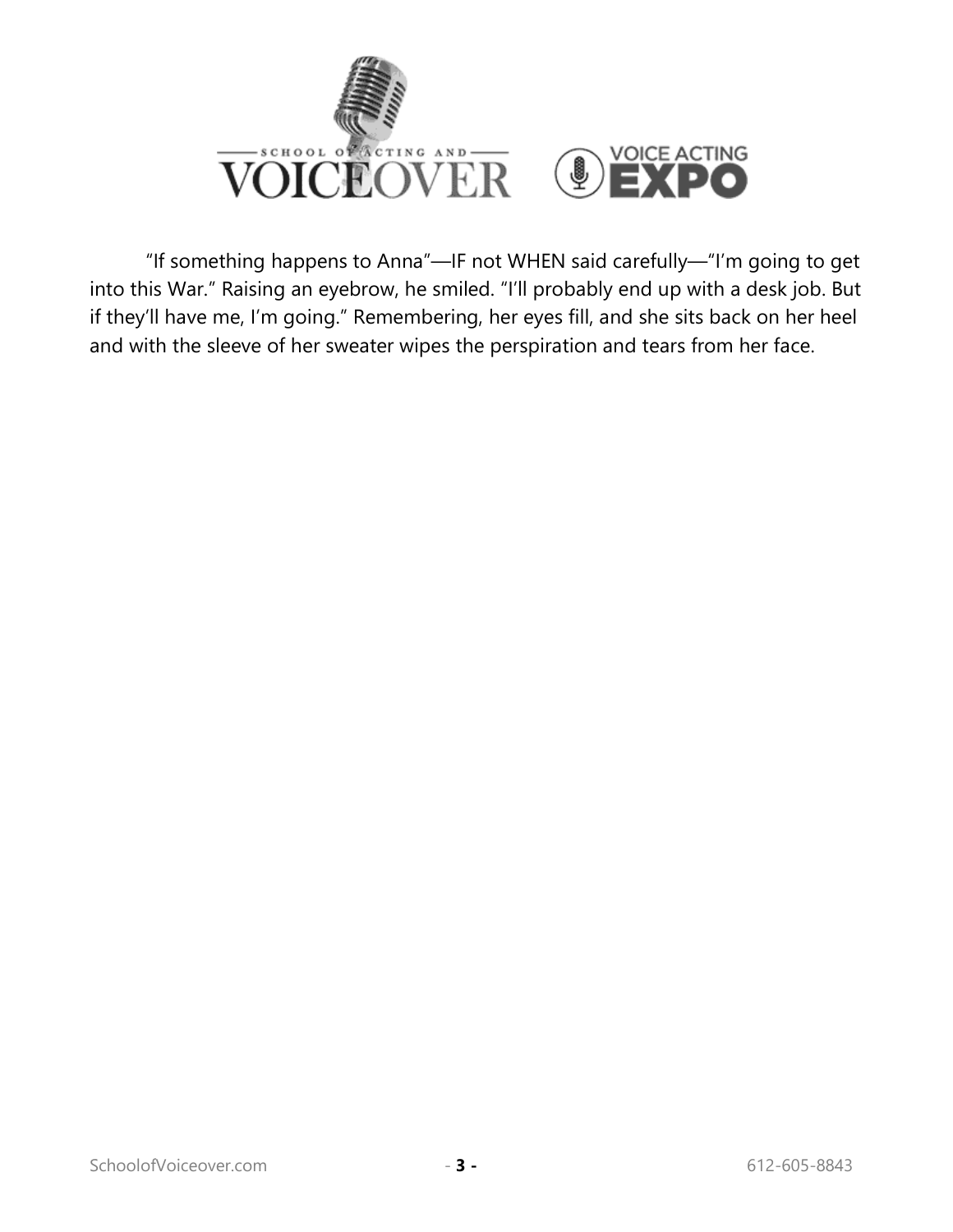

#### Of Mice and Men by John Steinbeck

*male, fiction* 

George came quietly out of the brush.

George said quietly, "What the hell you yellin' about?"

Lennie got up on his knees.

"You ain't gonna leave me, are ya, George? I know you ain't."

George came stiffly near and sat down beside him. "No."

"I knowed it," Lennie cried. "You ain't that kind."

George was silent.

Lennie said, "George."

"Yeah?"

"I done another bad thing."

"It don't make no difference," George said, and he fell silent again.

Only the topmost ridges were in the sun now.

The shadow in the valley was blue and soft.

From the distance came the sound of men shouting to one another.

George turn his head and listened to the shouts.

Lennie said, "George."

"Yeah?"

Ain't you gonna give me hell?"

"Give ya hell?"

"Sure, like you always done before.

Like 'If I di'n't have you I'd take my fifty bucks -"

"Jesus Christ, Lennie! You can't remember nothing that happens,

But you remember ever' word I say."

"Well, ain't you gonna say it?"

George shook himself. He said woodenly,

"If I was alone I could live so easy."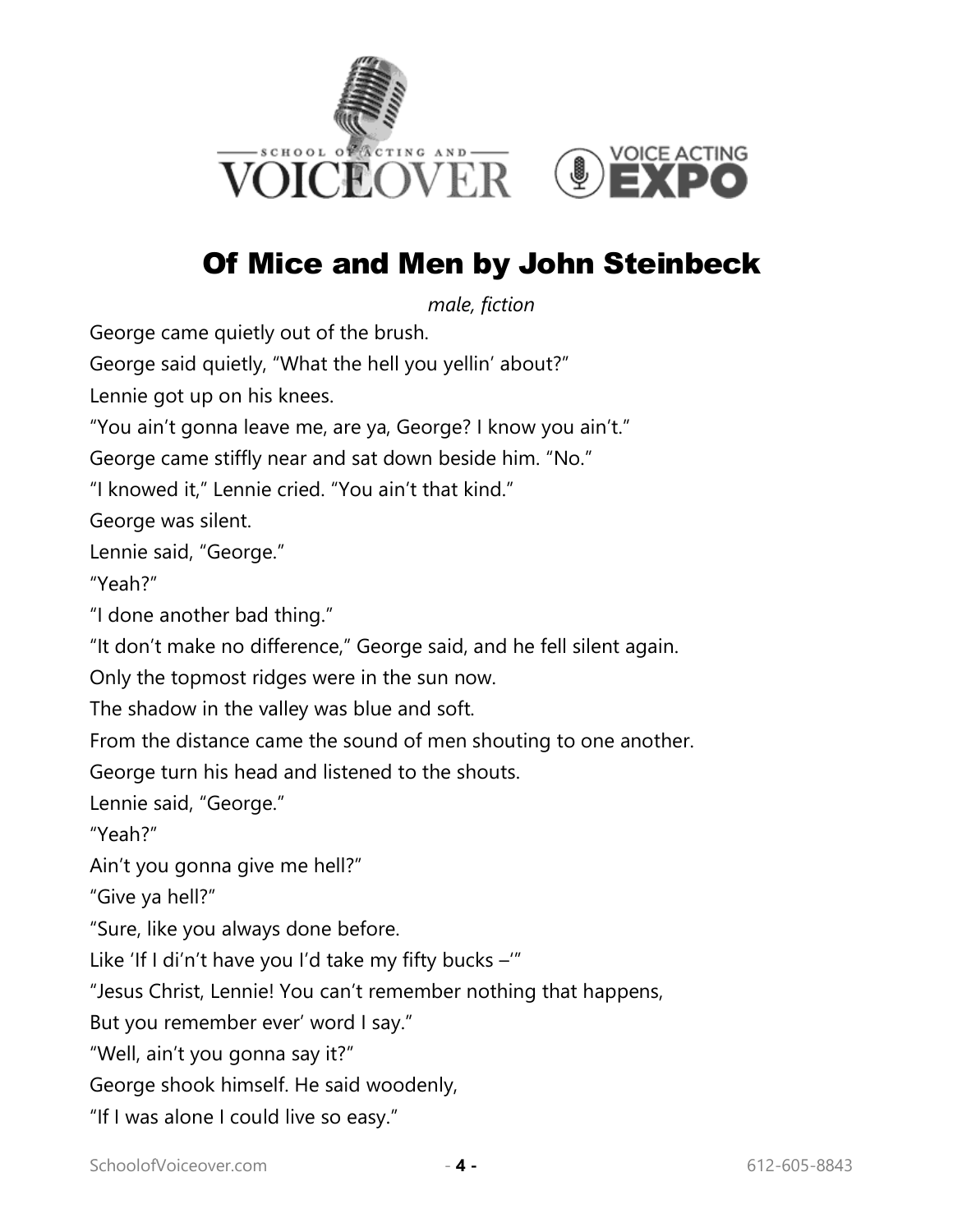



His voice was monotonous, had no emphasis.

"I could get a job an' not have no mess."

He stopped.

"Go on," said Lennie.

"An' when the enda the month come--."

"An' when the enda the month come I could take my fifty bucks an' go to a…

cathouse…" He stopped again.

Lennie looked eagerly at him. "Go on George. Ain't you gonna give me no more hell?"

"No" said George.

"Well, I can go away," said Lennie.

"I'll go right off in the hills an' find a cave if you don' want me."

George shook himself again.

"No," he said.

"I want you to stay with me here."

Lennie said craftily --- "Tell me like you done before."

"Tell you what?"

"Bout the other guys an' about us." George said.

"Guys like us got no family. They make a little stake an' then blow it in. They ain't got nobody in the worl' that give a hoot in hell about 'em—"

"But not us," Lennie cried happily. "Tell about us now."

George was quiet for a moment. "But not us," he said.

"Because –"

"Because I got you an' --- "

"An' I got you. We got each other, that's what, that gives a hoot in hell about us," Lennie cried in triumph.

The little evening breeze blew over the clearing and the leaves rustled and the wind waves flowed up the green pool. And the shouts of men sounded again, this time much closer than before.

George took off his hat. He said shakily,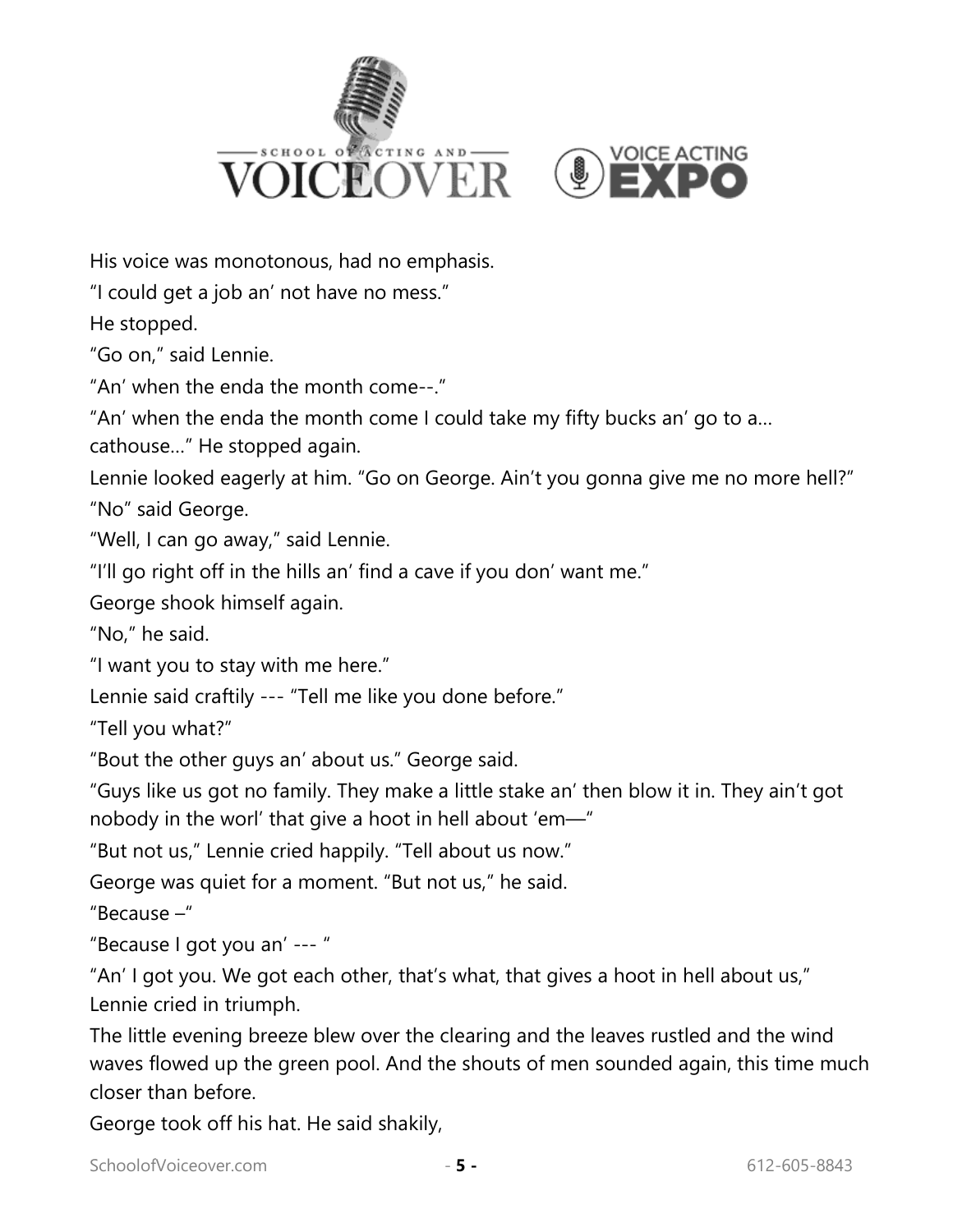



"Take off your hat, Lennie . The air feels fine."

Lennie removed his hat dutifully and laid it on the ground in front of him. The shadow in the valley was bluer, and the evening came fast. On the wind the sound of crashing through the brush came to them.

Lennie said, "Tell how it's gonna be."

George had been listening to the distant sounds.

For the moment he was business-like.

"Look acrost the river, Lennie, an I'll tell you so you can almost see it."

Lennie turned his head and looked off across the pool and up the darkening slopes of the Gabilans.

"We gonna get a little place," George began. He reached in his side pocket and brought out Carlson's Luger; he snapped off the safety, and the hand and gun lay on the ground behind Lennie's back. He looked at the back of Lennie's head, at the place where the spine and skull were joined.

A man's voice called from up the river, and another man answered.

"Go on," said Lennie.

George raised the gun and his hand shook, and he dropped his hand to the ground again.

"Go on," said Lennie.

"How's it gonna be? We gonna get a little place."

"We'll have a cow," said George.

"An' we'll have maybe a pig an' chickens….

"an' down on the flat we'll have a….little piece of alfalfa—"

"For the Rabbits." Lennie shouted.

"For the Rabbits." George repeated.

"And I get to tend the rabbits."

"An' you get to tend the rabbits."

Lennie giggled with happiness.

"An' live on the fatta the lan'."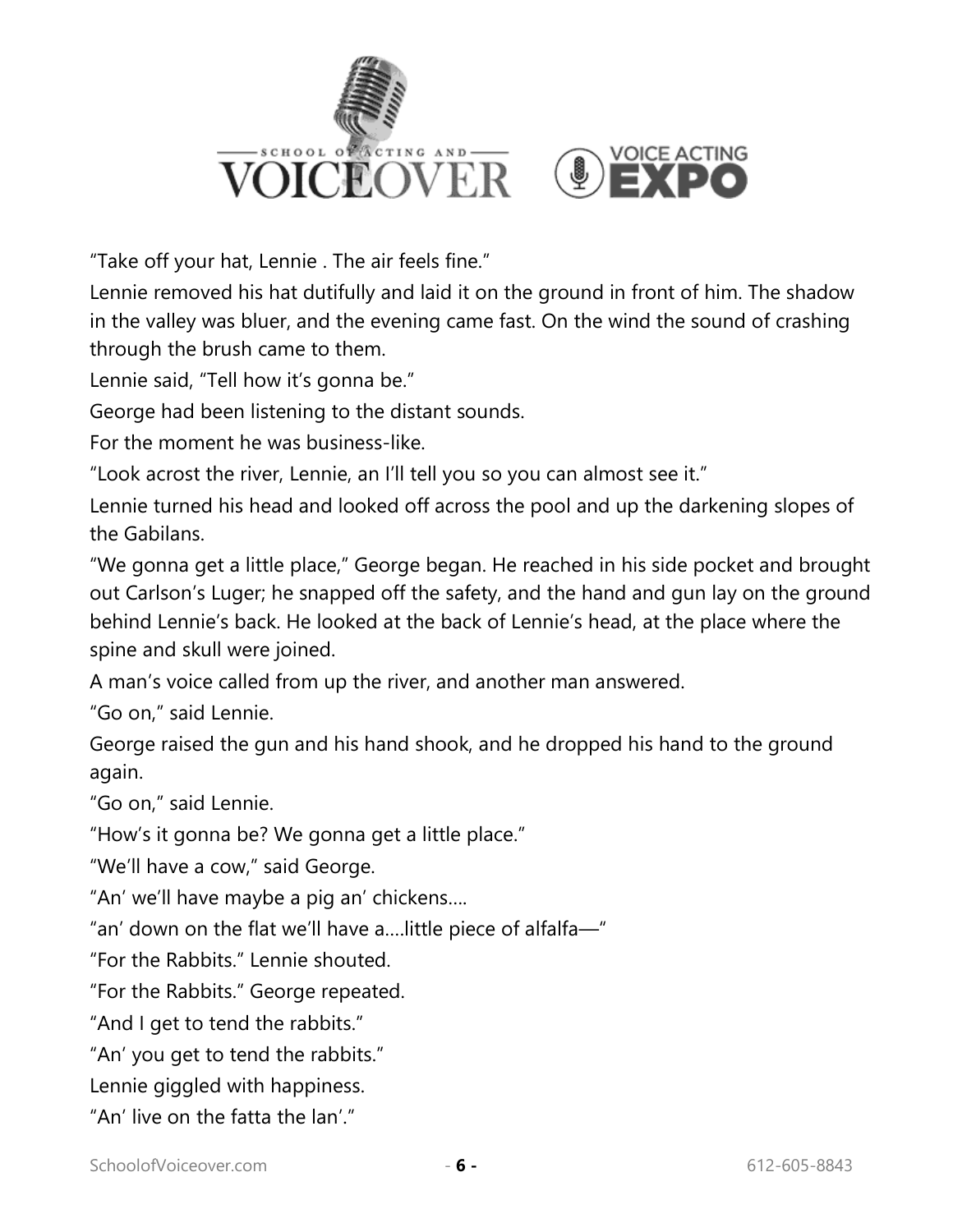



"Yes."

Lennie turned his head.

"No, Lennie. Look down there acrost the river, like you can almost see the place." Lennie obeyed him. George looked down at the gun.

There were crashing footsteps in the brush now. George turned and looked toward them.

"Go on, George. When we gonna do it?"

"Gonna do it soon."

"Me an' you."

"You…. an' me. Ever'body gonna be nice to you. Ain't gonna be no more trouble. Nobody gonna hurt nobody nor steal from 'em."

Lennie said, "I thought you was mad at me, George."

"No," said George. "No Lennie. I ain't mad. I never been mad, an I ain't now. That's the thing I want you to know."

The voices came close now.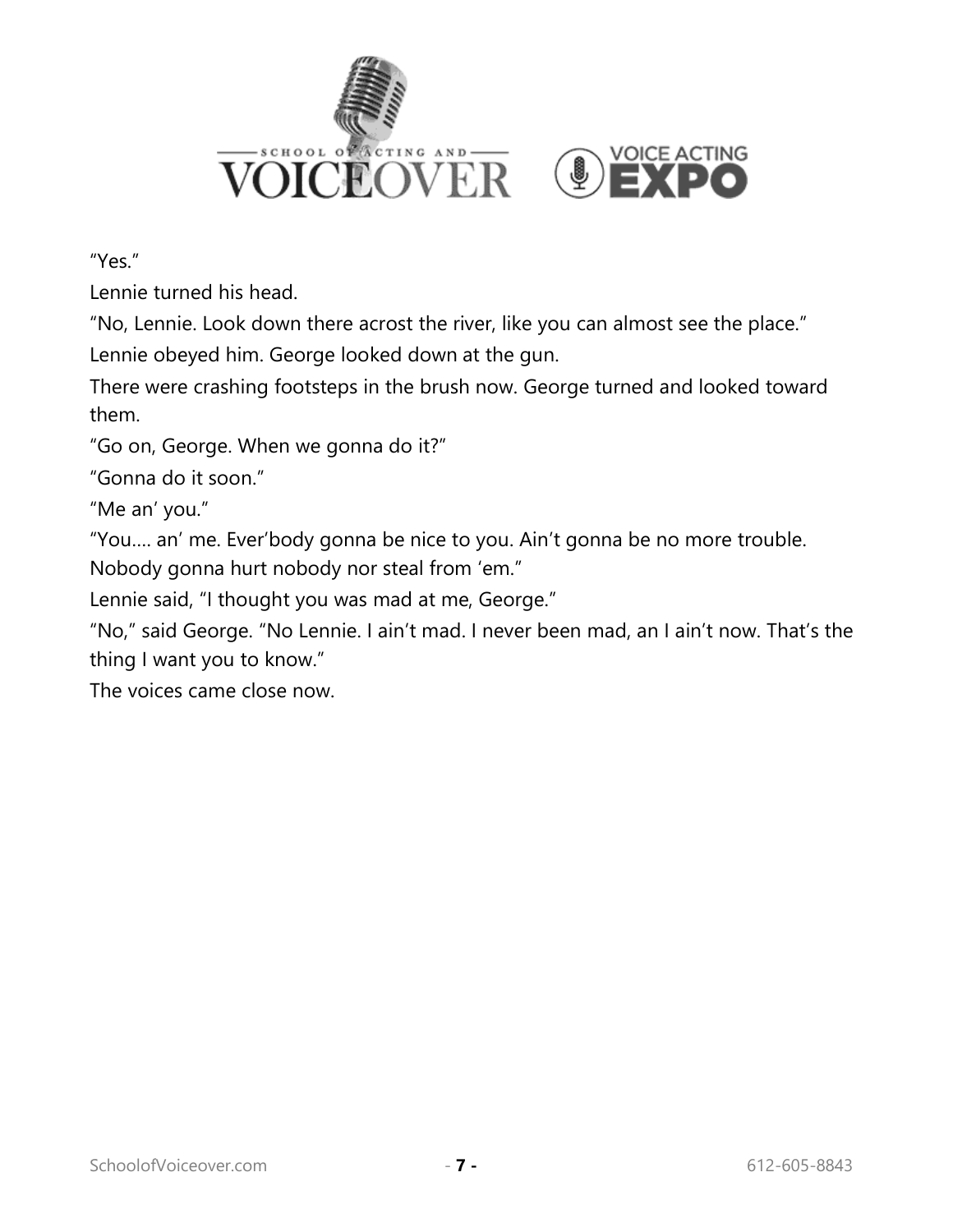

#### Pride and prejudice

*female, fiction* 

Mrs. Gardiner's caution to Elizabeth was punctually and kindly given on the first favorable opportunity of speaking to her alone; after honestly telling her what she thought, she thus went on:

"You are too sensible a girl, Lizzy, to fall in love merely because you are warned against it; and, therefore, I am not afraid of speaking openly. Seriously, I would have you be on your guard. Do not involve yourself or endeavor to involve him in an affection which the is a most interesting young man; and if he had the fortune he ought to have, I should think you could not do better. But as it is, you must not let your fancy run away with you. You have sense, and we all expect you to use it. Your father would depend on your resolution and good conduct, I am sure. You must not disappoint your father."

"My dear aunt, this is being serious indeed."

"Yes, and I hope to engage you to be serious likewise."

"Well, then, you need not be under any alarm. I will take care of myself, and of Mr. Wickham too. He shall not be in love with me, if I can prevent it."

"Elizabeth, you are not serious now."

"I beg your pardon, I will try again. At present I am not in love with Mr. Wickham; no, I certainly am not. But he is, beyond all comparison, the most agreeable man I ever saw--and if he becomes really attached to me--I believe it will be better that he should not. I see the imprudence of it. Oh! That abominable Mr. Darcy! My father's opinion of me does me the greatest honor, and I should be miserable to forfeit it. My father, however, is partial to Mr. Wickham. In short, my dear aunt, I should be very sorry to be the means of making any of you unhappy; but since we see every day that where there is affection, young people are seldom withheld by immediate want of fortune from entering into engagements with each other, how can I promise to be wiser than so many of my fellow-creatures if I am tempted, or how am I even to know that it would be wisdom to resist? All that I can promise you, therefore, is not to be in a hurry. I will not be in a hurry to believe myself his first object. When I am in company with him, I will not be wishing. In short, I will do my best."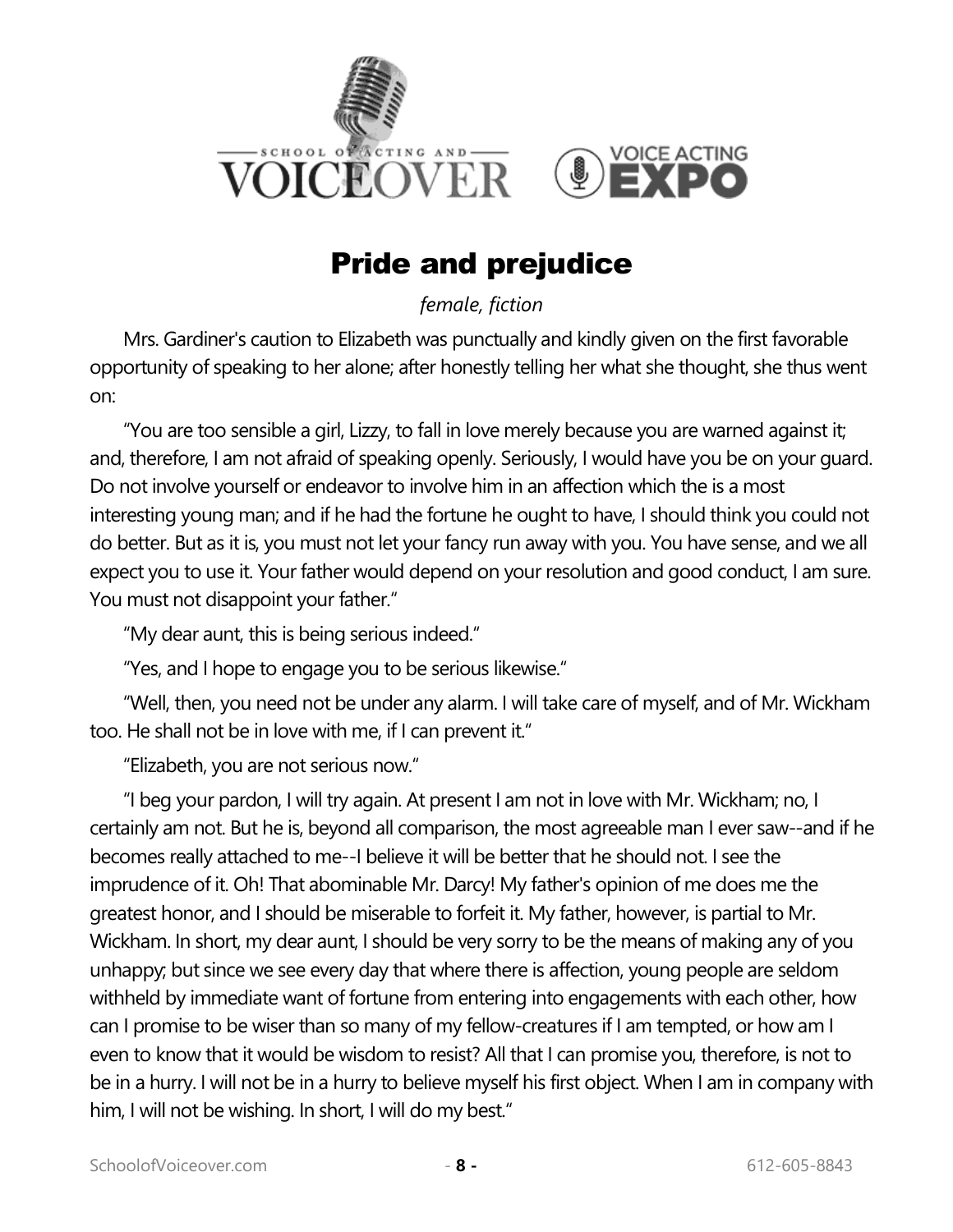

"Perhaps it will be as well if you discourage his coming here so very often. At least, you should not remind you mother of inviting him."

"As I did the other day," said Elizabeth with a conscious smile.

"Very true, it will be wise in me to refrain from that. But do not imagine that he is always here so often. It is on your account that he has been so frequently invited this week. You know my mother's ideas as to the necessity of constant company for her friends. But really, and upon my honor, I will try to do what I think to be the wisest; and now I hope you are satisfied."

Her aunt assured her that she was, and Elizabeth having thanked her for the kindness of her hints, they parted; a wonderful instance of advice being given on such a point, without being resented.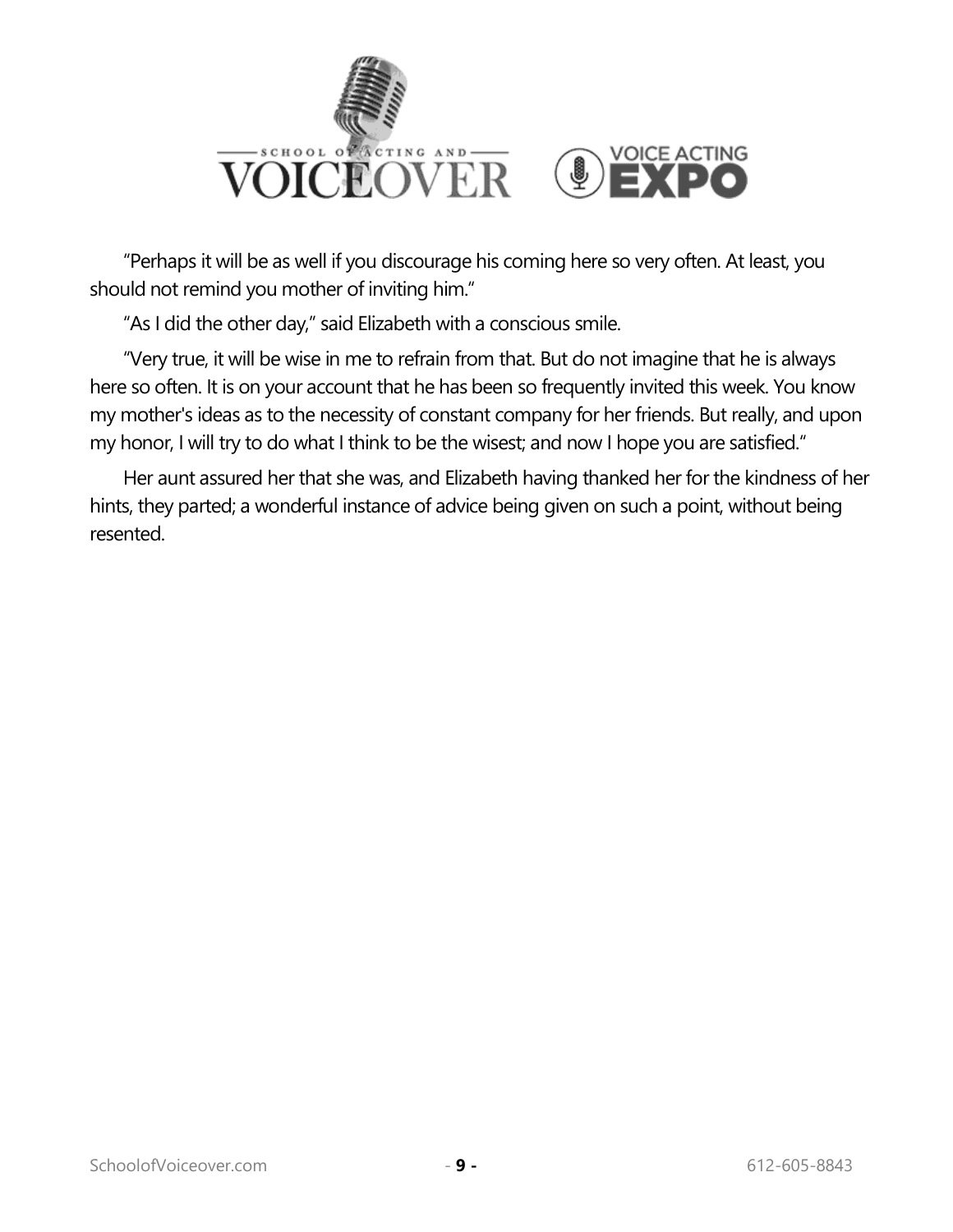



#### Slow Burn - A Leo Watterman Mystery by G. M. Ford

*male, mystery* 

 I never meant to break his thumb. All I wanted was a ride in the elevator . The burnished brass doors were no more than ten feet away when I was gently nudged toward the right.

"Pardon me…" I began.

 He was a big beefy kid with a flattop, smelling of scented soap and Aramis. He kept pushing, his blue blazer now locked on my elbow, his big chest bending my path steadily toward the right, toward the stairs, away from the elevators.

 I planted my right foot and swung back, only to find myself nose to nose with another one. African-American, this time; otherwise, same blazer, same size, same grimace.

"What's the problem, fellas?"

"No problem," said Flattop. "You just come along with us."

I stood my ground. "What for?" I said with a smile.

 He reached out and locked a big hand onto my upper arm , squeezing like a vise, sending a dull ache all the way to my fingertips. His hard little eyes searched my face for pain. "Listen , Mr. Private Dick…" he sneered. "You just…"

 I took a slide step to the right, putting Flattop between me and his partner , jerked my arm free, grabbed his thumb with one hand, his wrist with the other, and commenced introductions. Something snapped like a Popsicle stick. His mouth formed a silent circle. When I let go, he reeled backward, stumbling hard into his buddy as he danced in circles, gasping for air and staring at his hand.

"Whoa, whoa," his partner chanted.

"You want some too?"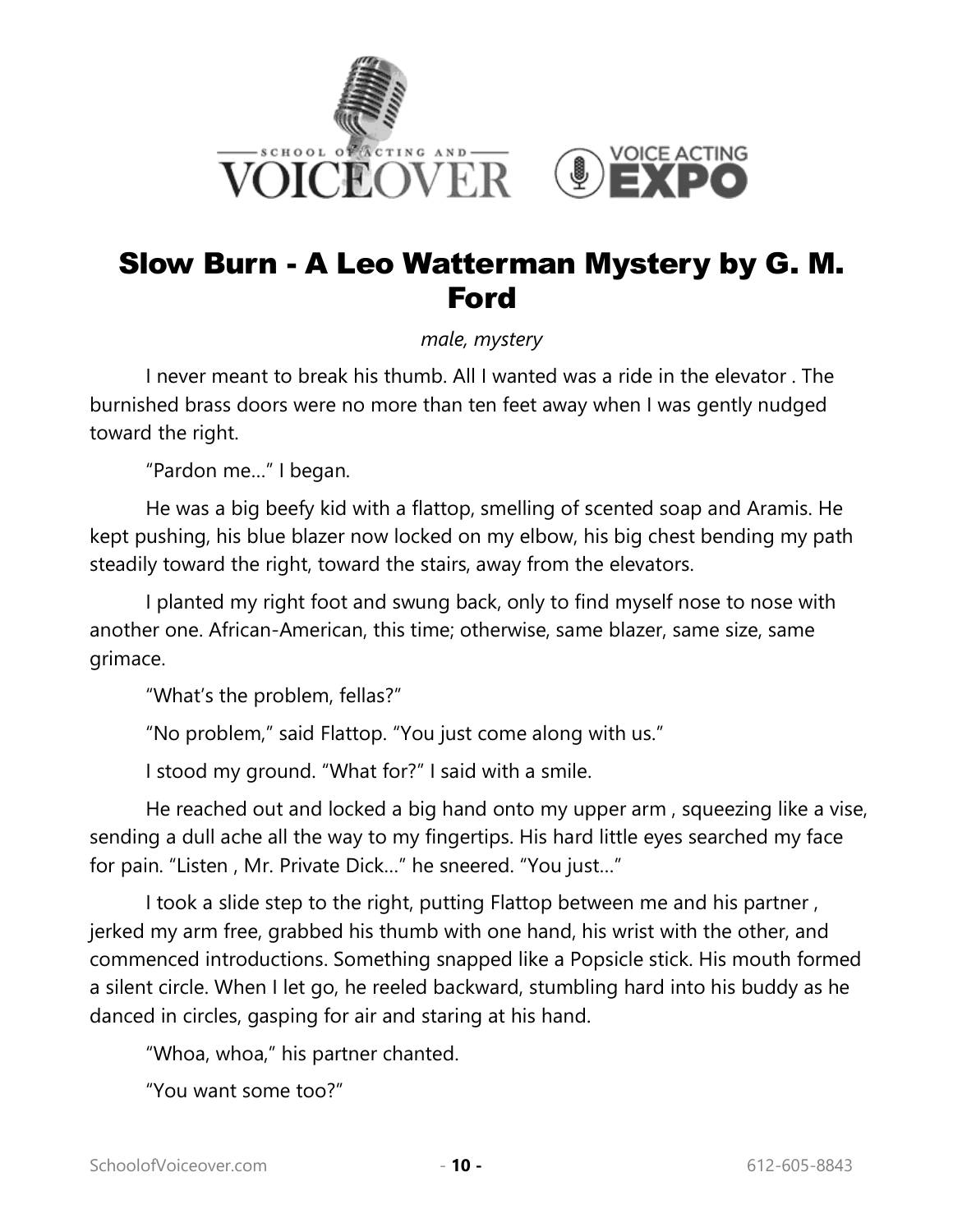

 He reached for the inside pocket of his blazer. I froze. He flipped open a black leather case. His picture over the name Lincoln Aimes.

"Hotel security," he said quickly.

 Flattop was still turning in small circles, eyes screwed shut, cradling his damaged hand, whistling "The Battle Hymn of the Republic" through his nose.

I shrugged. "All you had to do was say so, fellas."

 He rolled his eyes in the direction of his partner. "Lance wanted to," he said with a sigh. "You know, he—"

His explanation was interrupted by a familiar voice rising from behind me.

"And what's this?"

 Marty Conlan had put in his twenty-five years with SPD and then gotten himself a steady job. He'd been the security chief for the Olympic Star Hotel for the better part of ten years now. Other than having an ass that was cinched up tighter than a frog's, he wasn't a half-bad guy. "These belong to you, Marty?"

He ignored me, glowering instead at the twirling Lance.

"Did he attack you?"

 I don't think Lance heard the question . He was otherwise occupied, making noises like a suckling pig and hopping about like a weevil.

Conlan turned his attention to Lincoln Aimes. "Well? Did he?"

Aimes thought it over. "Not exactly ," he said.

 "Did you identify yourselves?" "Not exactly," Aimes repeated. "I thought I told you two—" This time, Aimes interrupted. "Lance wanted to…"he began.

 Conlan waved him off, checking the lobby, whispering now. "Jesus Christ. Take him down to the staff room. Call him a doctor. I'll be down as soon as I can."

We stood in silence as the pair made their way around us, heading down the hall in the opposite direction from which they'd been trying to move me . "All they had to do was identify themselves," I said.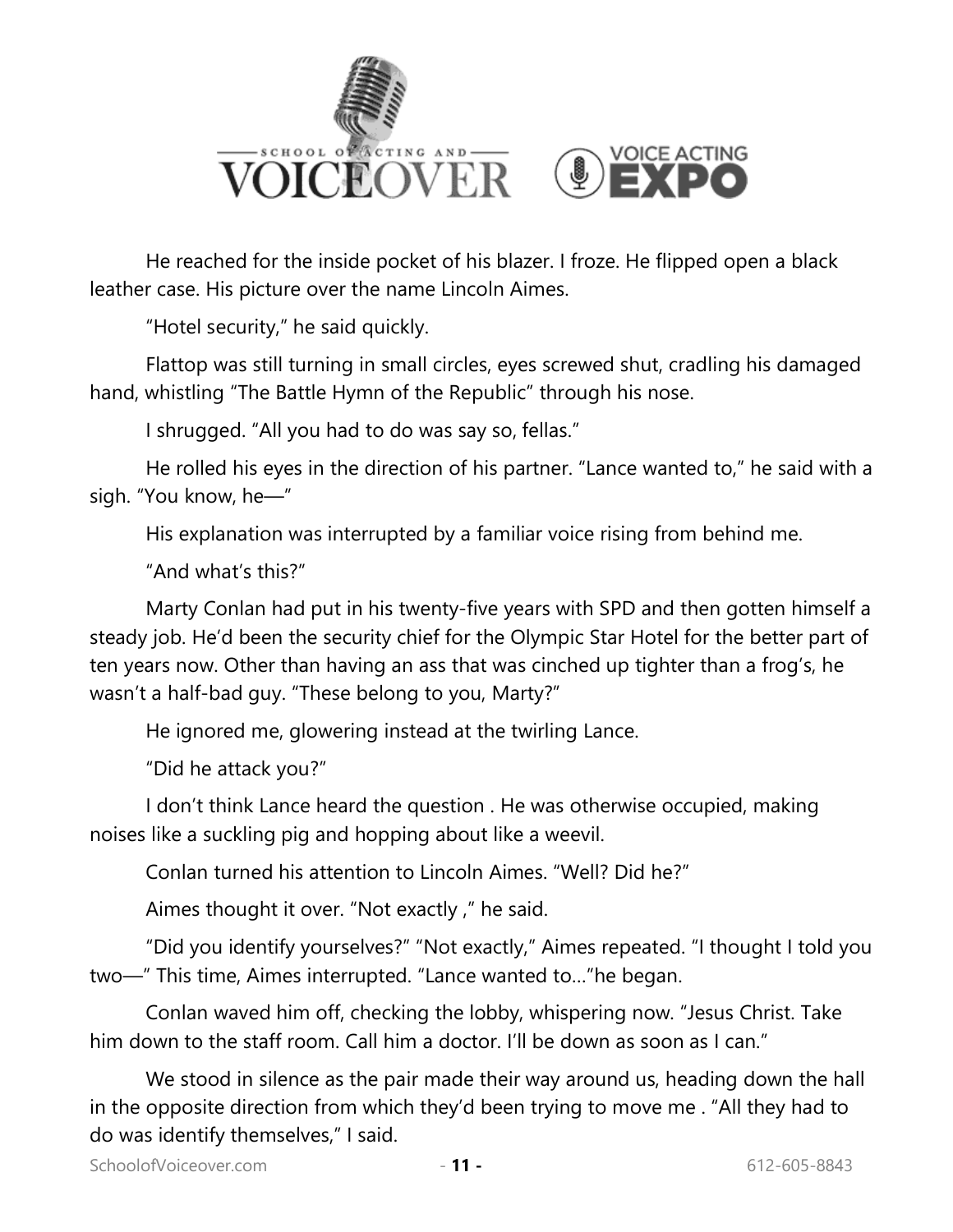

 "Yeah, Leo. I know . You're famous for being the kind of guy who comes along quietly." He heaved a sigh. "Come on up to the office for a few minutes, will ya? We need to talk."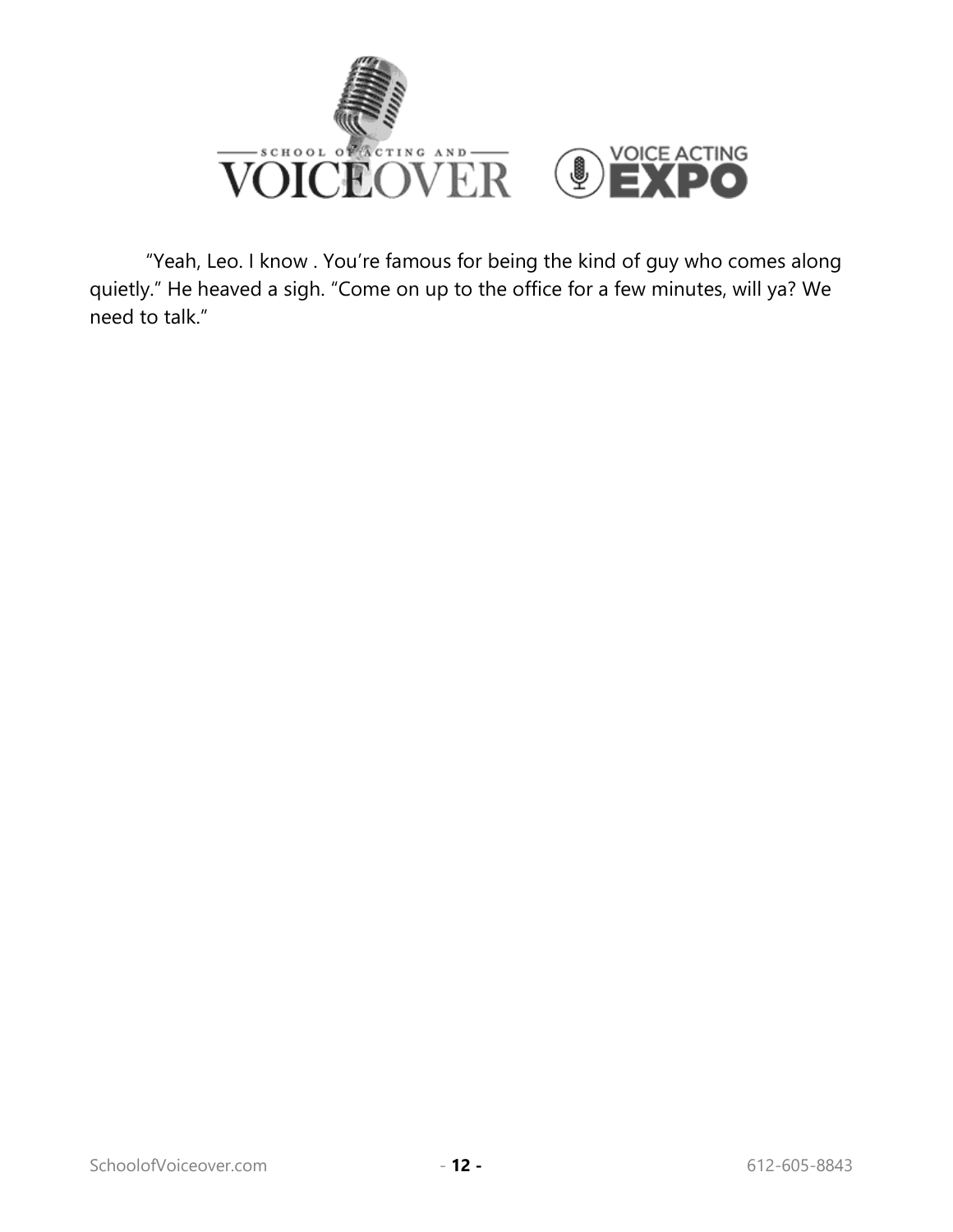

#### The Hitch-Hiker's Guide to the Galaxy Intro

*science fiction, narration, dialect* 

Far out in the uncharted backwaters of the unfashionable end of the western spiral arm of the Galaxy lies a small unregarded yellow sun.

Orbiting this at a distance of roughly ninety-two million miles is an utterly insignificant little blue green planet whose ape- descended life forms are so amazingly primitive that they still think digital watches are a pretty neat idea.

This planet has - or rather had - a problem, which was this: most of the people on it were unhappy for pretty much of the time.

Many solutions were suggested for this problem, but most of these were largely concerned with the movements of small green pieces of paper, which is odd because on the whole it wasn't the small green pieces of paper that were unhappy.

And so the problem remained; lots of the people were mean, and most of them were miserable, even the ones with digital watches.

Many were increasingly of the opinion that they'd all made a big mistake in coming down from the trees in the first place. And some said that even the trees had been a bad move, and that no one should ever have left the oceans.

And then, one Thursday, nearly two thousand years after one man had been nailed to a tree for saying how great it would be to be nice to people for a change, one girl sitting on her own in a small cafe in Rickmansworth suddenly realized what it was that had been going wrong all this time, and she finally knew how the world could be made a good and happy place. This time it was right, it would work, and no one would have to get nailed to anything.

Sadly, however, before she could get to a phone to tell anyone about it, a terribly stupid catastrophe occurred, and the idea was lost forever.

This is not her story.

But it is the story of that terrible stupid catastrophe and some of its consequences.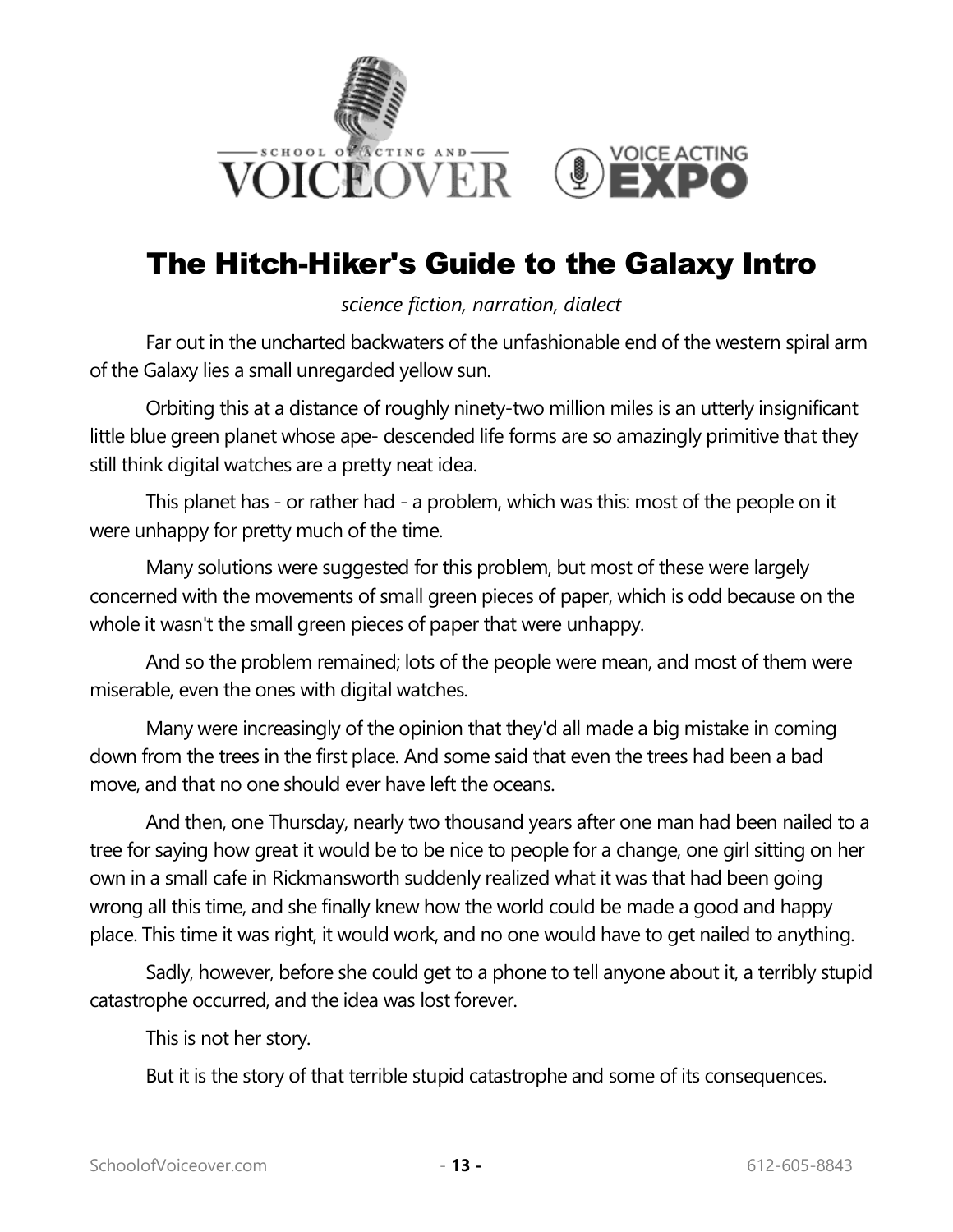

It is also the story of a book, a book called The Hitch Hiker's Guide to the Galaxy - not an Earth book, never published on Earth, and until the terrible catastrophe occurred, never seen or heard of by any Earthman.

Nevertheless, a wholly remarkable book.

It is, perhaps, the most remarkable book ever to come out of the great publishing houses of Ursa Minor - of which no Earthman had ever heard either.

Not only is it a wholly remarkable book, it is also a highly successful one - more popular than the Celestial Home Care Omnibus, better selling than Fifty More Things to do in Zero Gravity, and more controversial than Oolon Colluphid's trilogy of philosophical blockbusters Where God Went Wrong, Some More of God's Greatest Mistakes and Who is this God Person Anyway? In many of the more relaxed civilizations on the Outer Eastern Rim of the Galaxy, the Hitch Hiker's Guide has already supplanted the great Encyclopedia Galactica as the standard repository of all knowledge and wisdom, for though it has many omissions and contains much that is apocryphal, or at least wildly inaccurate, it scores over the older, more pedestrian work in two important respects.

First, it is slightly cheaper; and secondly it has the words Don't Panic inscribed in large friendly letters on its cover.

But the story of this terrible, stupid Thursday, the story of its extraordinary consequences, and the story of how these consequences are inextricably intertwined with this remarkable book begins very simply.

It begins with a house.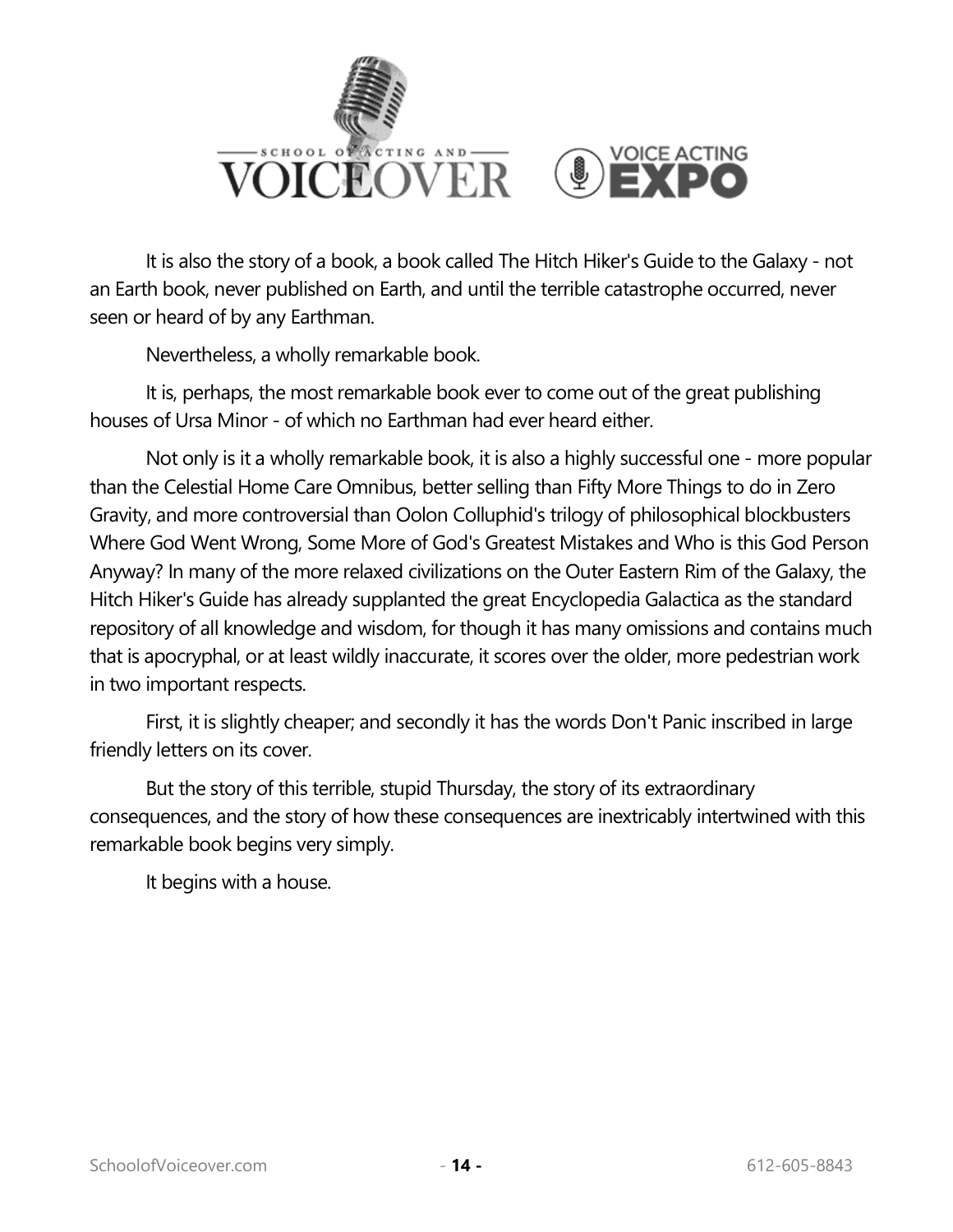

#### The Watcher's Keep

*male/female, fantasy (Chapter Two)* 

A fire was already laid in the hearth when Alexandra and Peter finally arrived home. Supper was on the table and Molensa was just starting to pour some wine into a simple iron goblet at the head of the table. Peter noticed there were two extra place settings, each sporting a goblet of wine. There was also an intricately carved white hazel wood staff cradled in the stand next to the door. The staff sported a bronze wolf's head pommel, brightly polished and well worn on the top. He knew what this meant, they both knew.

"Oh, there you two are at last," Molensa said, appearing a bit more annoyed than they felt she should be. "I thought you would both go to bed hungry this night, you stayed at the Abbey so late after lessons." Molensa was a large woman. Not obese, but clearly someone who enjoyed eating good food. Her silver hair was pulled back and tied with a scarf as always.

Peter knew immediately they had been caught. "We did not stay late after lessons today," he said quickly. "We were… we did not go to the Abbey this morning. We were out in the forest, near to the Silver Stream waterfall."

"Were you out in the woods with that old hermit again?" Molensa asked pointedly.

Neither of them could lie to her, she could read it in their eyes, and besides, she wouldn't really care. "Yes, we went to visit Karoel," Alexandra spoke up. "We wanted to spend some time with him before the Harvest begins. We did not mean any harm, we just wanted to hear more stories about the Old Days, before the world was broken and the Great Rift was formed."

Peter joined in, "From the time when there was still magic in the land, and there were elves and wizards and dwarves and dragons and griffins and  $-\mathbf{r}$ 

"Enough! That will be quite enough of that!" Molensa barked, glancing quickly toward the closed kitchen door. "I will not have you speaking such prattle. Brother Cadresean will be disappointed that you two have not learned your lessons better than this. There are no such creatures as dwarves or dragons, there never were, and there will be no more such talk in this house."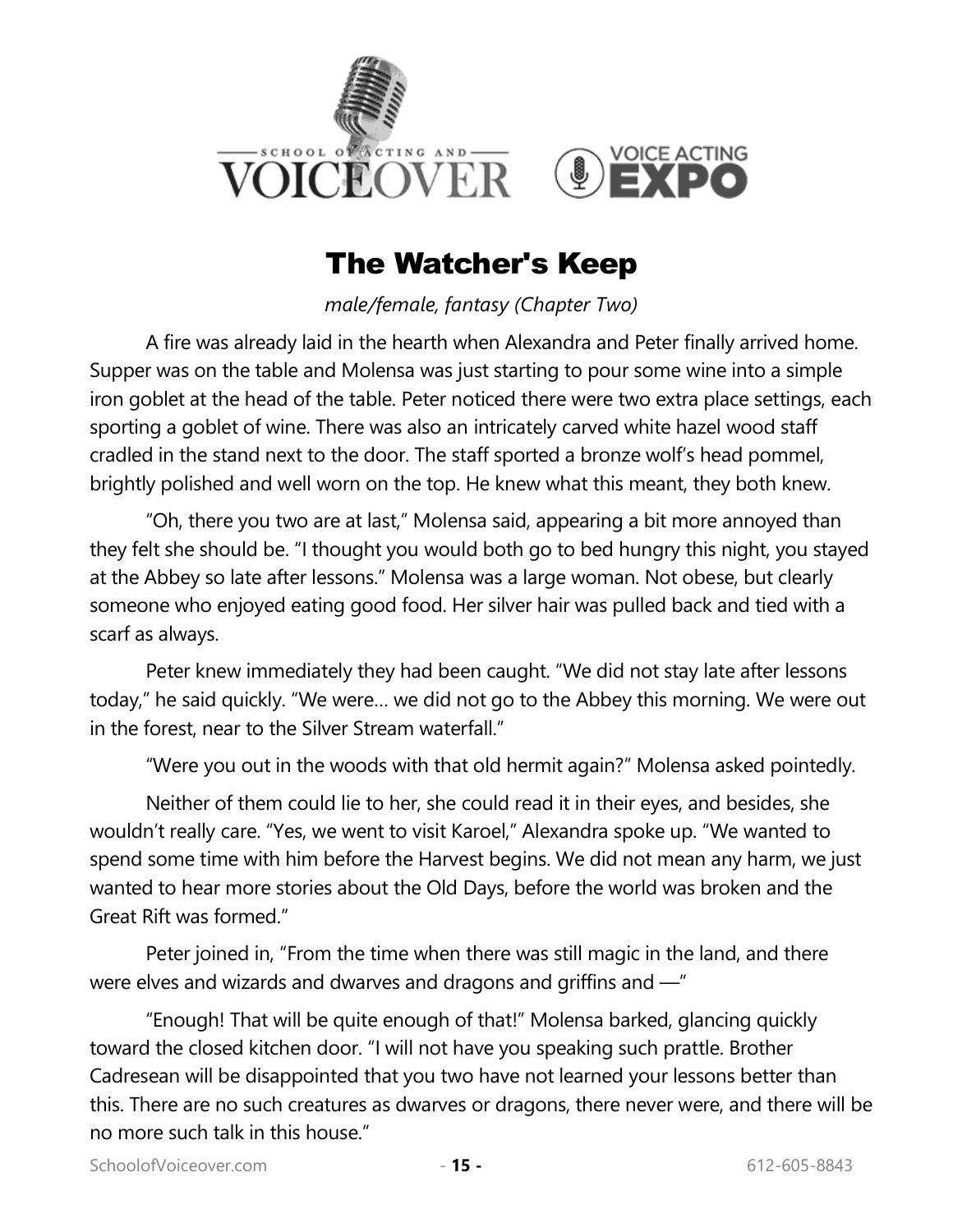

She was not really angry they knew, just cautioning them. Talking of the Old Days was considered blasphemous in the Church, and was not allowed anywhere in the lands of King Leondis Tarbane. You most certainly did not speak of such things with a Julean monk in the house, bound by the laws of their Order to report all such heresy directly to His Holiness the Archbishop in Solenta. Compromising Brother Cadresean was not going to happen tonight if Molensa had anything to say about it.

The heavy door to the kitchen opened slowly and three men filed through, engaged in a quiet discussion. The first was Bairden Oldsted, the master of this house and guardian of the twins. Bairden was a large man by human measure, with dark, strong, weathered hands that had long held a chisel and hammer in the service of the King or his Lord. His face was kind, with wrinkles set deeply around his eyes — as much a sign of his nature as his deep belly laugh. His face was partially hidden by a thick growth of beard, which always seemed to shelter an escaped fragment or two from the stonework of the day. Today was no different.

The second man was much smaller, dressed in the plain brown robes of the Julean monks, which made his pale skin appear almost ashen. He sported a wild shock of jet black hair that seemed to have been pasted across his high forehead. He could have been a wraith next to the two larger, healthy men.

He was a stranger, though the children had seen him before. He was a recent arrival at the Abbey, and they knew him to be from the Royal Court — a counsellor of some worth attached to the Church. Not a High Counsellor to be sure, and not truly a monk or a priest, if you can believe the back room gossip at the Abbey, but a man who was obviously feared by the local Brethren. The whispered dread that swept through the monastery was enough for the children to appreciate Molensa's earlier actions and caution. The staff at the door was his, they knew, and it was reported that he used it to discipline some of the less pious monks.

The last man to enter was dear Brother Cadresean. His enormous brown robe, ruffled and wrinkled as usual, was tied awkwardly around his equally enormous belly, and he was chewing on some scrap of the upcoming meal that he had stumbled upon while the men were talking privately in the kitchen. His normally rosy cheeks were particularly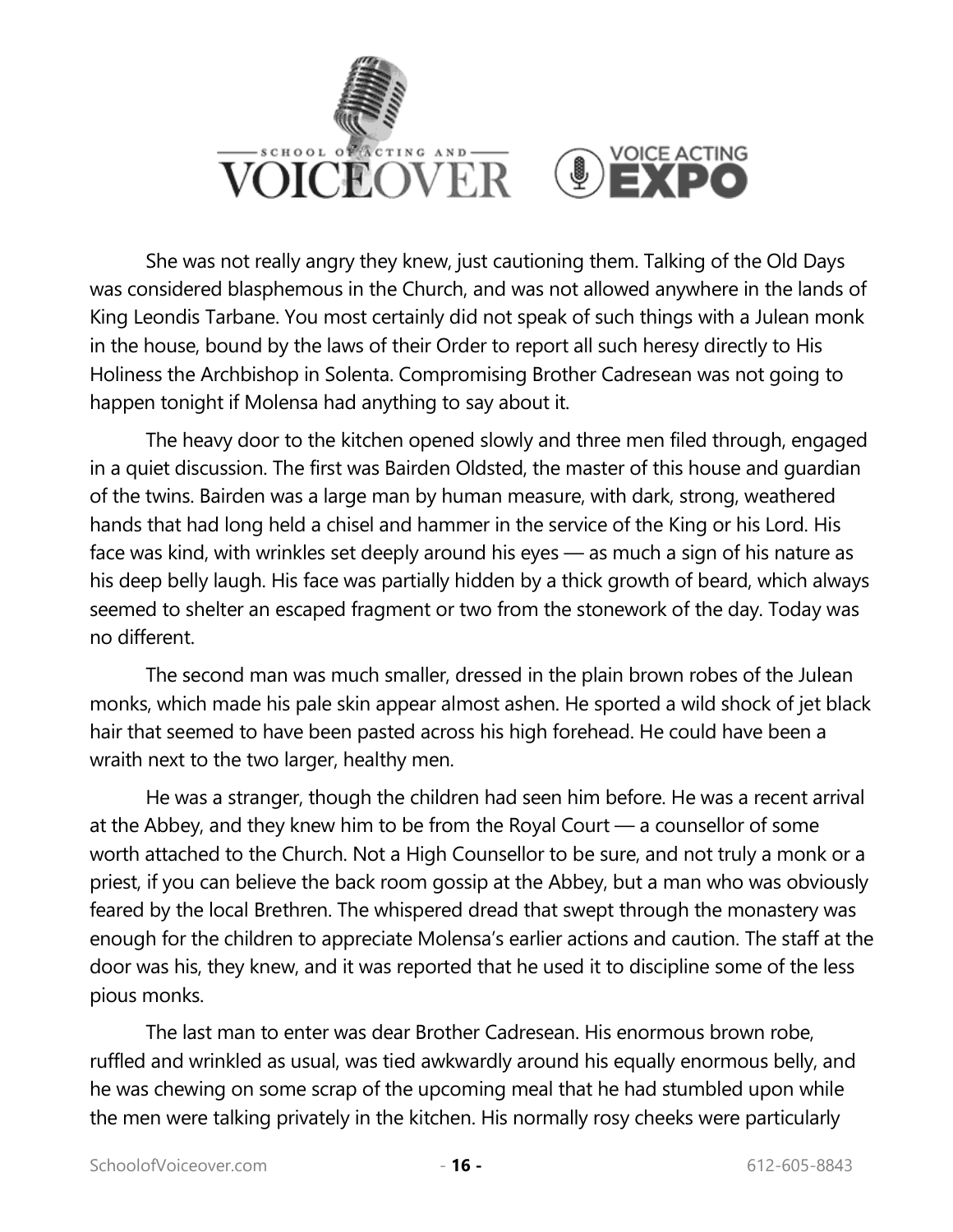

pink this evening, and his shaved head wore a gloss that made it gleam like highly polished marble. He liked to sample the fine wines and ales that the Abbey produced, and it appeared he had been imbibing this evening already.

"Ho, ho there you little lost lambs, have you been playing tricks again on a poor bedraggled monk," Cadresean bellowed at the children. Sheepishly he glanced toward the pale little man who had moved over in front of the fire, and who pretended he had not heard, or just ignored this roaring greeting for Cadresean's favorite students.

"Ahem, I mean where have you two been all day," speaking more now as befit a monk of his Order, and the Head Master at the Abbey in Alnen. "You have worried your dear mother sick, and you have missed your lessons today on top of it."

Mother? Alex wondered to herself, Did he mean Molensa?

As Peter opened his mouth to reply, Molensa piped in quickly, "I am so embarrassed Brother. I had forgotten until just this very minute that I sent the children on an errand today, to Hilldale to pick up the makings for tonight's dessert. I know how much you appreciate a bit of sweet fare after supper, and there was not a pound of fine chocolate to be had anywhere in Alnen. I am so deeply sorry to have caused you to worry. I must be losing my faculties in my old age."

"That's right," chimed in Alexandra, "chocolate and almonds for bearded crumb pie, Brother. Your favorite dessert I believe. Mother, I am surprised at you, forgetting that you sent us on such an important errand." Alexandra decided to play along with the ruse, without really knowing why.

Peter looked around confused, first at Alexandra, then at Molensa. He was just about to open his mouth and disagree when, "Don't say a word Peter," Alexandra said to him in the silent speech that the two of them had secretly shared as long as they could remember. "Keep quiet and let's see where this is going. I am afraid of this pale little man from the Royal Court. He frightened me at the Abbey and he is even more frightening here, now. Not only that, but Brother Cadresean called Molensa Mother! He of all people certainly knows better than that."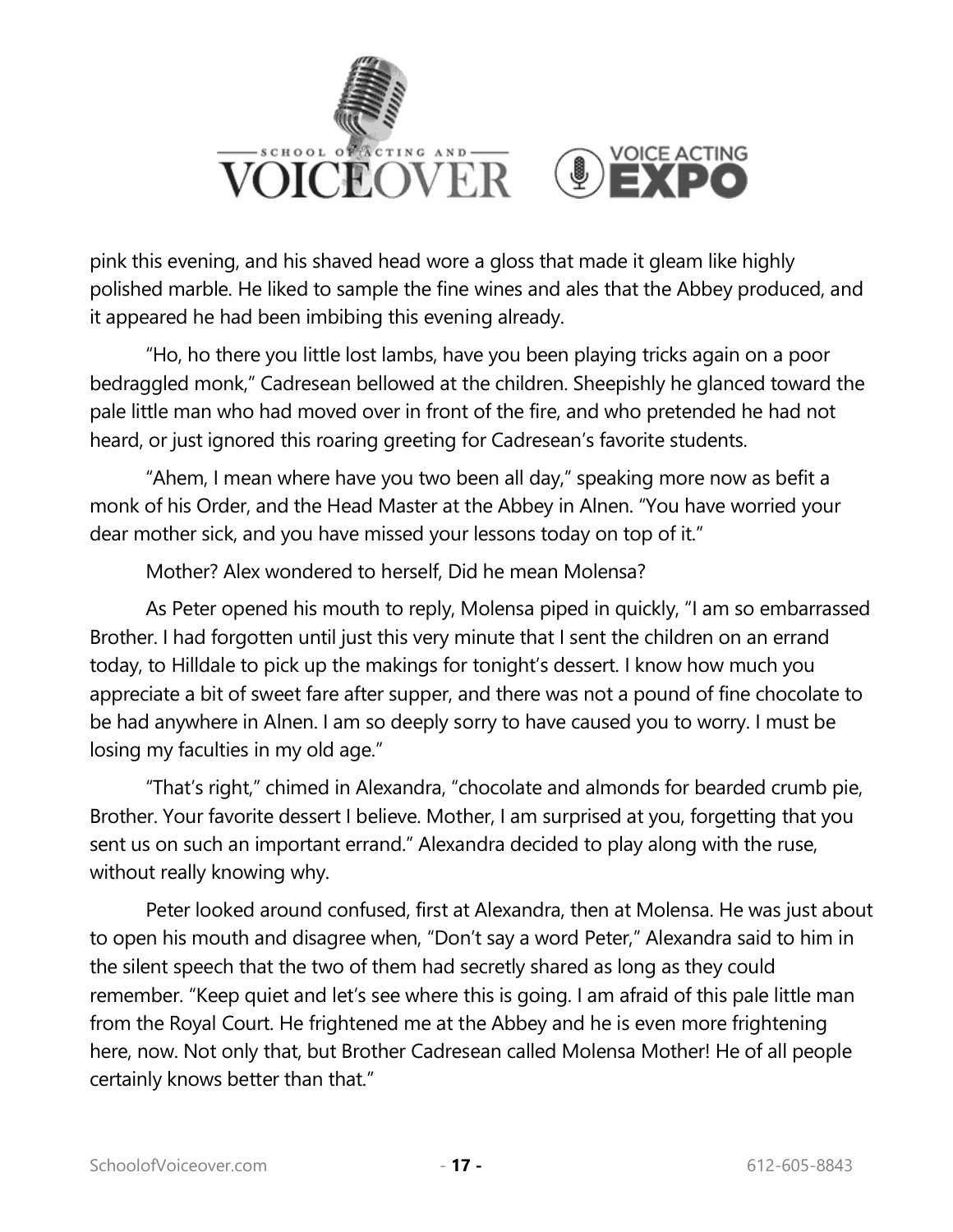

#### When Frank Met Rosie

#### *Headed for Trouble,* Suzanne Brockmann • *male/female, romance*

 Rosie looked up into the deluge and just laughed. She must've been even more drunk than Frank had thought, so he grabbed her by the hand and pulled her, and together they ran for the shelter.

 It was pointless--they were already soaked--running wouldn't keep them from getting any more wet. Still, the sound of her laughter made him smile, and--go figure- he was laughing, too, when she finally pulled him into a narrow doorway.

 She was breathless and soaked. Her face wasn't all that was glistening wet, but her smile was so damn infectious as they stood there, squeezed together in a space where he'd have barely fit on his own. She was warm and soft against him, the neckline of that clingy top truly amazing from his vantage point.

 "This seems like a good time for introductions," she told him. "I'm Rosie Marchado. I'm from Hartford. In Connecticut."

 "Frank O'Leary," he said. He couldn't look down into her face without getting an eyeful of her sonnet-worthy cleavage. Sweet Jesus, he loved full-figured women.

 "Do you want to…," she started, then stopped. She made an embarrassed face. "God, I've never done this before. You're going to think that I'm…" She took a deep breath, which completely renewed his faith in a higher power. "I really never, ever do this, but do you want to…"

 She didn't hesitate for more than a second or two, but that was all the time Frank needed to fill in the blank.

 (Italics) Have sex, right here in this shadowy doorway. (end italics) He would kiss her, his hands sweeping her skirt up, her leg wrapping around him as they strained to get closer, even closer…

 She was going to ask him for it, and he was going to have to turn her down because she was drunk, except, he couldn't think of anything or anyone he'd rather do.

SchoolofVoiceover.com - **18 -** 612-605-8843 But then she finished her question with, "Maybe go get some coffee? With me?"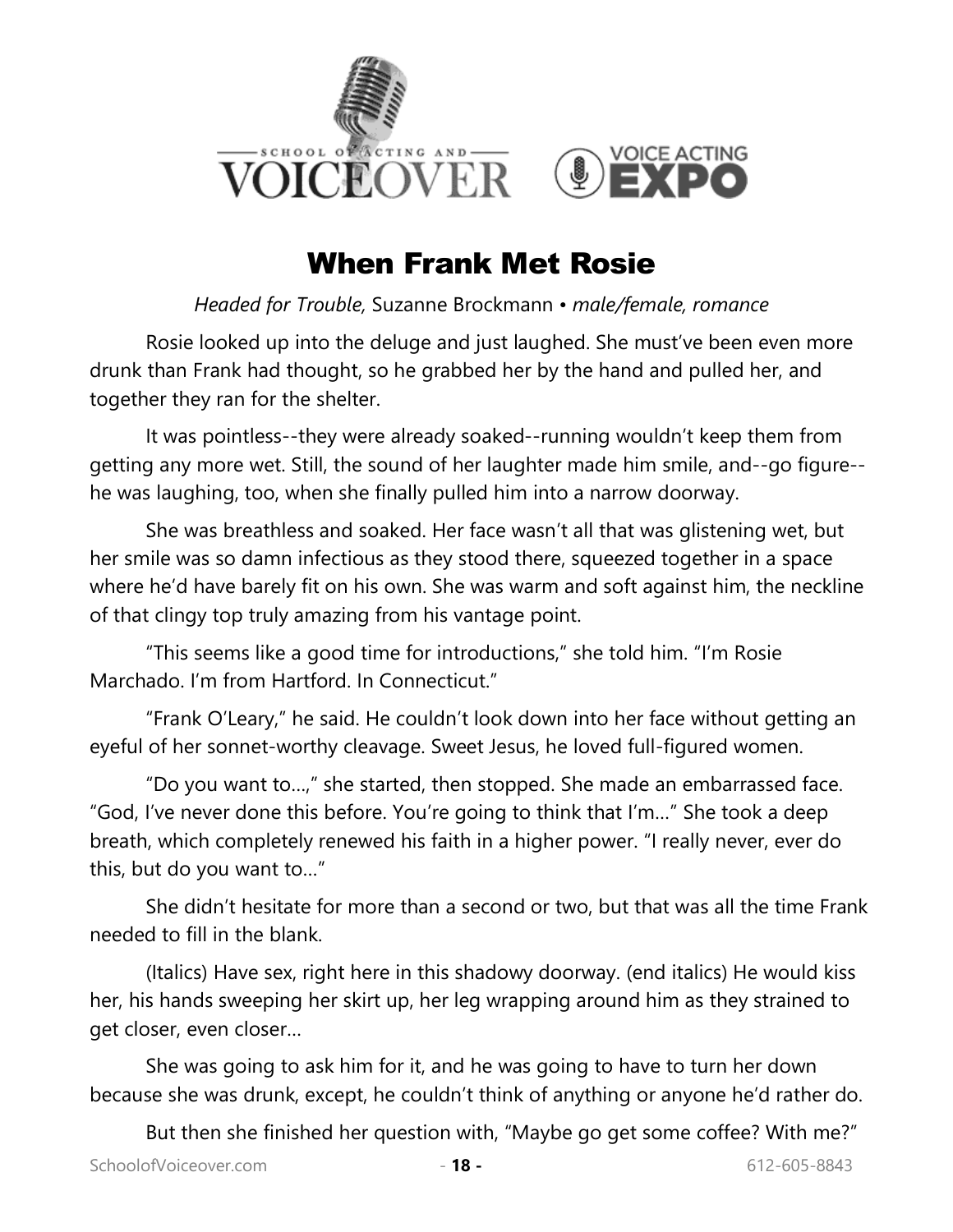



At first her words just didn't make sense.

She wanted hot, steaming… Coffee.

 She was looking up at him, her lower lip caught between her perfect teeth. She was feeling trepidation both at the fact that she'd been so bold as to suggest to a near stranger that they go get coffee, and because she thought he might actually say no.

Frank started to laugh. "I know a place we can go."

He took her by the hand, and once again pulled her out with him, into the rain.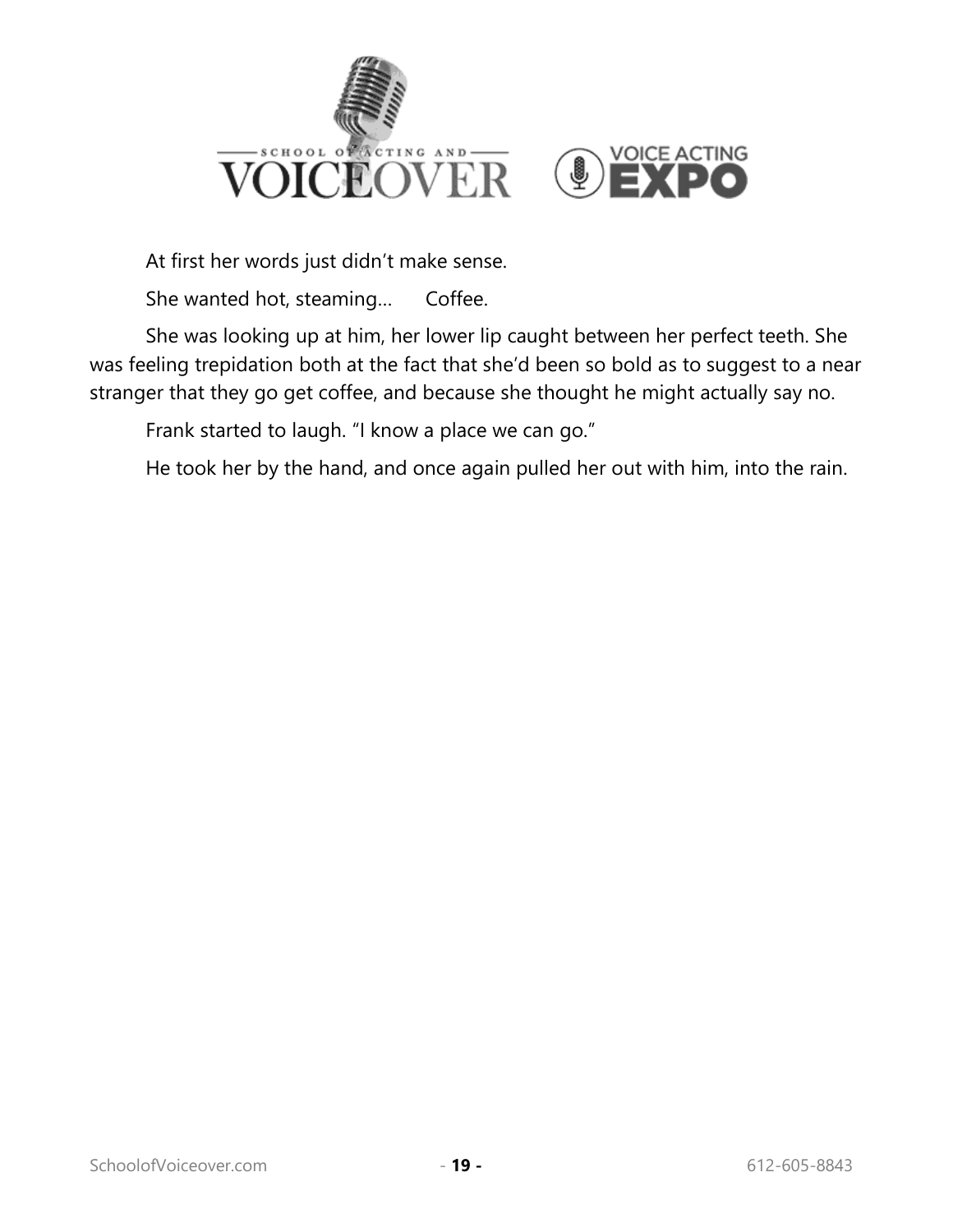

#### Wind In The Willows – Mole

*Childrens* 

The Mole had been working very hard all the morning, spring-cleaning his little home.

 First with brooms, then with dusters; then on ladders and steps and chairs, with a brush and a pail of whitewash; till he had dust in his throat and eyes, and splashes of whitewash all over his black fur, and an aching back and weary arms.

 Spring was moving in the air above and in the earth below and around him, penetrating even his dark and lowly little house with its spirit of divine discontent and longing.

 It was small wonder, then, that he suddenly flung down his brush on the floor, said `Bother!' and `O blow!' and also `Hang spring-cleaning!' and bolted out of the house without even waiting to put on his coat.

 Something up above was calling him imperiously, and he made for the steep little tunnel which answered in his case to the gravelled carriage-drive owned by animals whose residences are nearer to the sun and air.

 So he scraped and scratched and scrabbled and scrooged and then he scrooged again and scrabbled and scratched and scraped, working busily with his little paws and muttering to himself, `Up we go! Up we go!' till at last, pop! his snout came out into the sunlight, and he found himself rolling in the warm grass of a great meadow.

'This is fine!' he said to himself. 'This is better than whitewashing!'

 The sunshine struck hot on his fur, soft breezes caressed his heated brow, and after the seclusion of the cellarage he had lived in so long the carol of happy birds fell on his dulled hearing almost like a shout.

 Jumping off all his four legs at once, in the joy of living and the delight of spring without its cleaning, he pursued his way across the meadow till he reached the hedge on the further side.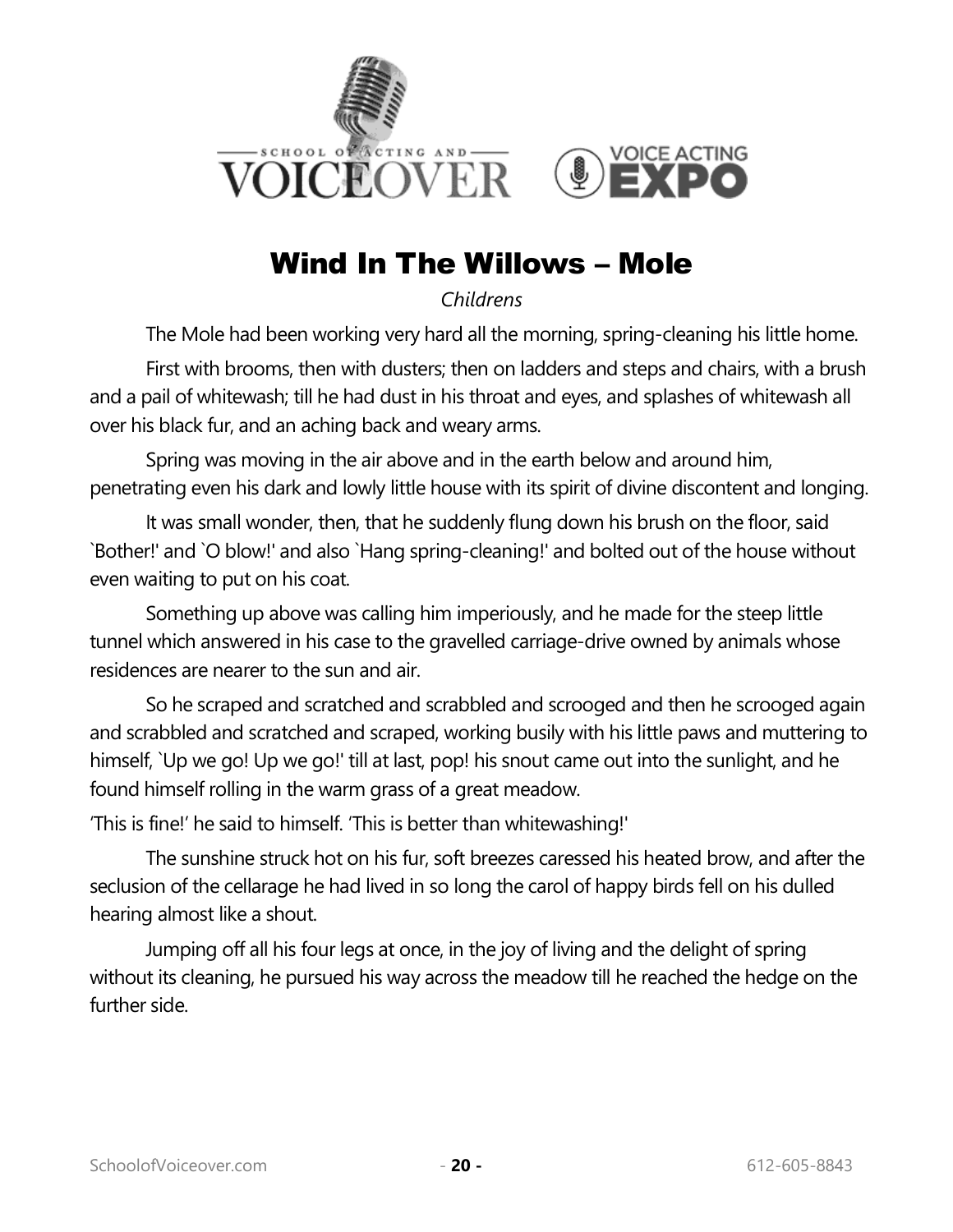

#### With Friends Like These - Dorothy Rowe

*female, non-fiction* 

We value friends, but the path of friendship, like love, rarely runs smooth. We may feel jealous of a friend's achievements when we want to feel happy for her. We might find it hard to give friends objective advice, unrelated to the person we want them to be. We can be reluctant to allow each other to change, sometimes falling out in a way that is painful for all involved. And yet, friendships are vitally important; central to our enjoyment of life.

More fundamentally, friendships are essential to our sense of who we are. Neuroscientists have shown that our brain does not reveal to us the world as it is, but rather as possible interpretations of what is going on around us, drawn from our past experience.

Since no two people ever have exactly the same experience, no two people ever see anything in exactly the same way.

Most of our brain's constructions are unconscious. Early in our life our stream of conscious and unconscious constructions create, like a real stream, a kind of whirlpool that quickly becomes our most precious possession, that is, our sense of being a person, what we call "I," "me," "myself." Like a whirlpool, our sense of being a person cannot exist separately from the stream that created it.

Because we cannot see reality directly, all our ideas are guesses about what is going on. Thus our sense of being a person is made up of these guesses. All the time we are creating ideas about who we are, what is happening now, what has happened in our world, and what our future will be. When these ideas are shown by events to be reasonably accurate, that is, our ideas are validated, we feel secure in ourselves, but when they are proved wrong, we feel that we are falling apart.

Friends are central to this all-important sense of validation.

When a friend confirms to us that the world is as we see it, we feel safer, reassured. On the other hand, when we say, "I'm shattered," or "I'm losing my grip," we might not be using clichés to describe a bad day but talking about something quite terrifying that we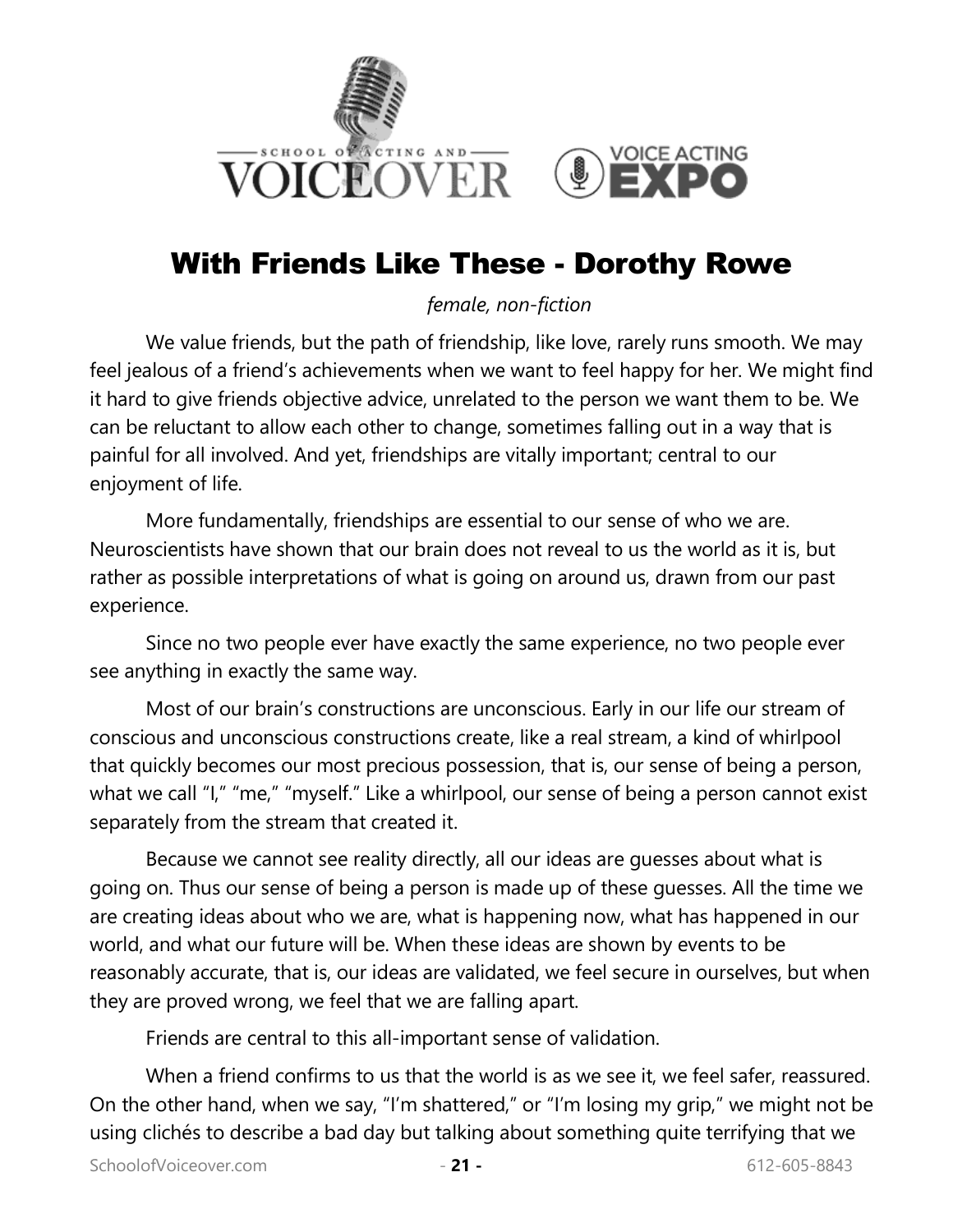

are experiencing: our sense of who we are is being challenged. So terrifying is this experience that we develop many different tactics aimed at warding off invalidation and defending ourselves against being annihilated as a person.

safer, reassured. On the other hand, when we say, "I'm shattered," or "I'm losing my grip," we might not be using clichés to describe a bad day but talking about something quite terrifying that we are experiencing: our sense of who we are is being challenged. So terrifying is this experience that we develop many different tactics aimed at warding off invalidation and defending ourselves against being annihilated as a person.

We are constantly assessing how safe our sense of being a person is. Our assessments are those interpretations we call emotions. All our emotions relate to the degree of safety or danger our sense of being a person is experiencing. So important are these interpretations to our survival that we do not need to put them into words, although of course we can. Our positive emotions are interpretations to do with safety, while the multitude of negative emotions define the particular kind of danger and its degree. Joy is: "Everything is the way I want it to be"; jealousy is: "How dare that person have something that is rightly mine." We can be invalidated by events such as the bankruptcy of the firm that employs us, but most frequently we are invalidated by other people.

A friend told me how her husband had used her password and pin to drain her bank account and fund his secret gambling habit.

Losing her savings was a terrible blow, but far worse was her loss of trust in the person she saw as her best friend. When she described herself as falling apart, I assured her that what was falling apart were some of her ideas. All she had to do was to endure a period of uncertainty until she could construct ideas that better reflected her situation.

Friendship can be rewarding but, like all relationships, it can also be risky. Other people can let us down, insult or humiliate us, leading us to feel diminished and in danger. Yet we need other people to tell us when we have got our guesses right, and, when we get things wrong, to help us make more accurate assessments.

Live completely on your own and your guesses will get further and further away from reality.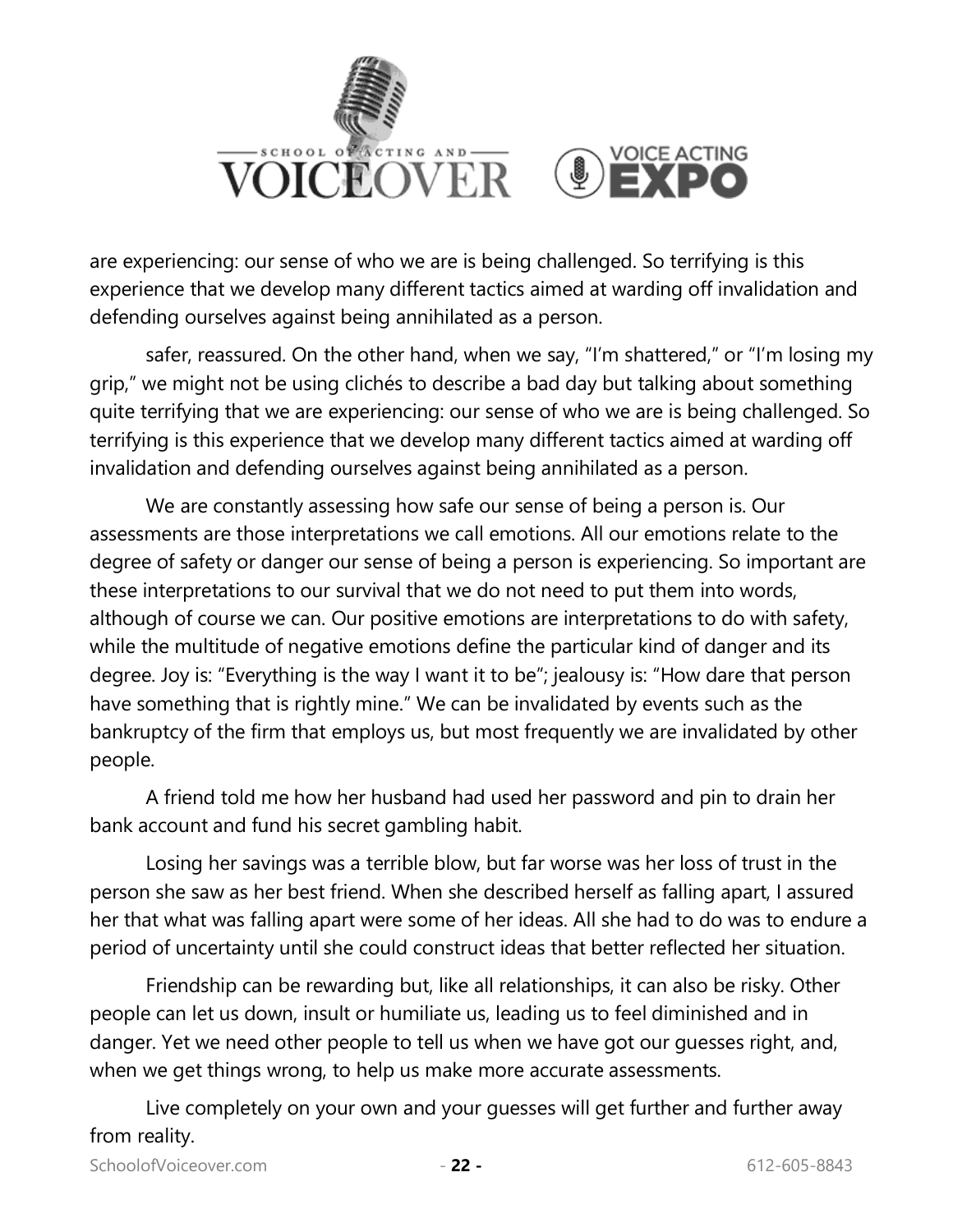



The degree of risk we perceive from our friends relates directly to the degree of self-confidence we feel. When confident of ourselves, we feel that we can deal with being invalidated; when lacking self-confidence, we often see danger where no danger need exist. Take jealousy, for example. Feeling self-confident, we can rejoice in our friend's success at a new job; feeling inferior, we see danger and try to defend ourselves with: "It's not fair." We can fail to see that our friendship should be more important to us than our injured pride.

Our levels of confidence also relate to how ready we are to accept change, and how able we are to allow our friends to change.

To feel secure in ourselves, we need to be able to predict events reasonably accurately. We think we know our friends well, and so can predict what they will do. We create a mental image of our friends, and we want to keep them within the bounds of that image.

Our need to do this can override our ability to see our friends in the way they see themselves. We do not want them to change because then we would have to change our image of them. Change creates uncertainty, and uncertainty can be frightening.

However, an inability to allow change can lead to the end of a friendship. Falling out with a friend shows us that our image of them, from which we derive our predictions about that friend, is wrong; and if that is the case, our sense of being a person is threatened.

If we lose a friend, we have to change how we see ourselves and our life. Each of us lives in our own individual world of meaning.

We need to find friends whose individual world is somewhat similar to our own so that we are able to communicate with one another.

The people who can validate us best are those we can see as equals, and with whom there can be mutual affection, trust, loyalty and acceptance. Such people give us the kind of validation that builds a lasting self-confidence despite the difficulties we encounter. These are our true friends.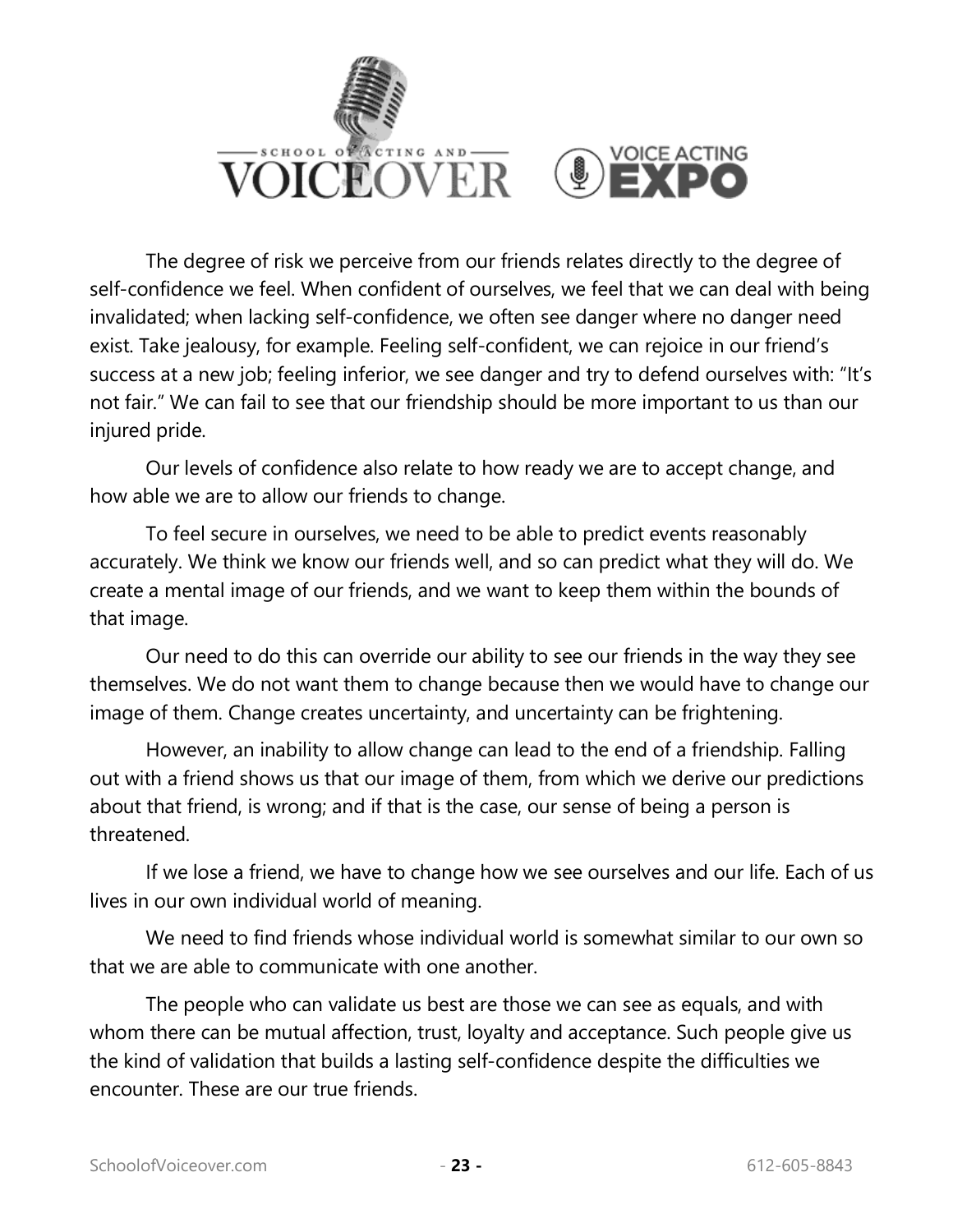

#### 1ST TO DIE By James Patterson (page 109)

Becky DeGeorge, in the bloom of her first full day as Michael's wife, walked out of the hotel lobby holding her husband's hand. She breathed in the cool night air, the first fresh air she had inhaled all day. In the brief span of their marriage, she and Michael had made love several times and taken two steamy showers together. They had poked their heads out for an obligatory but, at last, final brunt with the families. They had begged

off the trip to Opus One, scurried back upstairs, and popped a last bottle of champagne. Michael had put on a sex video and as they watched the film they played out some unusual and exciting roles. He seemed to have fantasies about wearing women's clothes.

#### 100 YEARS OF SOLITUDE by Gabriel Garcia Marquez

Many years later, as he faced the firing squad, Colonel Aureliano Buendia was to remember that distant afternoon when his father took him to discover ice. At that time, Macondo was a village of twenty adobe houses, built on the bank of a river of clear water that ran along a bed of polished stones, which were white and enormous, like prehistoric eggs. The world was so recent that many things lacked names, and in order to indicate them it was necessary to point. Every year during the month of March a family of ragged gypsies would set up their tents near the village, and with a great uproar of pipes and kettledrums they would display new inventions.

## ALL THINGS BRIGHT AND BEAUTIFUL by James Herriot

My present to Helen at the time of our marriage was a modest gold watch, and this had depleted my capital to the extent that a bank statement at the commencement of our married life revealed the sum of 25 shillings standing to my credit. Admittedly, I was a partner now, but when you start from scratch, it takes a long time to get your head above water. But we did need the essentials, like a table, chairs, cutlery, crockery, the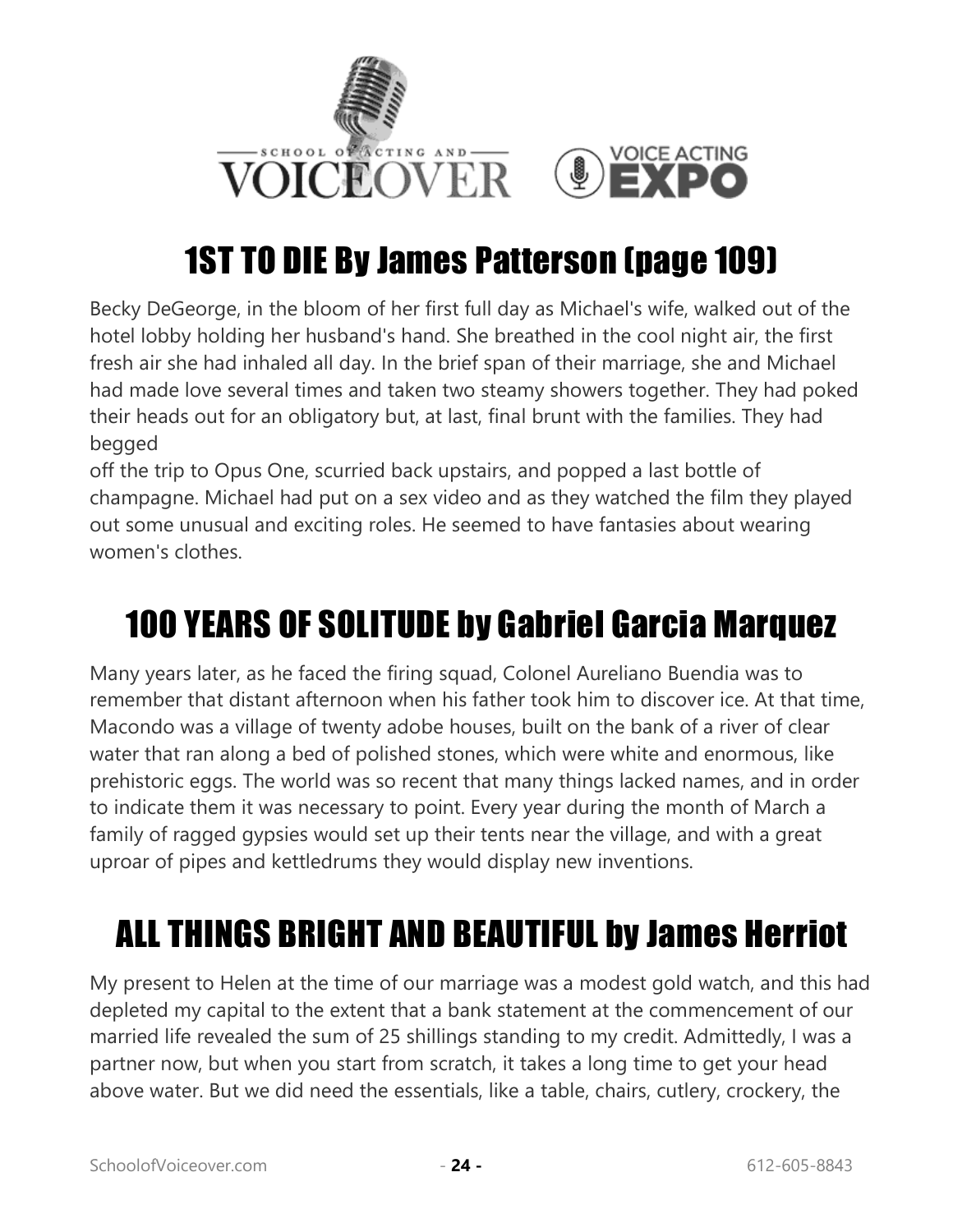

odd rug and carpet, and Helen and I decided that it would be most sensible to pick up these things at house sales.

## ANY PLACE I HANG MY HAT by Susan Isaacs

Joan Murdoch helped me fill out the application. When we finished, I told her that if I were half as gifted as all my teachers raved I was, I had a shot. She agreed. Once Grandma Lil discovered she would still be my legal guardian and that my going away would not jeopardize her monthly income from the City of New York, she signed her name to my application in the rounded, overlarge letters of the semiliterate.

#### THE BLUEST EYE by Toni Morrison

The first twigs are thin, green, and supple. They bend into a complete circle, but will not break. Their delicate, showy hopefulness shooting from forsythia and lilac bushes meant only a change in whipping style. They beat us differently in the spring. Instead of the dull pain of a winter strap, there were these new green switches that lost their sting long after the whipping was over. There was a nervous meanness in these long twigs that made us long for the steady stroke of a strap or the firm but honest slap of a hairbrush. Even now spring for me is shot through with the remembered ache of switchings, and forsythia holds no cheer.

## BREATHING LESSONS by Anne Tyler

Maggie and Ira Goldstein had to go to a funeral in Pennsylvania. Maggie's girlhood friend had lost her husband. Deerlick lay on a narrow country road some 90 miles north of Baltimore, and the funeral was scheduled for 10:30 Saturday morning, so Ira figured they should start around 8. This made him grumpy. He was not an early morning kind of man. Also, Saturday was his busiest day at work, and he had no one to cover for him. Also, their car was in the body shop. It had needed extensive repairs, and Saturday morning at opening time, 8 o'clock exactly, was the soonest they could get it back.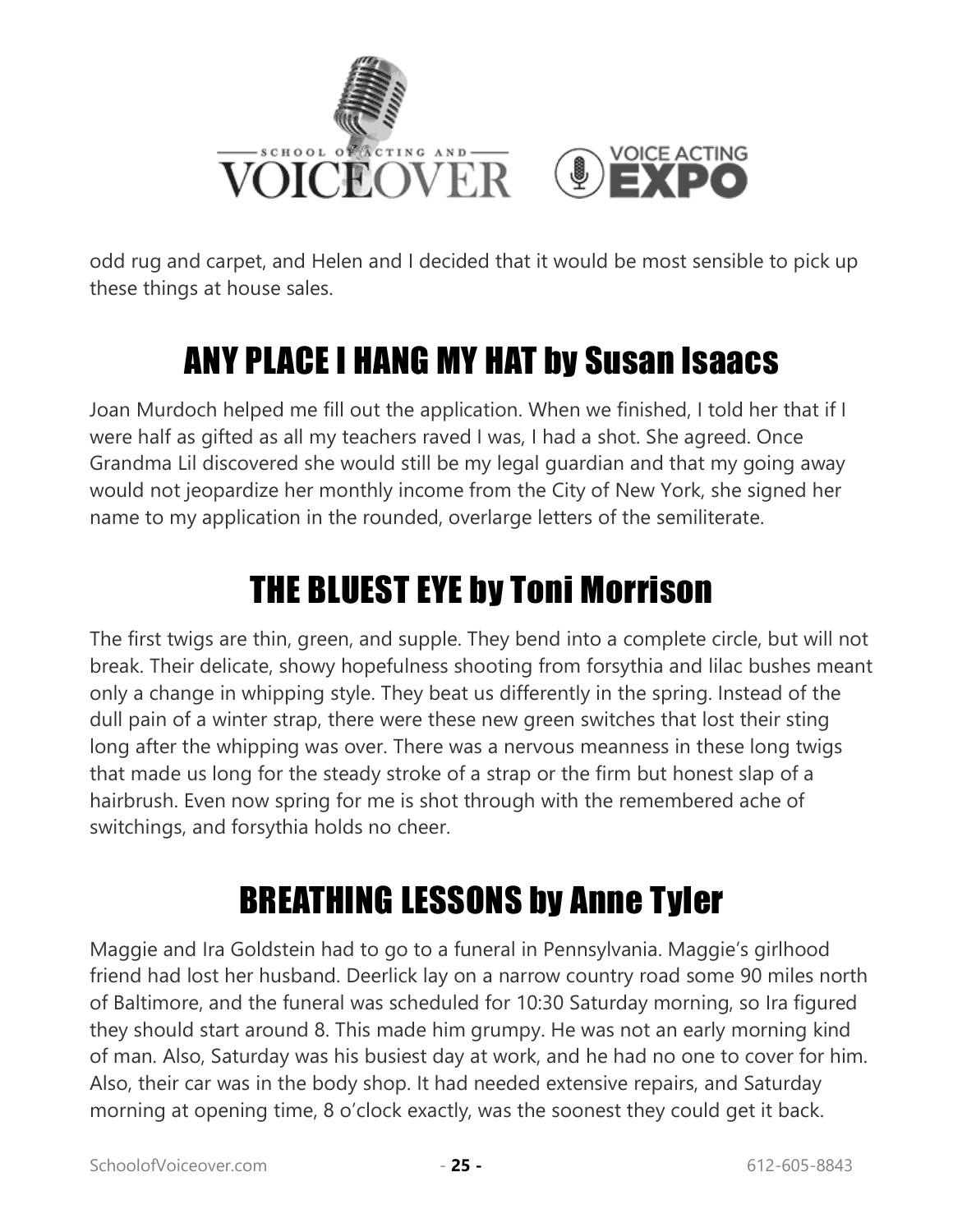

Maybe they'd just better not go, but Maggie said they had to, for she and Serena had been friends forever ... or nearly forever ...

## CENTRAL STATION SYNOPSIS by Walter Salles, Jr.

In the Brazilian film "Central Station", Dora is a retired schoolteacher who makes ends meet by sitting at the station writing letters for illiterate people. Suddenly she has an opportunity to pocket \$1,000. All she has to do is persuade a homeless 9 year old boy to follow her to an address she has been given. (She is told he will be adopted by wealthy foreigners.) She delivers the boy, gets the money, spends some of it on a television set, and settles down to enjoy her new acquisition. Her neighbor spoils the fun, however, by telling her that the boy was too old to be adopted \_ he will be killed and his organs sold for transplantation. Perhaps Dora knew this all along, but after her neighbor's plain speaking, she spends a troubled night. In the morning Dora resolves to take the boy back.

Suppose Dora had told her neighbor that it is a tough world, other people have nice new TVs too, and if selling the kid is the only way she can get one, well he was only a street kid. She then have become, in the eyes of the audience a monster. She reems herself only by being prepared to bear considerable risk to save the boy.

#### CHARITY, by Len Deighton

A bloated vampire moon drained all life and colour form the world. The snow-covered land came speeding past the train. It was gray and ill-defined, marked only by a few livid cottages and limitless black forest grizzled with snow. No roads; the railway did not follow any road, it cut through the land like a knife.

#### DADDY NEEDS A DRINK by Robert Wilder

p. 45

SchoolofVoiceover.com - **26 -** 612-605-8843 After months of very little repose, my wife and I grew irritable, barking at each other about everything from whose turn it was to sing, "I See the Moon" to our daughter at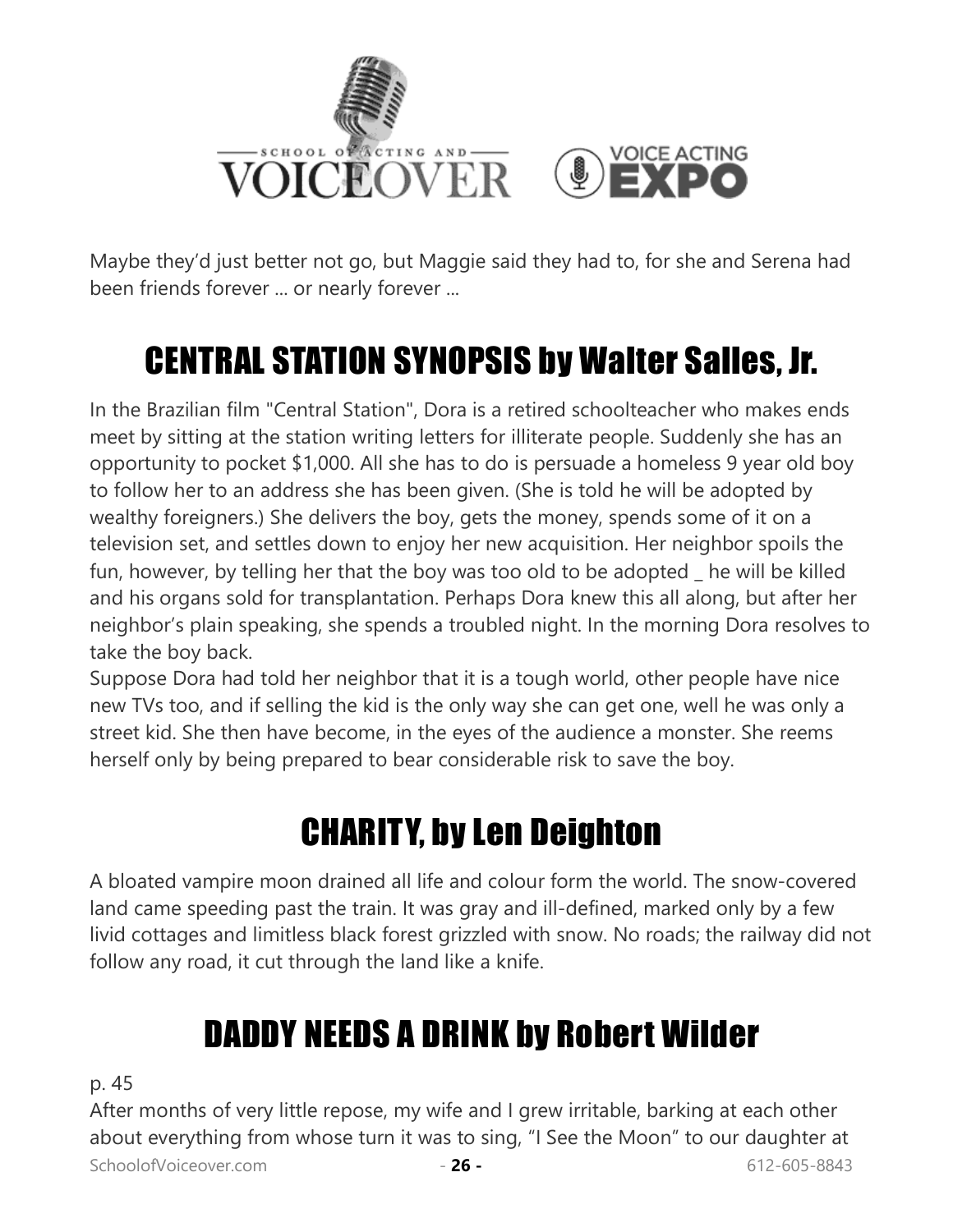

3am to who – in our sleepwalking states, had placed the baby monitor in the fridge next to the long-forgotten bottle of white wine. We bought a crib from a couple we knew and tried to relocate our daughter from our bed into the new digs, but as soon as she saw her new gated community of one, she wailed like a banshee. Since my wife and I were both sleepy and cowardly, we moved her back in with us.

"Mamaaaaa," our daughter yelled. We crouched down even lower, as if she had one of those thermal-imaging machines the cops use to see through the walls of homes rented by violent felons. She abandoned what little speech she possessed and regressed to primal screams and cries, the kind we hadn't heard for months. Below the wails, we listened to her rattle the bars of her wooden cage. My wife, eyes closed, whispered softly to herself. Even though she was raised Catholic among Mormons in Utah, my wife is usually not someone who speaks freely to the Lord.

"Should I pray, too?" I asked her in what I believed what a spousal bonding moment. She opened her eyes. "Pray? I'm swearing, you idiot," she said, and I could recognize the mother tongue clearly now.

## THE DARK SIDE OF THE LIGHT CHASERS by Debbie Ford

Any desire of the heart is there for you to discover and manifest. Whatever inspires you is an aspect of yourself. Be precise about what you admire in someone and find that part in yourself. If you have the aspiration to be something, it's because you have the potential to manifest what you are seeing.

## DECK OF CARDS by T. Texas Tyler

One evening, a platoon of soldiers arrived at a small village after a long hike. The next morning, being Sunday, several of the men went to church. A sergeant commanded the boys to kneel and after the chaplain had read the prayer, the text was taken up next. Those who had prayer books took them out, but this one soldier had only a deck of cards. So he spread them out. The Sergeant saw the cards and said, "Soldier, put away those cards!" After the services were over, the soldier was brought before the provost marshal. The marshal said, "Sergeant, why have you brought this man here?" "And what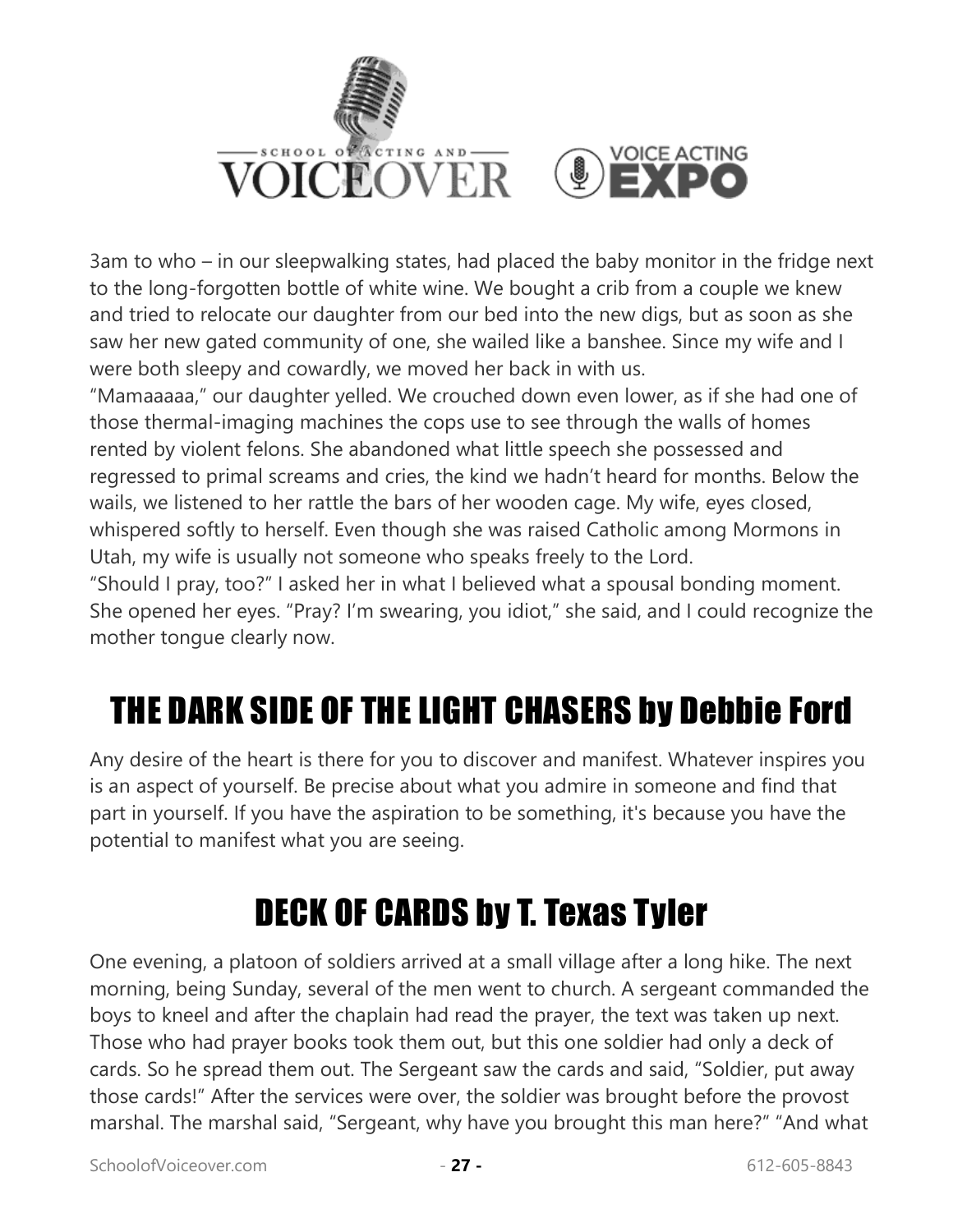

have you to say for yourself, son?" "Much sir," replied the soldier. The marshal said, "I hope so, for if not, I will punish you quite severely."

#### THE DOT by Peter Reynolds

Art class was over but Vashti sat glued to her chair. Her paper was empty. Vashti's teacher leaed over the blank paper. "Ah! A polar bear in a snowstorm!, she said. "very funny!", said Vashti. "I just CAN'T draw!"

Vashti thought for a moment. "Well, maybe I can't draw, but I CAN sign my name."

#### DRACULA by Bram Stoker

A great bat came flapping into the room. It drove the weird women away. Poor Renfield fell down, fainting from fright. In an instant, the bat disappeared. In its place was the smiling figure of Count Dracula! He was ready to claim his victim! Once bitten by the vampire, Renfield became Dracula's slave. The evil Count wanted to go to England. Coffins, filled with Transylvanian earth, were taken to a ship and loaded on board. One of the coffins contained something else as well as dirt. Renfield guarded it well. When the ship landed in England, the horrified people at the dock found that the entire crew was dead. Only Renfield, now a raving madman, was left alive.

#### FATAL TIDE by Iris Johansen

Someone coming toward her. It was going to happen again. Helpless. Helpless. Helpless. The scream that tore from Melis's throat jarred her awake. She jerked upright in bed. She was shaking, her T-shirt soaked with sweat.

Only a dream. She wasn't helpless. She'd never be helpless again. She was strong now.&&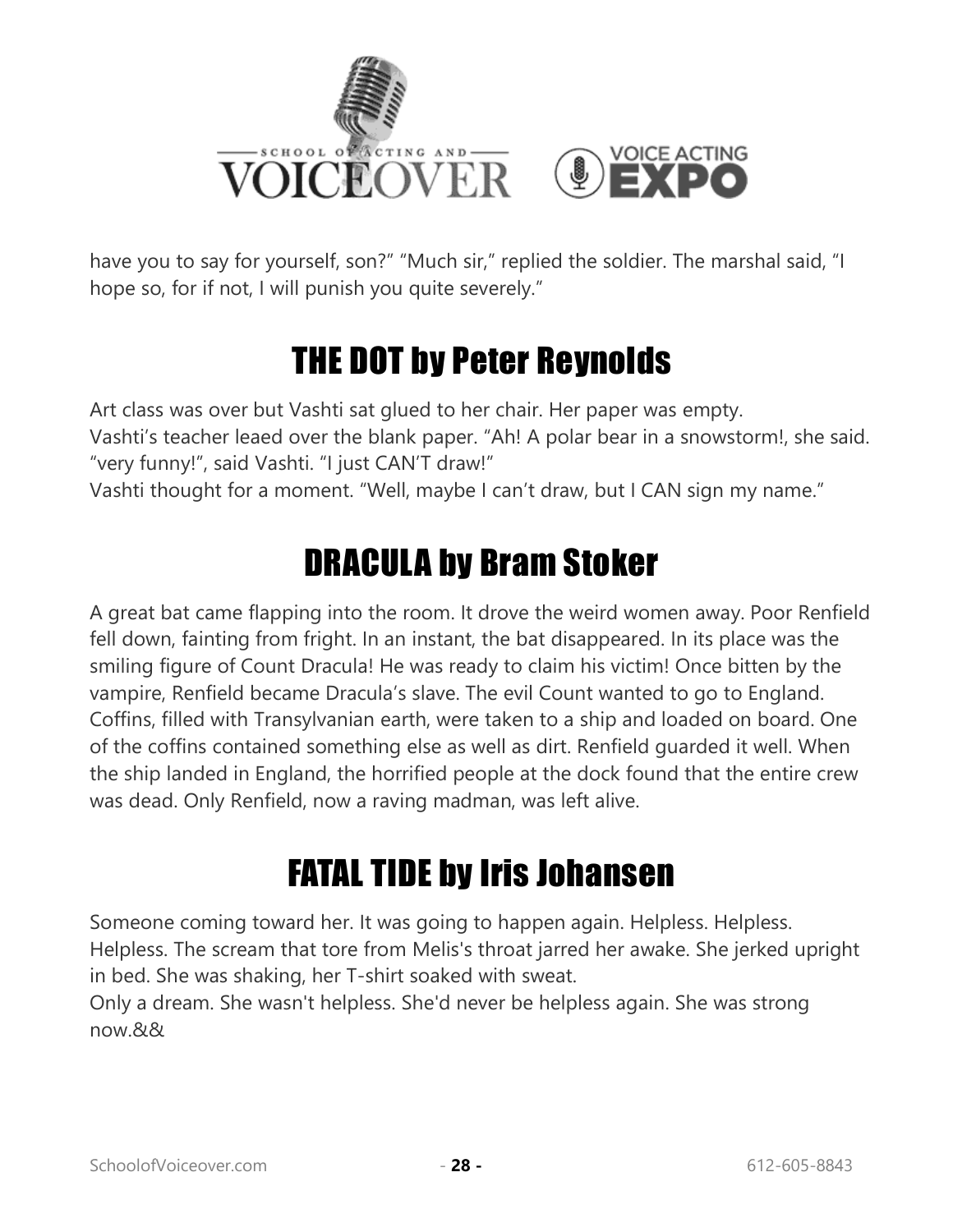

#### THE FINGERPRINT OF GOD by Dr. Hugh Ross

#### #1: Origin of Space and Time

From Einstein's work on general relativity came the recognition that there must be an origin for matter and energy. From Penrose, Hawking, and Ellis' work came the acknowledgement that there must be an origin for space and time, too. With the knowledge that time has a beginning, and a relatively recent beginning, at that, all agelengthening attempts to push away the creation event, and thus the Creator become absurd. Moreover, the common origin of matter, energy, space, and time proves that the act(s) of creation must transcend the dimensions and substance of the universe -- a powerful argument for the biblical doctrine of a transcendent Creator.

#### THE FINGERPRINT OF GOD by Dr. Hugh Ross

#### #2: The Earth as a Fit Habitat

About a dozen more parameters, including several atmospheric characteristics, currently are being researched for their sensitivity in the support of life. However, the twenty listed in Table 12.1 in themselves lead safely to the conclusion that much fewer than a trillionth of a percent of all stars will have a planet capable of sustaining advanced life. Considering that the universe contains only about a trillion galaxies, each averaging a hundred billion stars, we can see that not even one planet would be expected, by natural processes alone, to possess the necessary conditions to sustain life. No wonder Robert Rood and James Trefil, among others, have surmised that intelligent physical life exists only on the earth. It seems abundantly clear that the earth, too, in addition to the universe, has experienced divine design.

#### THE GOOD FIGHT by Ralph Nader

"Freedom is participation in power," said the Roman orator Cicero. By this deep definition, freedom is in short supply for tens of millions of Americans, a scarcity with serious consequences. This absence of freedom breeds apathy. Average citizens do not fight for change, even about the conditions and causes that mean the most to them.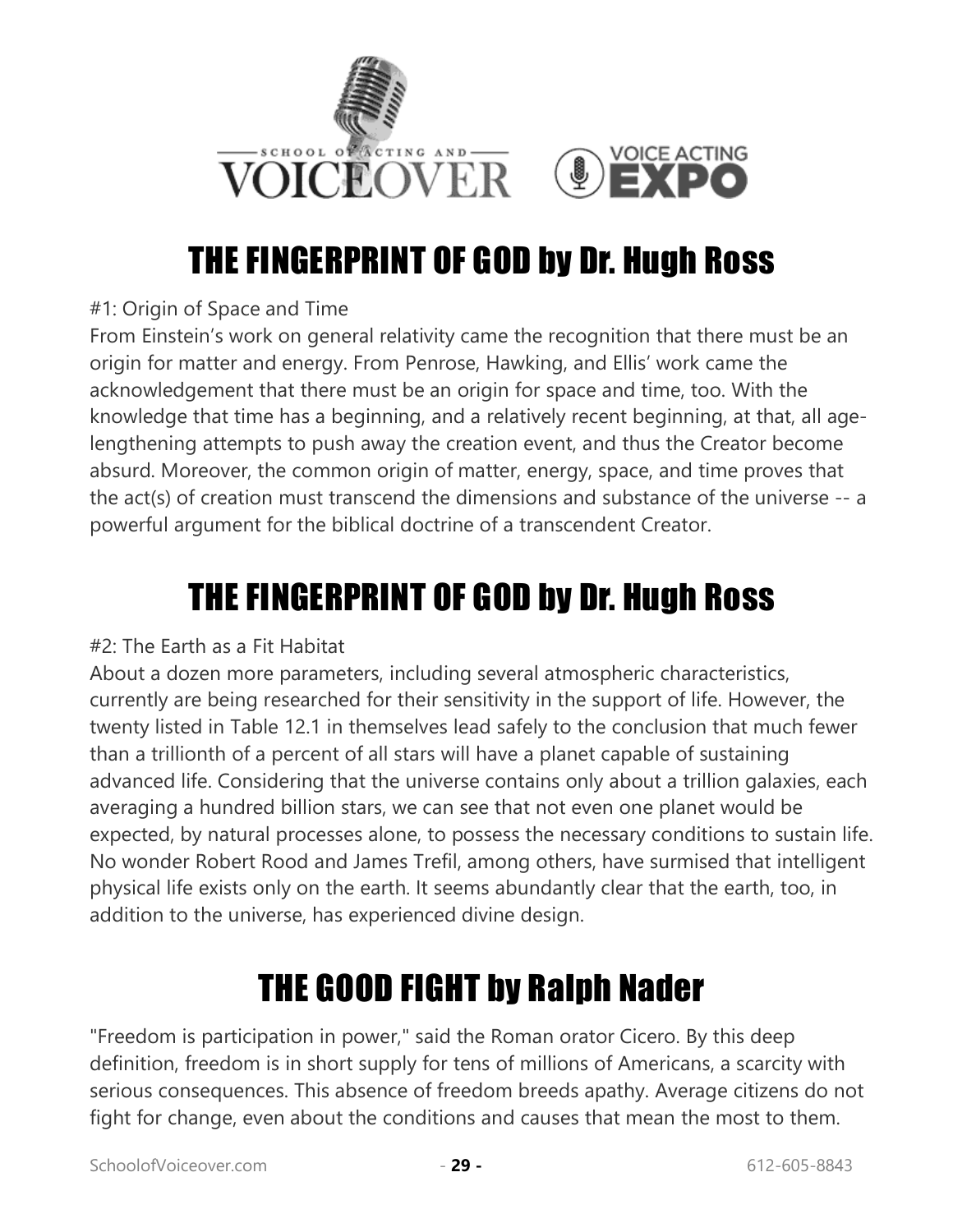

Our lack of civic motivation is the greatest problem facing the country today. Our beloved country is being taken apart by large multinational commercial powers. Over two thousand years ago, in ancient Athens, a fledgling democracy challenged the longstanding plutocracy, using politics as it instrument.

#### HEARTBREAKER by Julie Garwood

Laurent saw the barrel of the gun coming up, felt the madman tense against her. He was trying to lift her up with him as he shot Nicholas. Then she heard the screech of tires on the gravel outside the door. Was it Tommy? Oh, God no. Whoever cam through the doorway was going to get killed.

#### A HEARTBREAKING WORK OF A STAGGERING GENIUS by Dave Eggers

My mother's hands are veiny and strong. Her neck has veins. Her back has freckles. She used to do a trick where it looked like she would be pulling off her thumb, when in fact she was not. Do you know this trick? Part of one's right thumb is made to look like part of one's left hand and then is slid up and down the index finger of the left finger – attached then detached. It's an unsettling trick and more so when my mother used to do it because she did it in a way where her hands sort of shook, vibrated, her necks veins protruding with the strain plausibly attendant to pulling off one's finger. As children we watched with both glee and terror.

#### HIGHER EDUCATION IN TRANSITION: A History of American Colleges and Universities by John Seiler Brubacher and Willis Rudy

The Century of Change is the story of Americans who combined their native skills with the growing torrent of new knowledge to improve the quality of life for themselves and their children. Like the sewing machine, countless other inventions and techniques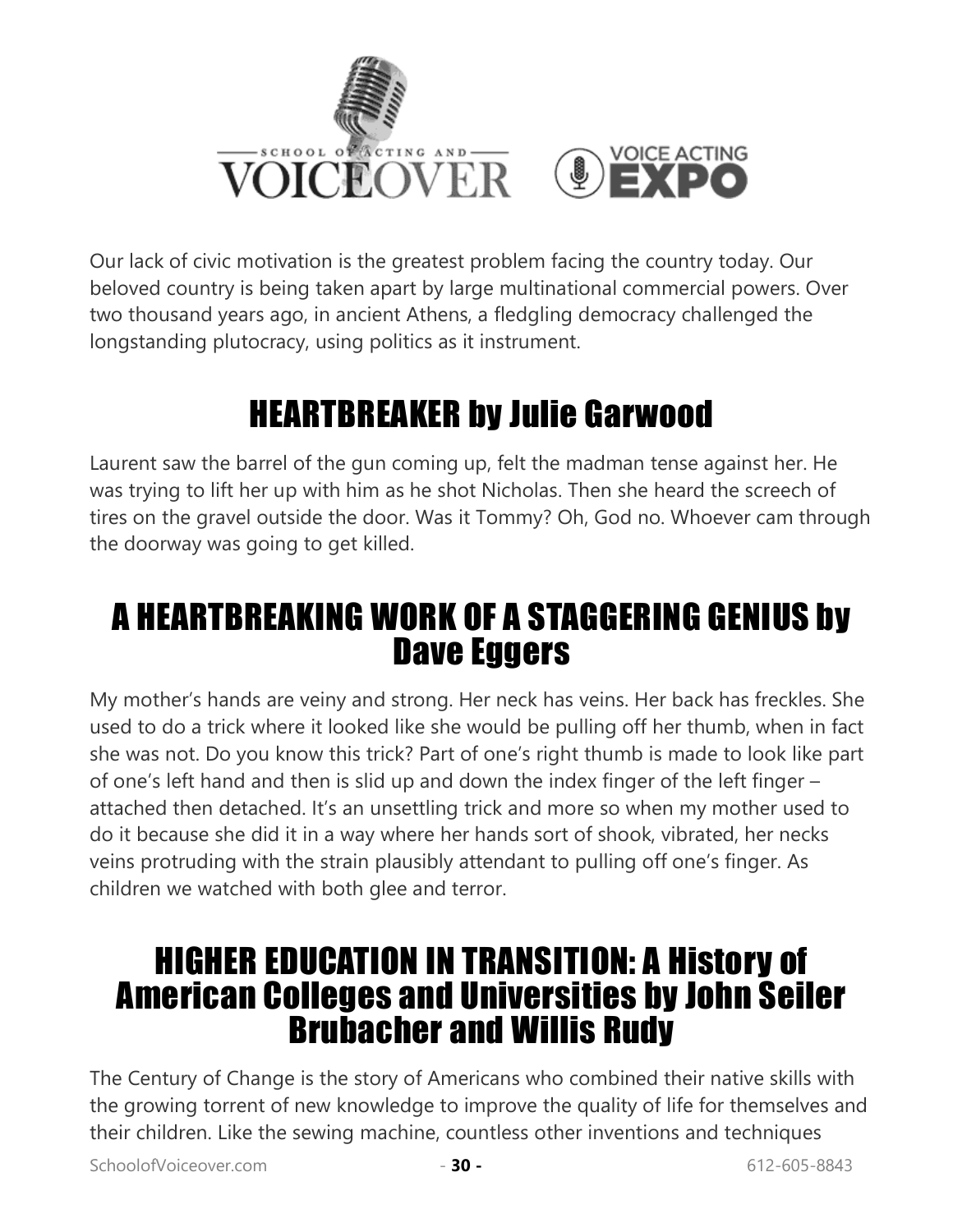

appeared to help this determination become a reality. The story is not a routine report of smooth progress toward the perfection of life. There have been hardships, yes - even injustice among Americans. The balance between laws and social progress is the critical element in George Washington's "Great Experiment." It is the people -- each new generation of Americans -- who must improve and maintain this balance within their Constitution.

#### HIGHER EDUCATION IN TRANSITION 2: A History of American Colleges and Universities by John Seiler Brubacher and Willis Rudy

The vast lands of the west attracted pioneers who brought new techniques of agriculture. People everywhere needed the products and services of an educated industrial nation. By 1870, there were 563 colleges and universities in the United States. By 1910, almost a thousand. The tradition of literacy established among colonial Americans raced to keep pace with the dynamics of progress. The teaching of science and engineering gave the nation vital technological ability.

#### THE HISTORIAN by Elizabeth Kostova 1

A faint interest dawned inside her gaze, as if the amber light had won out and was turned reluctantly on me. She slumped slightly in her chair, relaxed into something like masculine ease, without taking her hands off her book. "What are those letters, exactly?" she asked, in her quiet foreign voice.

## THE HISTORIAN by Elizabeth Kostova 2

"Stoichev looked as if he had something else to say, but at that moment we heard vigorous footsteps on the stairs. He tried to rise, then shot me a pleading look. I snatched up the dragon folio and plunged into the next room with it, where I hid it as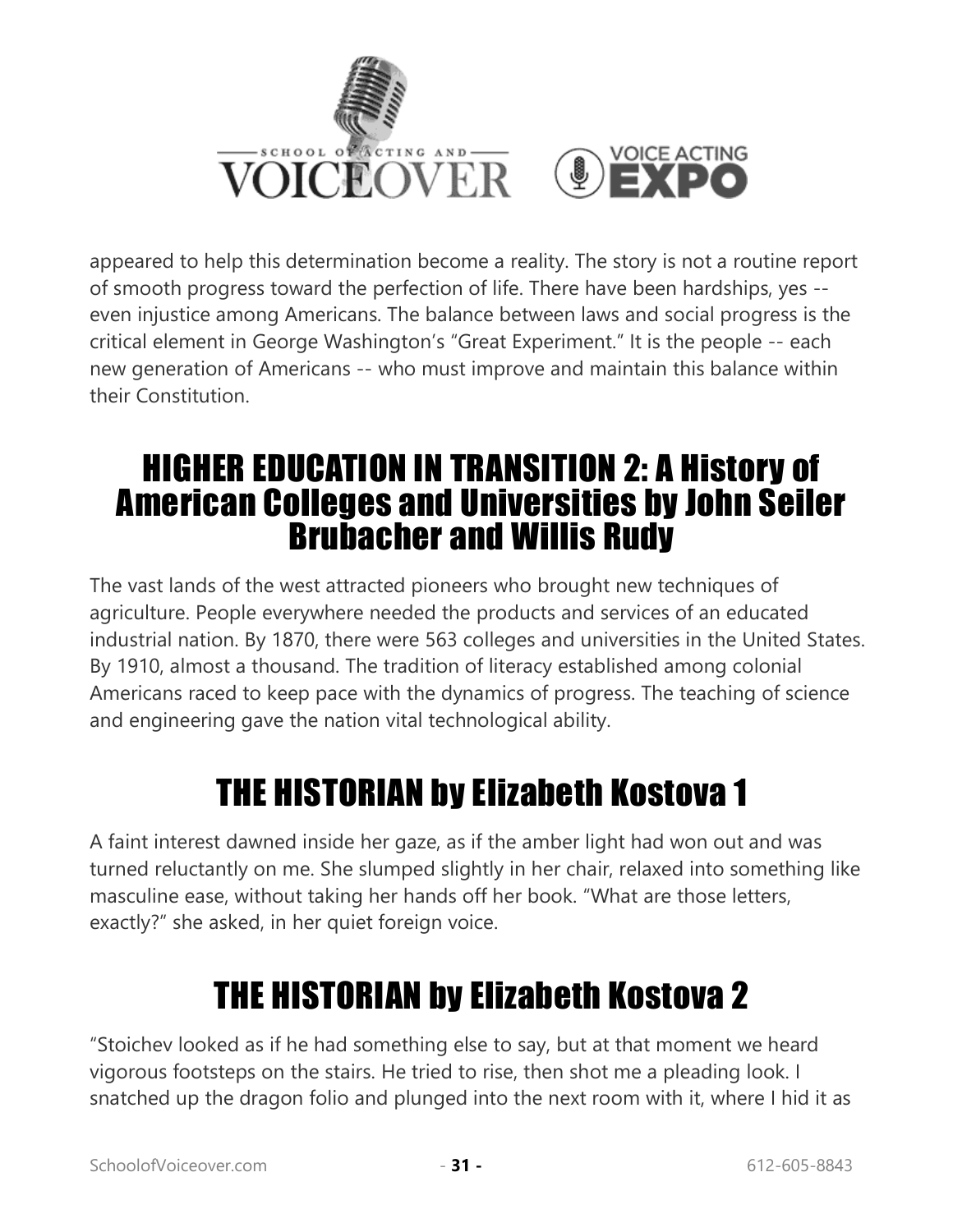

well as I could behind a box. I rejoined Stoichev and Helen in time to see Ranov open the door to the library.

## HOLES by Louis Sachar

Stanley was not a bad kid. He was innocent of the crime for which he was convicted. He'd just been in the wrong place at the wrong time. It was all because of his no-gooddirty-rotten-pig-stealing-great-great-grandfather! He smiled. It was family joke. Whenever anything went wrong, they always blamed Stanley's no-good-dirty-rottenpig-stealing-great-great-grandfather!

Supposedly, he had a great-great-grandfather who had stolen a pig from a one-legged Gypsy, and she put a curse on him and all his descendants. Stanley and his parents didn't believe in curses, of course, but whenever anything went wrong, it felt good to be able to blame someone. Things went wrong a lot. They always seemed to be in the wrong place at the wrong time.

#### HUMOR COLUMN – Jason Love

Why do we call it rush hour when no one goes anywhere? Like rush hour takes only one hour. Maybe we should have a slow hour -- 3 a.m. to 4 a.m. except weekends. Last week I merged into traffic so hairy that people were actually backing off the freeway. And while I myself suffer from gridlock claustrophobia, once you're physically on the freeway ... that's pretty much a done deal. Do not pass Go; do not collect \$200. "Freeway." Good place for a "rush hour." The only difference between a freeway and side streets is that the streets have a fast lane -- for bicyclists. I've sat on the 101 so long that we could have used a Las Vegas yo-yo girl...

"Cigarettes? Soda? Candy?"

For those of you in the market, these conga-line cars are the same ones that advertise "freeway miles only." So it goes.

Problem with gridlock is that people are overheating. Road rage is worst in Arizona, which is -- coincidentally, I'm sure -- the hottest place to live outside the surface of the sun. I've never understood why people move to Arizona. They always say the same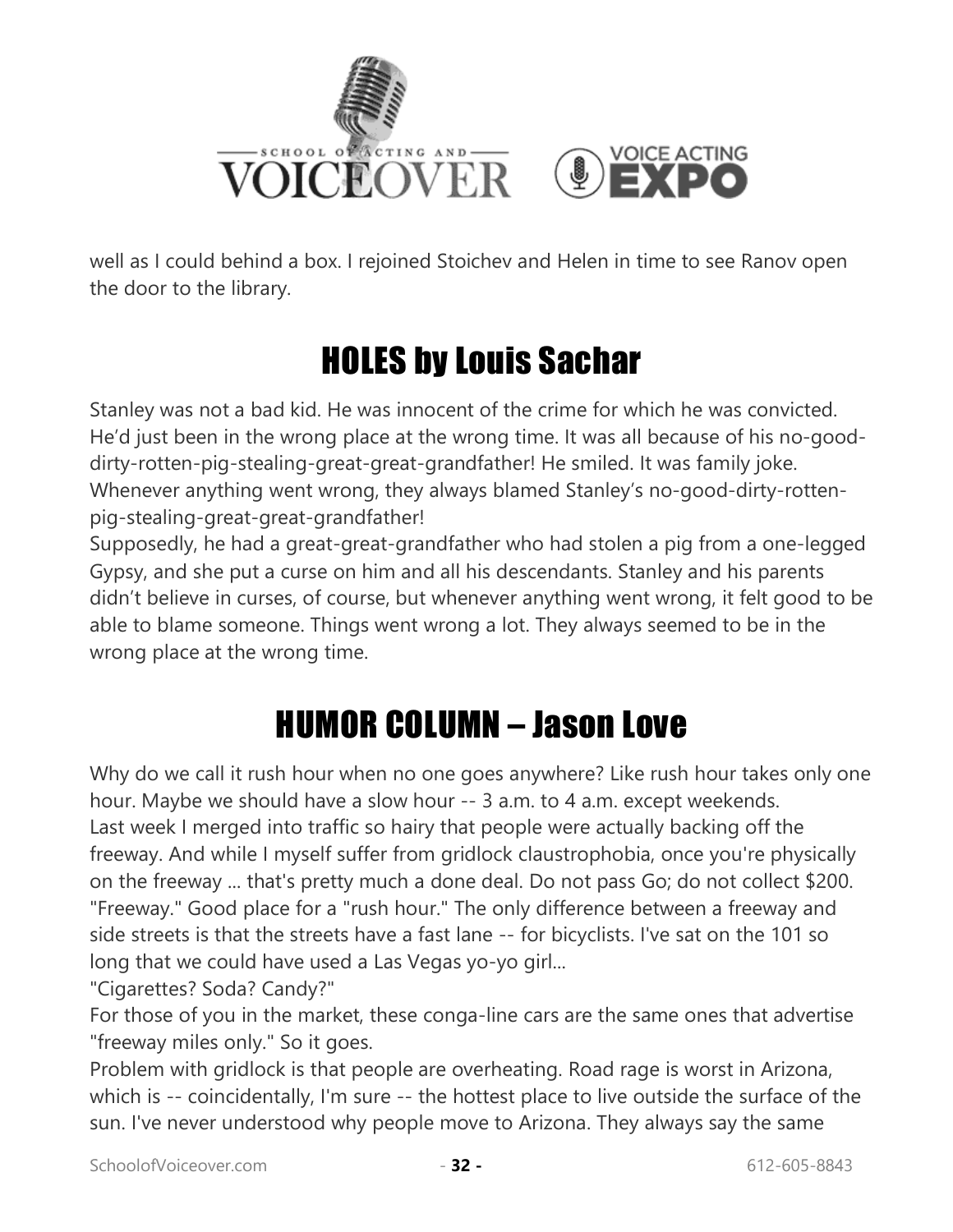

thing: "My home was so cheap." Yes, but when you walk outside, YOU'RE IN ARIZONA. I myself don't carry a car gun, but I can see it. Once you've breathed someone's fumes for an hour, you start to wonder why they're out in the first place. Is their reason good enough? During "rush hour," traffic should be limited to women whose water has broken. And me.

While awaiting legislation, we could phase in car horns that reflect varying degrees of emotion. The first horn will be polite, as in, "Hellooo? Excuse me." The second will be more condescending like a foghorn. "Jaaack-hole." Then, when someone really gets in our grill, we pull the chord and release the flatulent cargo vessel "HOOOOONK." Or maybe we'll go with car-tones to match our cell phone ringtones. I've always wanted a horn on the back of my car to play this riff from C&C Music Factory: "Chill, baby, baby, baby, chill, baby, wait."

The point is that that something must be done to relieve gridlock tedium before we all go Arizonan. People everywhere are coming home and collapsing by their spouses...

## I DIDN'T SPEAK UP, by Rev. Martin Niemoeller

"In Germany, the Nazis first came for the Communists... and I didn't speak up because I wasn't a Communist. Then they came for the Jews... and I didn't speak up because I wasn't a Jew. Then they came for the trade unionists... and I didn't speak up because I wasn't a trade unionist. Then they came for the Catholics... but I didn't speak up because I was a Protestant. Then they came for me, and by that time there was no one left to speak for me."

## THE INVISIBLE MAN by H.G. Wells

So ends the story of the strange and evil experience of the Invisible Man. And if you would learn more of him you must go to a little inn near Port Stowe and talk to the landlord. The sign of the inn is an empty board save for a hat and boots, and the name is the title of this story. The landlord is a short and corpulent little man with a nose of cylindrical protrusion, wiry hair, and a sporadic rosiness of visage. Drink generously, and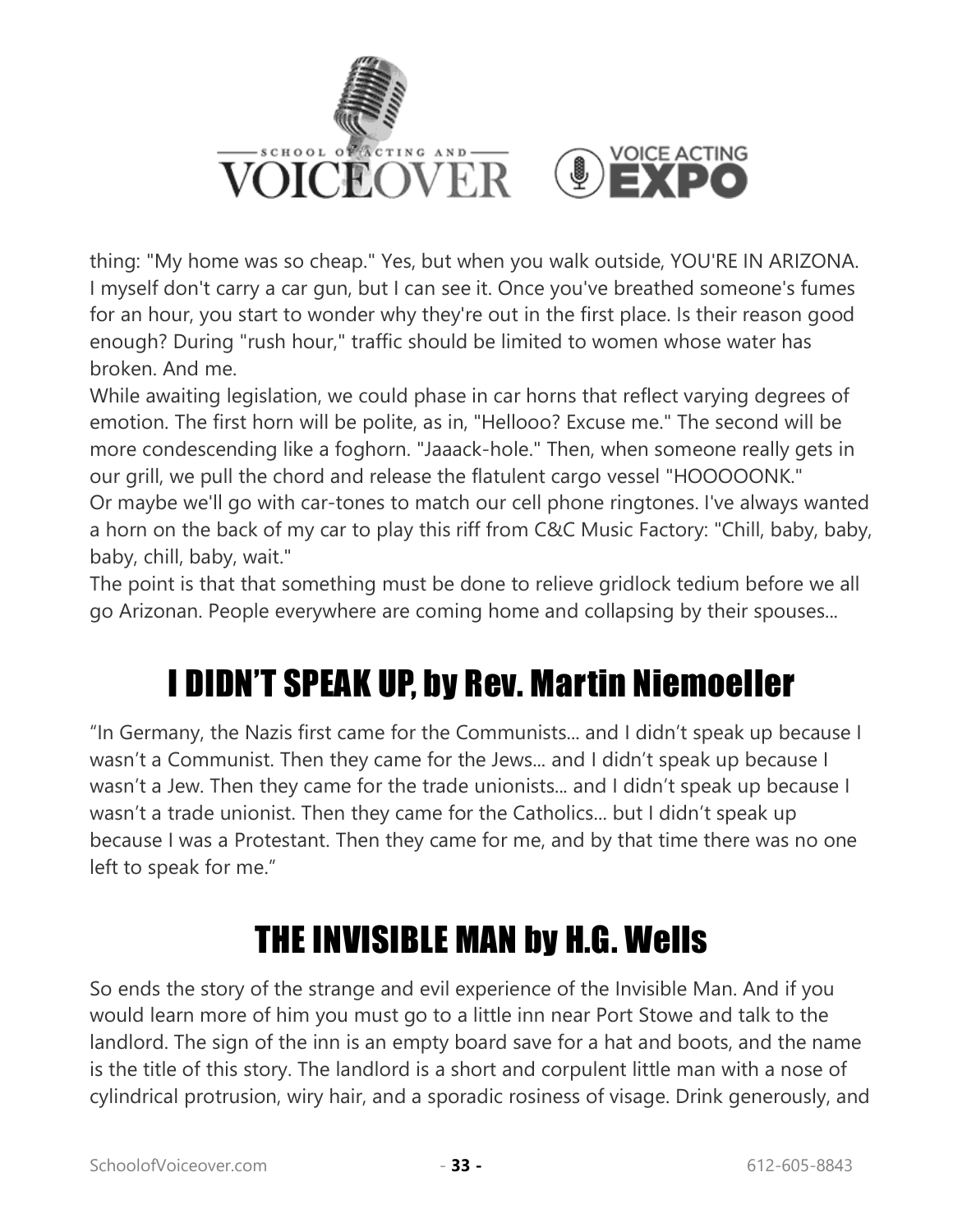

he will tell you generously of all the things that happened to him after the time, and of how the lawyers tried to do him out of the treasure found upon him.

#### JURASSIC PARK by Michael Crichton

The velociraptor sniffed. It jerked its head, and looked right at Tim; Tim nearly gasped with fright. Tim's body was rigid, tense. He watched as the reptile eye moved, scanning the room. Another sniff. He's got me, Tim thought. Then the head jerked back to look forward, and the animal went on, toward the fifth steak. Tim thought, Lex please don't move, please don't move, whatever you do, please don't ... The velociraptor sniffed the steak, and moved on. It was now at the open door to the freezer. Tim could see the smoke billowing out, curling along the floor toward the animal's feet. One big clawed foot lifted, then came down again, silently. The dinosaur hesitated. Too cold, Tim thought.

## THE KENNEDY CURSE by Edward Klein

WHY TRAGEDY HAS HAUNTED AMERICA'S FIRST FAMILY FOR 150 YEARS: THE KENNEDY CURSE (Edward Klein, St. Martin's Press, July 8, 2003) The marriage made front-page news everywhere, and a new Kennedy myth was born. The man who could have had any woman in the world had chosen as his bride one who was not rich or famous or ennobled by family background or distinguished by any professional accomplishment. What Carolyn had were certain charismatic qualitiesexceptional beauty, a unique sense of style, and a shrewd, sharp, hard intelligence. The media played the marriage as a Cinderella story, casting Carolyn as the commoner who had found true love with Prince Charming. But it turned out to be a doomed fairy tale, a nightmare of escalating domestic violence, sexual infidelity, and drugs - a union that seemed destined to end in one kind of disaster or another.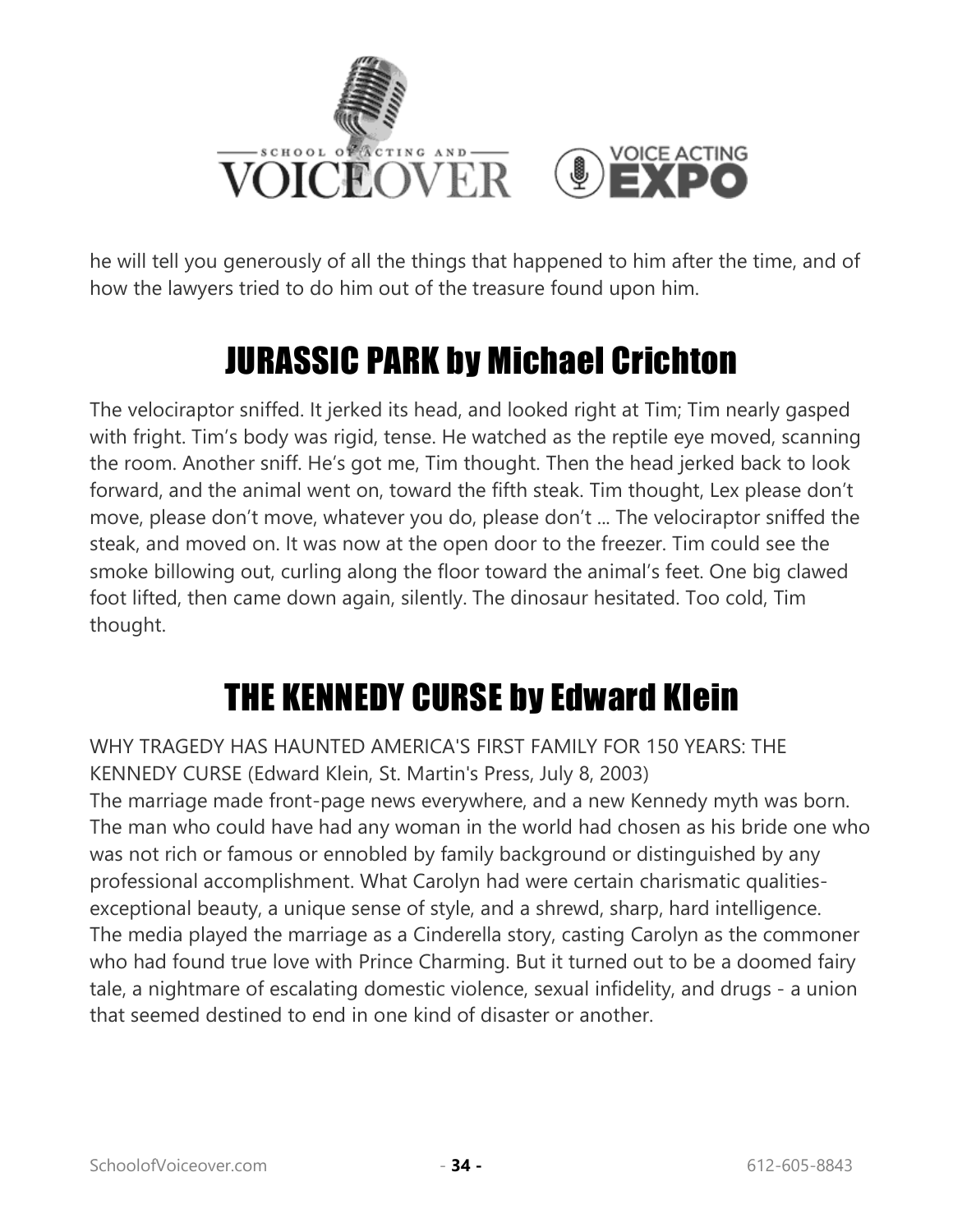

#### LADY SUSAN by Jane Austen

My dear mother, I am very sorry to tell you that it will not be in our power to keep our promise of spending the holiday with you, and we are prevented that happiness by a circumstance which is not likely to make us any amends. Lady Susan in a letter to her Brother, has declared her intention to visiting us almost immediately, and as such a visit is in all probability merely an affair of convenience, it is impossible to conjecture its length. I was by no means prepared for such an event, nor can I now account for her Ladyship's conduct. Langford appeared so exactly the place for her in every respect, as well from the elegant and expensive stile of Living there, as from her particular attachment to Mrs.

#### LAKE SUPERIOR

I first laid eyes on Lake Superior and the big country around it more than a decade ago. I drowned myself in its pleasures: fishing for trout, hunting for mushrooms, picking berries in its pine-scented air. On my frequent returns to the lake country, I have been heartened to find that it remains as I first knew it, uncommonly clear, still heavily forested, and bathed in exquisite stillness. You can hear a lynx scream, follow the tracks of wolves hunting deer, or sail along rock-strewn beaches without seeing a soul. And you may be awakened in the night, as I was in my sleeping bad, by a woodland caribou...

## THE LAST ANGRY MAN by Gerald Green

Sam moved forward and reached for the young man's forearms. He hoped to subdue him quickly without any fighting and escort him from the playground; there was no point in provoking a riot. The tormenter, all slum muscle and grace, recoiled; Sam had barely touched him. The playground instructor saw the white arms and dirtied fists spring into position; a second later it was as if someone had exploded an electric lightbulb in his face. He was stumbling backward on his heel, feeling a thousand needles stinging his offended chin. Numbness radiated through his teeth and cheeks, and a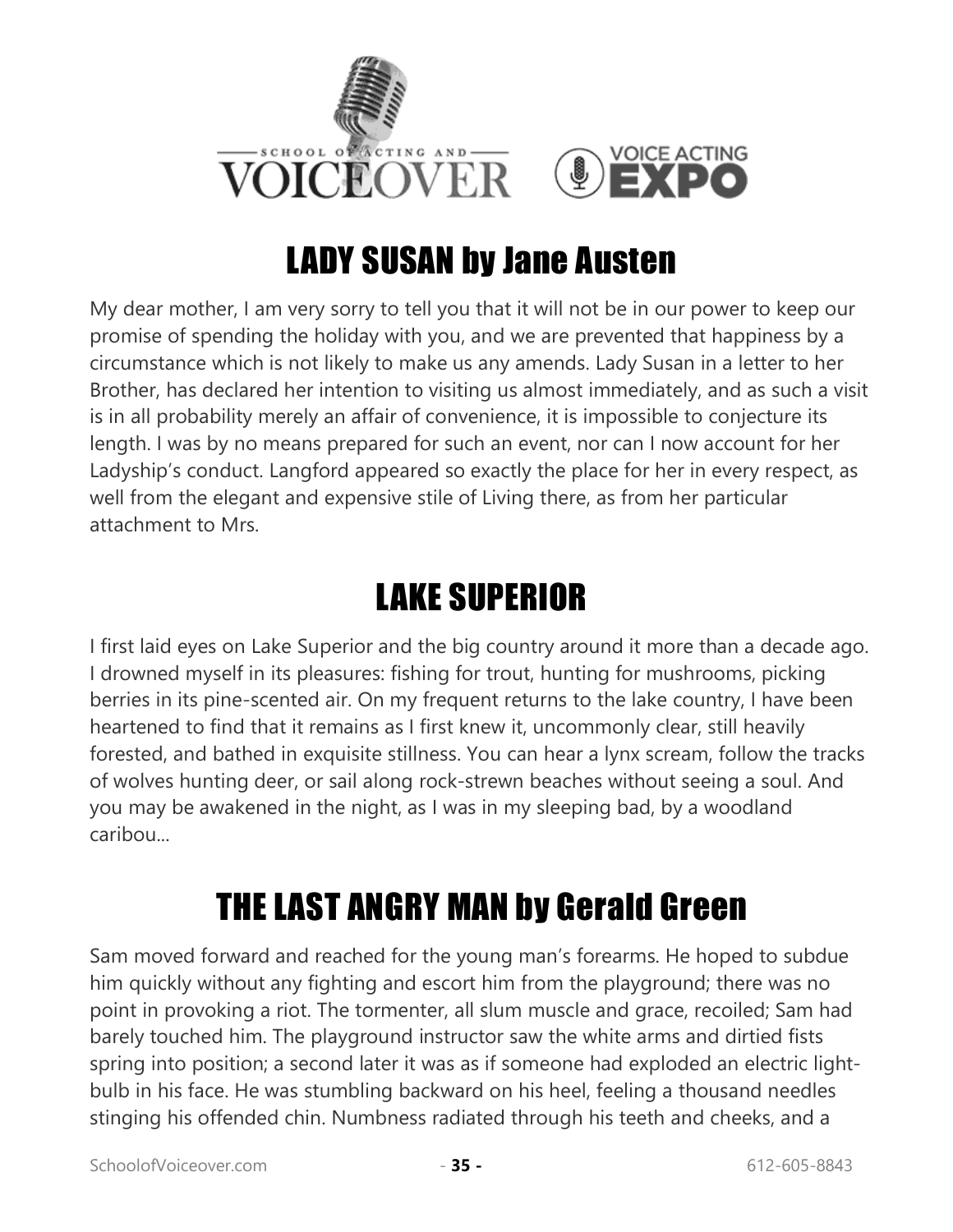

little bath of salty blood was forming inside his lower lip. he had not fallen, however, and as his head cleared he saw the gatecrasher bouncing professionally, fists in the classic boxer's pose, the abysmal face aglow with hoodlum joy.

## A LESSON BEFORE DYING by Ernest J. Gaines

Maybe feeling my hands on her face would make her understand what I was trying to say to her. But as I moved toward her, I could see in her eyes that nothing I said was going to change anything. I left them at the table and went back home to my room.

#### THE LIE by Chad Kultgen

When the lights disappeared, her hand went to the automatic she carried inside the belt of her slacks. She fingered its butt, trigger guard, and safety for perhaps the fifth time in the past half hour. It was the only visible sign of her nervousness. Their bedroom was directly ahead, the door open.

#### THE LOVER by Marguerite Duras

The street was empty and it was a cold night, a light rain was falling where he was driving to but I guessed we were going down all the time toward the lower city. In the end he pulled up in a little side street, stopped the engine and got out of the car, telling me to wait inside. He disappeared for a moment and then came back and told me to get out. I followed him and he seemed tense now, looking from side to side like a thief or something.

#### MADAME BOVARY by Gustave Flaubert

They returned to Yonville along the river. The summer weather had reduced its flow and left uncovered the river walls and water steps of the gardens along its bank. It ran silently, swift and cold-looking; long fine grasses bent with the current, like masses of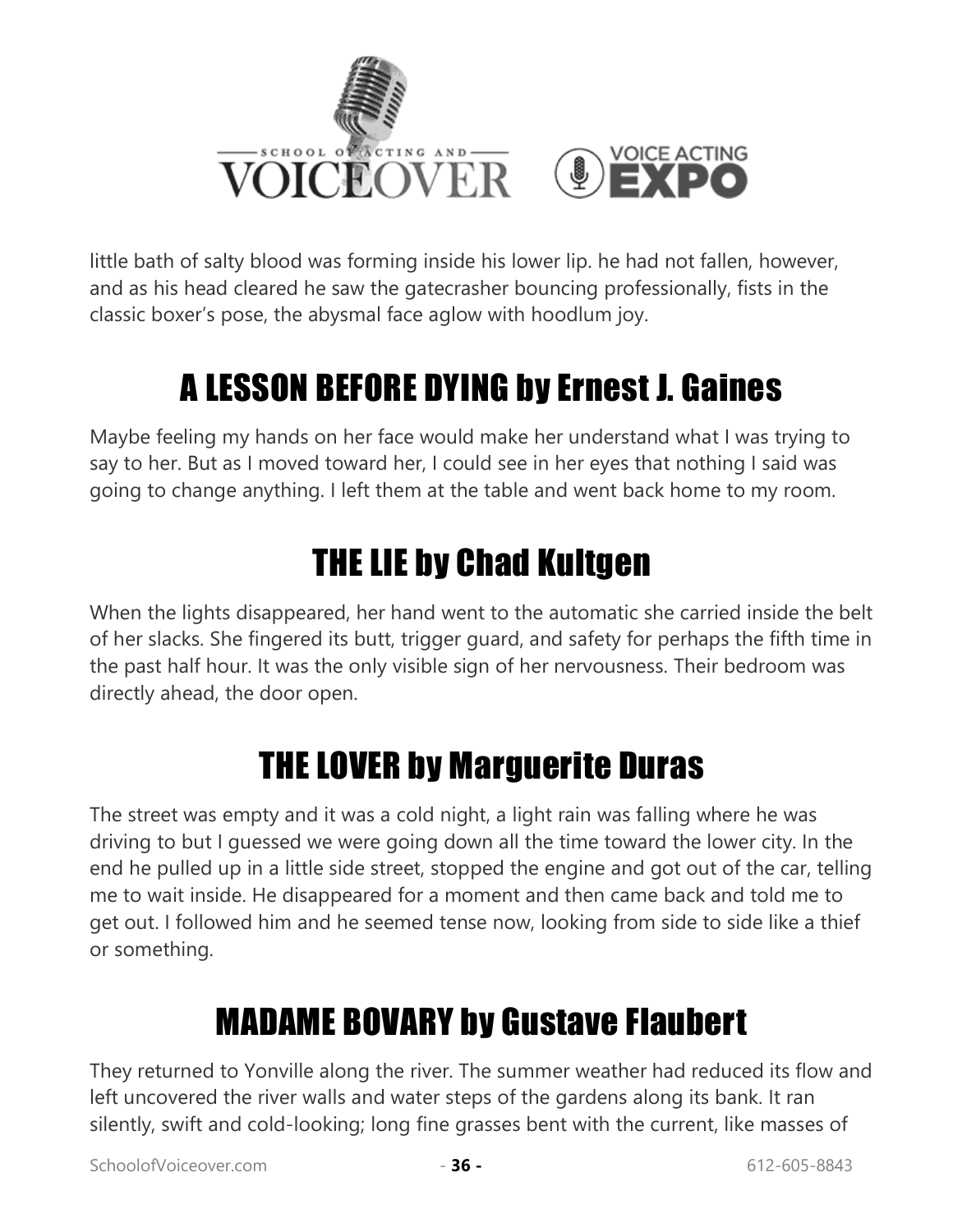

loose green hair streaming in its limpid depths. Here and there on the tip of a reed or on a water-lily pad a spidery-legged insect was poised or crawling. Sunbeams pierced the little blue air bubbles that kept forming and breaking on the ripples; branchless old willows mirrored their gray bark in the water in the distance the meadows seemed empty all around them.

## MADAME BOVARY by Gustave Flaubert 2

At the sudden impact of those words, crashing into her mind like a leaden bullet into a silver dish, Emma felt herself shudder; and she raised her head, straining to understand what he had meant by them. They looked at each other in silence, almost wonderstruck, each of them, to see that the other was there, so far apart had their thoughts carried them. Charles stared at her with the clouded gaze of a drunken man; motionless in his chair, he was listening to the screams that continued to come from the hotel.

#### MEN WITH BLACKWATER DIE by Beryl Markham

There is a feeling of absolute finality about the end of a flight through darkness. The whole scheme of things with which you have lived acutely, during hours of roaring sound in an element altogether detached from the world, ceases abruptly. The plane noses groundward, the wings strain to the firmer cushion of earthbound air, wheels touch, and the engine sighs into silence. The dream of flight is suddenly gone before the mundane realities of growing grass and swirling dust, the slow plodding of men and the enduring patience of rooted trees. Freedom escapes you again, and wings that were a moment ago no less than an eagle's, and swifter, are metal and wood once more, inert and heavy.

#### THE NAME OF THE ROSE by Umberto Eco

SchoolofVoiceover.com - **37 -** 612-605-8843 And I asked myself, frightened and rapt, who was she who rose before me like the dawn, beautiful as the moon, radiant as the sun. Then the creature came still closer to me, throwing into a corner the dark package she had 'til then held pressed to her body;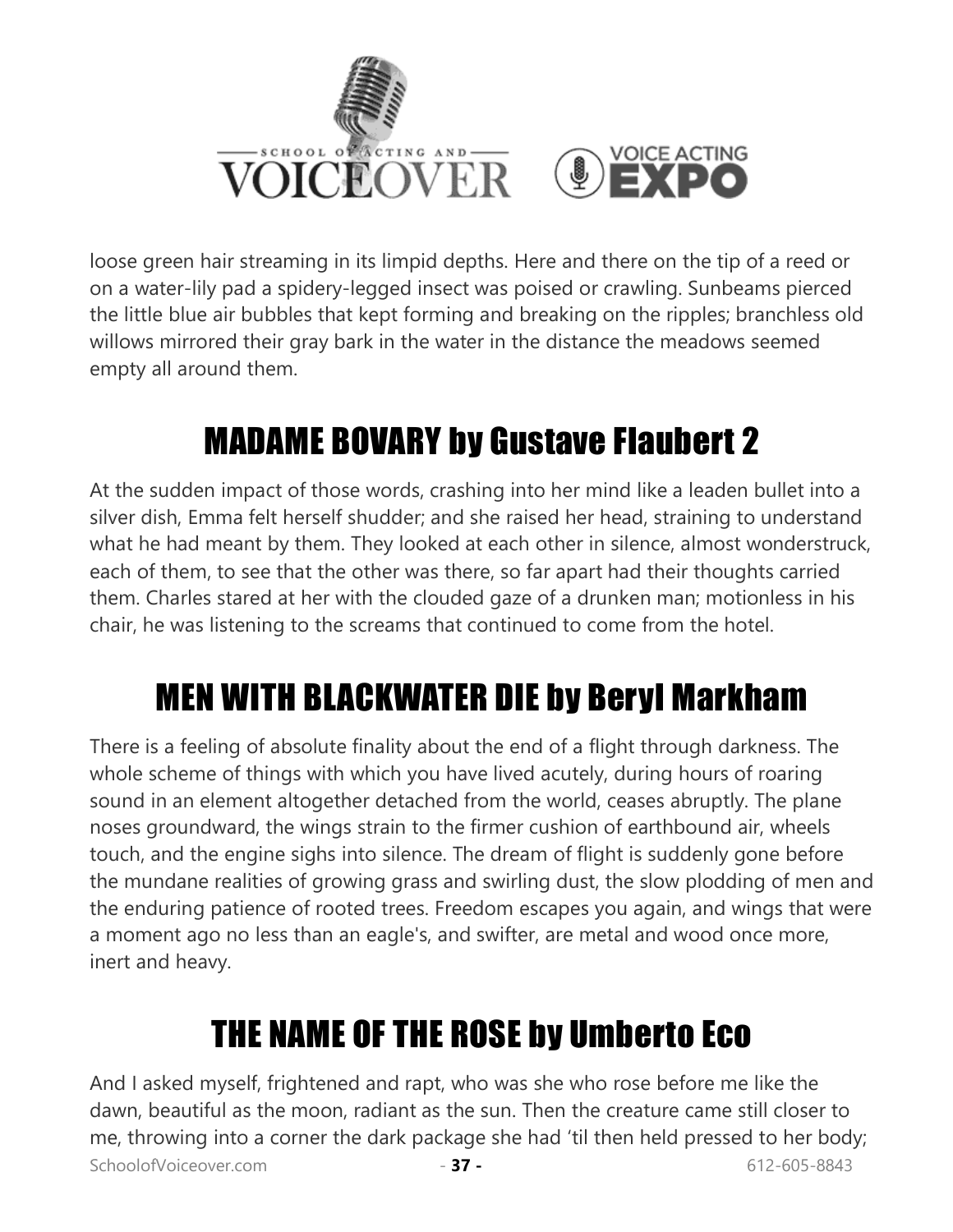

and she raised her hand to stroke my face, and repeated the words I had already heard. And while I did not know whether to flee from her or move even closer, while my head was throbbing as if the trumpets of Joshua were about to bring down the walls of Jherico, as I yearned and at once feared to touch her, she smiled with great joy, emitted a stifled moan of a pleased she-goat, and undid the strings that closed her dress over her bosom, slipped the dress from her body like a tunic, and stood before me as Eve must have appeared to Adam in the garden of Eden.

#### THE NANNY DIARIES by Emma McLaughlin & Nicola **Kraus**

…She wants to know what I study, what I plan to do in the future, what I think of private schools in Manhattan, what my parents do. I answer with as much filigree and insouciance as I can muster, trying to slightly cock my head like Snow White listening to the animals. She, in turn, is aiming for more of a Diane-Sawyer-pose, looking for answers which will confirm that I am not there to steal her husband, jewelry, friends, or child. In that order. Nanny Fact: in every one of my interviews, references are never checked. I am white. I speak French. My parents are college educated. I have no visible piercings and have been to Lincoln Center in the last two months. I'm hired.

## NEGOTIATE LIKE A PRO by Lisa Bertagnoli

Even in these enlightened days when women are CEOS and cabinet members, many still feel uncomfortable with blatant displays of power. Women are often afraid to ask for what they want because they tend to confuse assertion with aggression. Aggression implies violation. When you act aggressively, the other person will feel angry or taken advantage of. Assertion, on the other hand, means going after what you want without demeaning or intimidating the other person.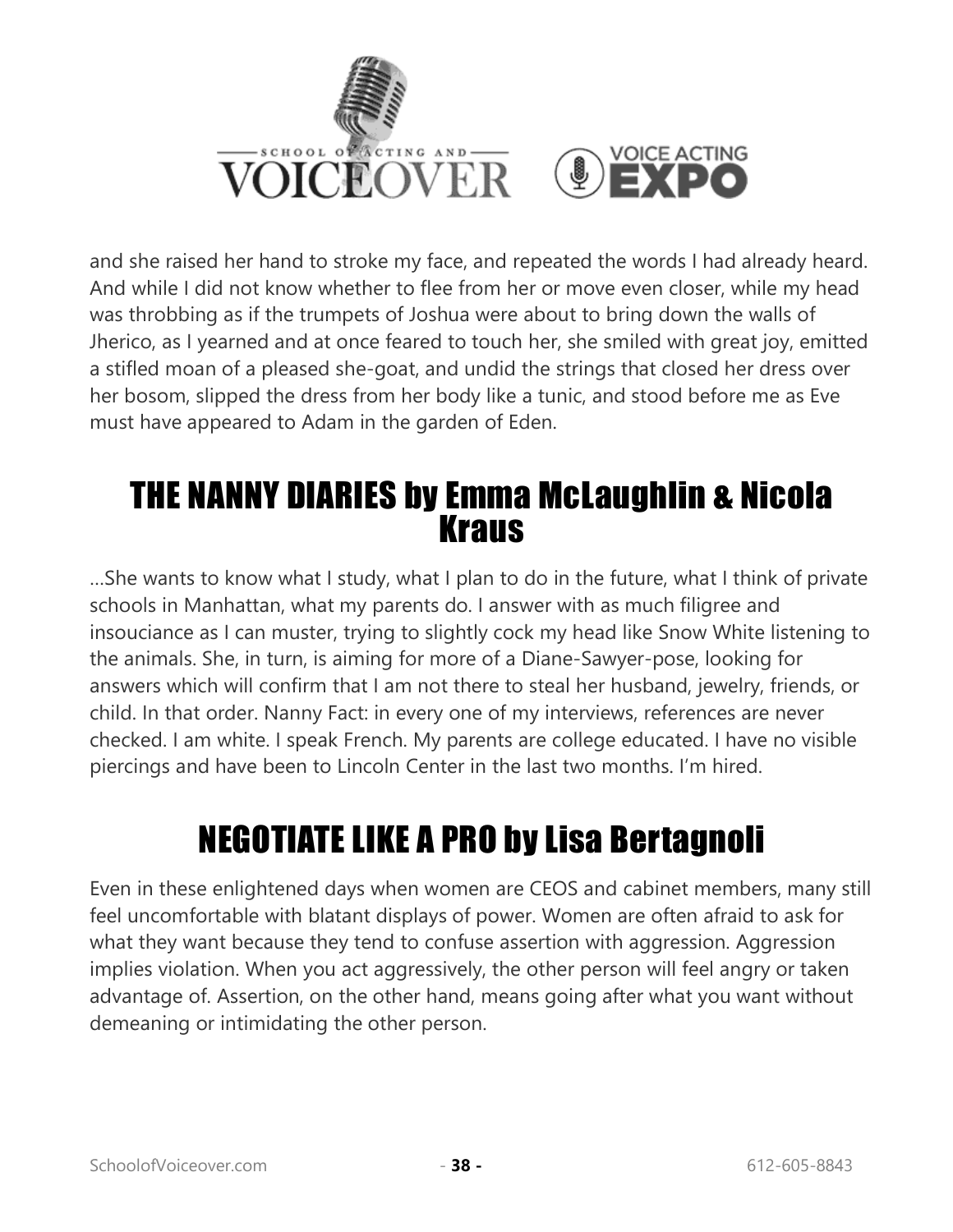

#### NEVER CRY WOLF by Farley Mowat

I listened, but if a wolf was broadcasting from those hills he was not on my wavelength. George, who had been sleeping on the crest of the esker, suddenly sat up, cocked his ears forward and pointed his long muzzle toward the north. After a minute or two he threw back his head and howled; a long, quavering howl which started low and ended on the highest note my ears would register. Ootek grabbed my arm and broke into a delighted grin. "Caribou are coming; the wolf says so!"

## PILLARS OF THE EARTH by Ken Follett

The small boys came early to the hanging.

It was still dark when the first three or four of them sidled out of the hovels, quiet as cats in their felt boots. A thick layer of fresh snow covered the little town like a new coat of paint, and theirs were the first footprints to blemish its perfect surface. They picked their way through the huddled wooden huts and along the streets of frozen mud to the silent marketplace, where the gallows stood waiting. The boys despised everything their elders valued. They scorned beauty and mocked goodness. They would hoot with laughter at the sight of a cripple, and if they saw a wounded animal they would stone it to death.

#### THE QUEEN'S FOOL by Phillipa Gregory

Once again the queen learned that holding the throne was harder than winning it. She spent the days after the uprising struggling with her conscience, faced with the agonizing question of what should be done with the rebels who had come against her and been so dramatically defeated. Clearly, God would protect this Mary on her throne, but God was not to be mocked. Mary must also protect herself.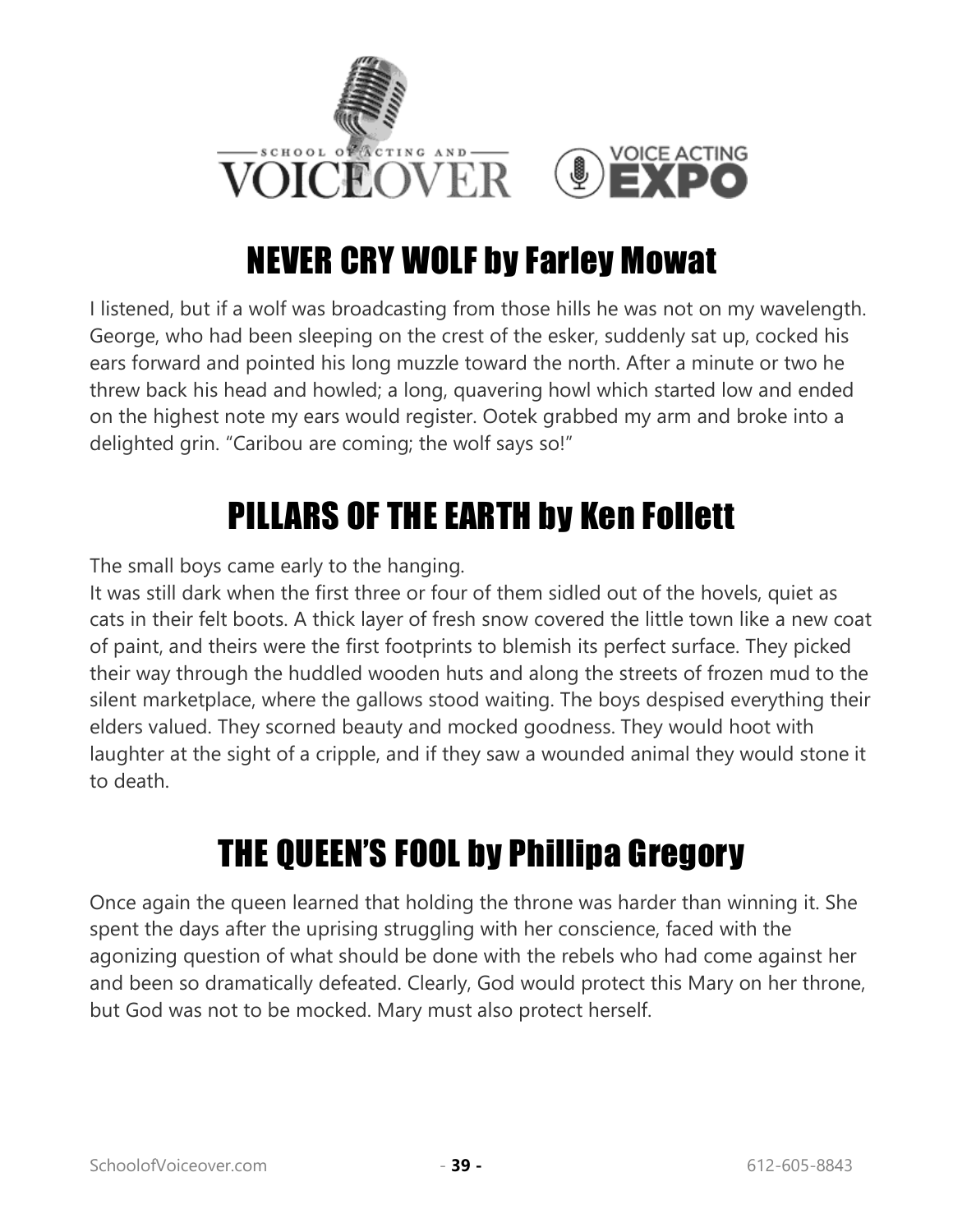

#### SCIENCE: It's Not Just Fair (Miami Herald, February 11, 2007) by Dave Berry

So your school is having a science fair! Great! The science fair has long been a favorite educational tool in the American school system, and for a good reason: Your teachers hate you. Ha ha! No, seriously, although a science fair can seem like a big "pain," it can help you understand important scientific principles, such as Newton's First Law of Inertia, which states: "A body at rest will remain at rest until 8:45 p.m. The night before the science-fair project is due, at which point the body will come rushing to the body's parents, who are already in their pajamas, and shout, "I just remembered the science fair is tomorrow and we gotta go to the store right now!"

#### SEIN LANGUAGE by Jerry Seinfeld

p. 42

The suit is definitely the universal business outfit for men. There is nothing else that men like to wear when they're doing business. I don't know why it projects this image of power. Why is it intimidating?

"We'd better do what this guy says. His pants match his jacket."

Men love the suit so much, we've actually styled our pajamas to look like a tiny suit. Our pajamas have little lapels, little cuffs, simulated breast pocket. Do you need a breast pocket on your pajamas? You put a pen in there, you roll over in the middle of the night, you kill yourself.

p. 70

People will kill each other for a parking space in New York because they think, "If I don't get this one, I may never get a space. I'll be searching for months until somebody goes out to the Hamptons." Because everybody in New York City knows there's way more cars than parking spaces. You see cars driving in New York all hours of the night. It's like musical chairs except everybody sat down around 1964.

The problem is, while car manufacturers are building hundreds of thousands of new cars every year, they're not making any new spaces. That's what they should be working on. Wouldn't that be great – you go to the auto show and they've got a big revolving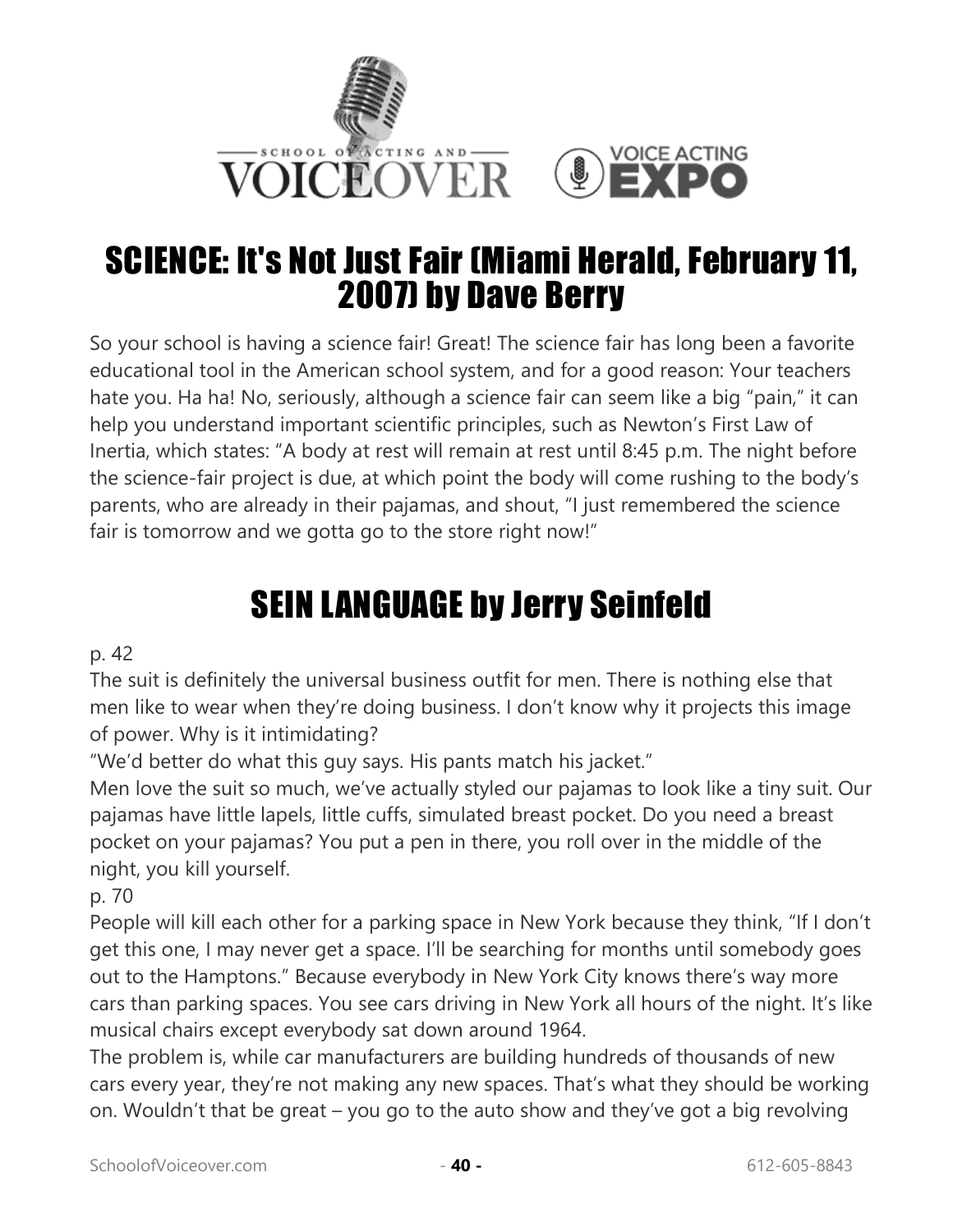



turntable with nothing on it. "New from Chrysler, a space."

## THE SHAWSHANK REDEMPTION by Stephen King

I came to Shawshank when I was just twenty, and I am one of the few people in our happy little family who is willing to own up to what he did. I committed murder. I put a large insurance policy on my wife, who was three years older than I was, and then I fixed the brakes of the Chevrolet coupe her father had given us as a wedding present, except I hadn't planned on her stopping to pick up the neighbour woman and the neighbour woman's infant son on the way down Castle Hill and into town.

I've told you as well as I can how it is to be an institutionalized man. At first you can't stand those four walls, then you get so you can abide them, then you get so you can accept them ... and then, as your body, and your mind and your spirit adjust to life on an HO scale, you get to love them. You are told when to eat, when you can write letters, when you can smoke. If you're at work in the laundry or the plate-shop, you're assigned five minutes of each hour when you can go to the bathroom.

## SPIRIT OF THE TUNDRA by J. David Henry

I don't know how long it had been observing me, but now it peered at me with some alarm. Then the little animal--only slightly larger than a house cat--threw back its head, gave a single, shrill bark, and disappeared in a trot over a ridge. I chased after it over the hummocky tundra, but when I got to the top of the ridge, the fox was nowhere to be seen. The polar desert stretched out for miles in front of me--no trees, no shrubs, no deep valleys, just the gently rolling land, tufts of arctic grasses, and scattered wildflowers. Yet the fox was gone.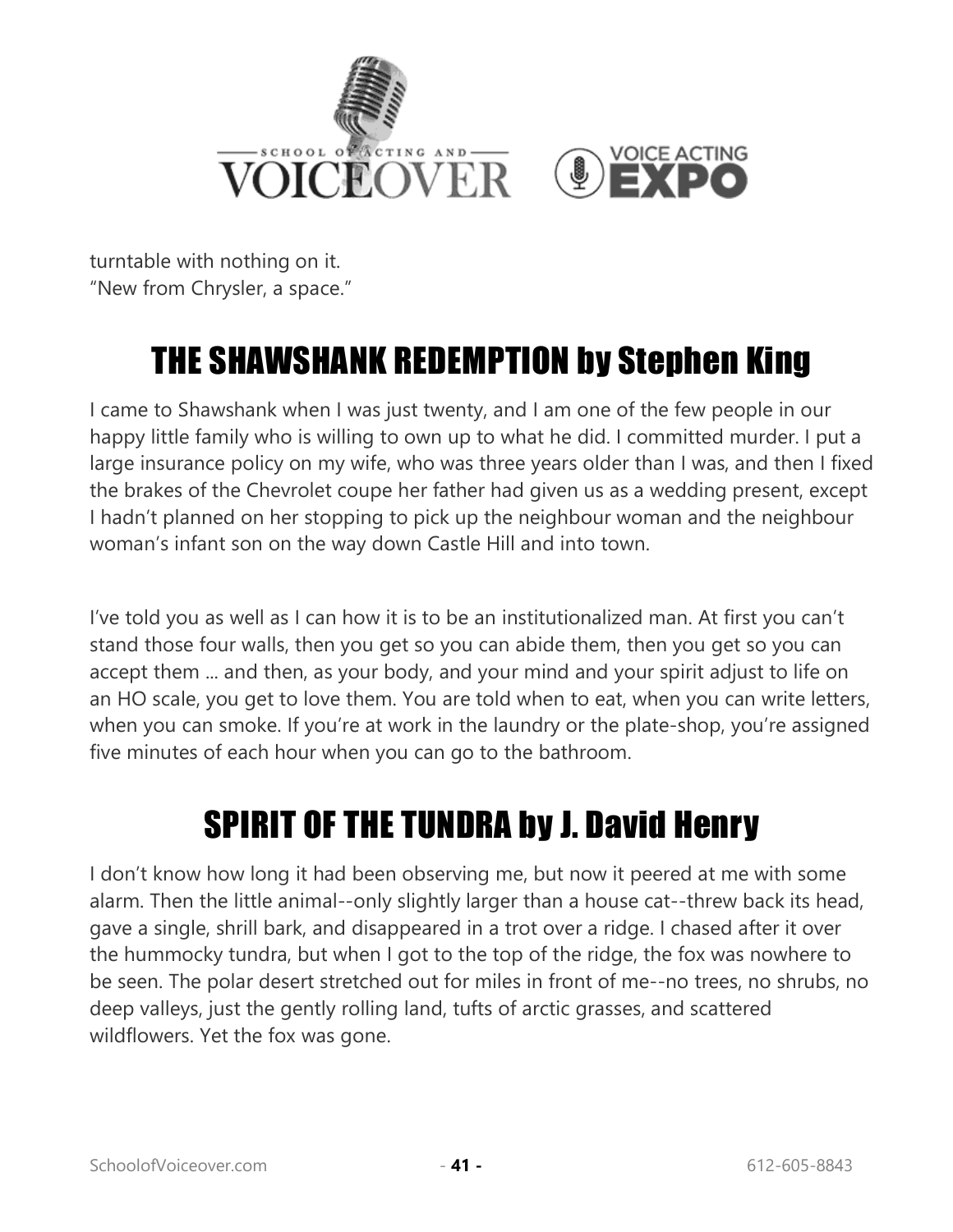

#### THE SWITCH by Anthony Horowitz

She rolled over and blinked him into focus. "What?, Who?" "The FBI Guys." She threw back the covers, scrambled from the bed and lunged toward the window, all in one motion. She raised a louver and peered through the blinds. A navy blue sedan was parked at the curb. Two suited men, one black, one white, were alighting. Turning back into the room, she looked at the clock on the nightstand. She had set her alarm for 8:30. It was 8:25. "They're early."

## THEIR EYES WERE WATCHING GOD by Zora Neale Hurston

The kiss of his memory made pictures of love and light against the wall. Here was peace. She pulled in her horizon like a great fish-net. Pulled it from around the waist of the world and draped it over her shoulder. So much of life in its meshes! She called in her soul to come and see.

#### TIME LINE by Michael Crichton

The wind whined. A few leaves blew, scraping across the floor. The air was damp and cold. They stood silently.

"I wonder if he thought of us." Chris said, looking at the stone face. "I wonder if he ever missed us."

"Of course he did," the professor said. "Don't you miss him?"

Chris nodded. Kate sniffed, and blew her nose.

"I do," Johnson said.

They went back outside. They walked down the hill to the car. By now the rain had entirely stopped. But the clouds had remained dark and heavy, hanging low over the distant hills.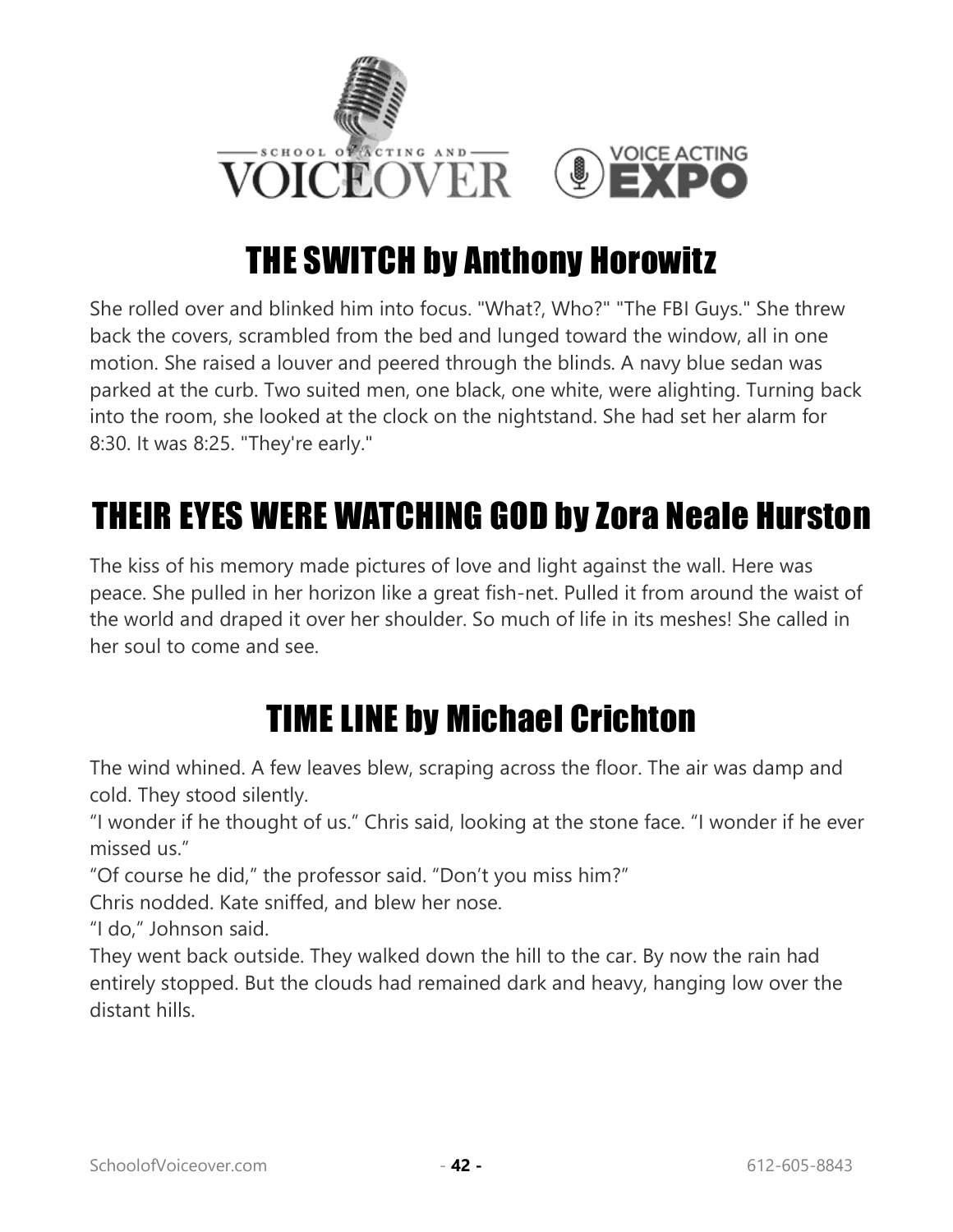

#### WHY WE NEED FATHERS by Dan Davenport

#### From Better Homes and Gardens

In 1960, 5.8 million American kids lived in single-parent families. Today, that number has more than tripled, to an astonishing 18 million. Another figure is equally startling: nearly 40 percent of our children don't live in the same home as their biological father. Today, the number of kids whose parents are divorced is nearly equaled by the number of children in homes where there never has been a dad. One out of three babies in America today are born to unmarried women--a 600 percent increase since 1960. "Children need both a mom and a dad." Why both? In his recently published book, Life Without Father, Rutgers University sociologist David Popenoe details the unique yin and yang generated by a woman-man parenting team. "Mothers tend to be responsive and fathers firm. Mothers stress emotional security and relationships while fathers stress competition and risk-taking. Mothers typically express more concern for the child's immediate well-being, while fathers concentrate on a child's long-term autonomy and independence," Popenoe says.

## THE WOMEN OF BREWSTER PLACE by Gloria Naylor

As the late November winds cut across her legs and blew under her coat, Mattie shivered violently and realized that she had rushed from the house without any slip or stockings. She pulled her tweed coat closer to her neck to cut off the wind and stop her body from trembling with cold, and moved on toward the police precinct. The brick and glass building threw out a ghostly light against the thin morning air. She paused a moment to catch her breath before the iron lettering engraved over the door, and then pushed the slanted metal bar and went in.